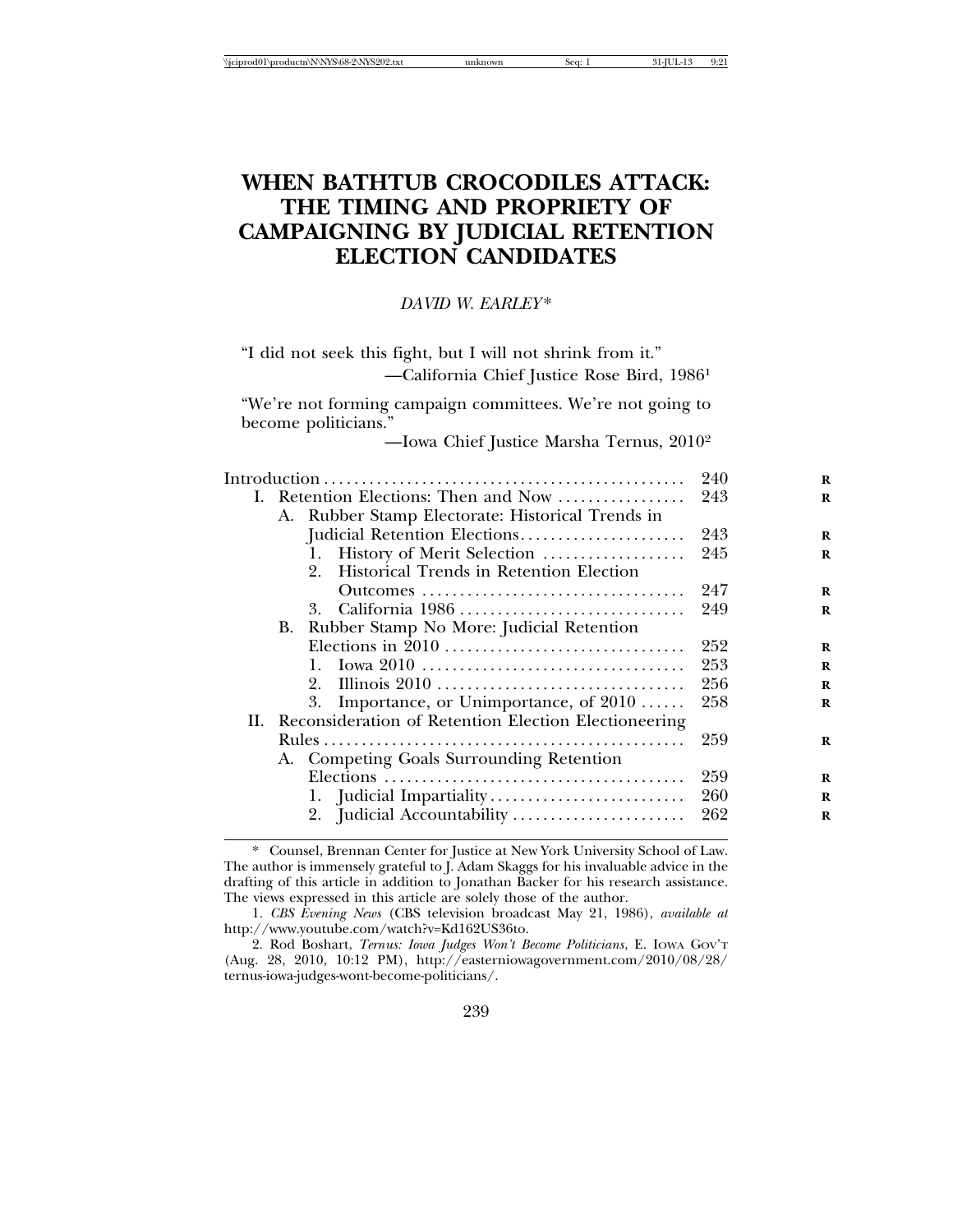|                                                         |     | R |
|---------------------------------------------------------|-----|---|
| B. Current Rules Governing Retention Elections 266      |     | R |
|                                                         |     | R |
| 2. Three Types of Retention Election Campaign           |     |   |
|                                                         |     | R |
|                                                         |     | R |
| 4. Evaluation of Electioneering Rules                   | 274 | R |
| III. Should Judges Facing Active Opposition Campaign? . | 280 | R |
|                                                         |     | R |
|                                                         |     |   |

#### INTRODUCTION

Judicial retention elections have historically been low-key affairs. Voters, often largely ignorant of the candidates for whom they're voting,3 usually give a rubber stamp "yes" vote in sufficient numbers to outnumber those who voted "no" instead. Many of those who physically make it to the polls fail to vote in the retention election at all.4 In the vast majority of cases, the judge is retained and moves on to another multi-year term.

Times are changing, however. While most judicial retention elections are still relatively unnoticed by the public, some recent retention contests have become money-soaked, political maelstroms—and signs suggest that this trend will continue.<sup>5</sup> If the 2010 retention elections in Iowa and Illinois are any example, future retention elections may feature a public bombarded by advertisements decrying "activist"6 and "out of control" judges who threaten

<sup>3.</sup> *See* G. Alan Tarr, *Do Retention Elections Work?*, 74 MO. L. REV. 605, 625 (2009) (citing JUSTICE AT STAKE CAMPAIGN, JUSTICE AT STAKE FREQUENCY QUESTION-NAIRE 4 (2001), *available at* http://www.justiceatstake.org/media/cms/JASNationalSurveyResults\_6F537F99272D4.pdf).

<sup>4.</sup> *See infra* Part I.A.2.

<sup>5.</sup> *See infra* note 230 and accompanying text.

<sup>6.</sup> For a discussion on "activist" judges, see *A Conversation About Judicial Independence and Impartiality*, 89 JUDICATURE 339, 343 (2006) [hereinafter *Conversation*] (statement of Shirley Abrahamson, C.J.) ("None of us can pull or change or temper a decision because we are concerned that somebody might say—and this is a code word—'you are an activist judge.' 'Activist judge' means the person doesn't like the decision. If you understand that, you understand everything that's happening in the United States, I think, to judges.").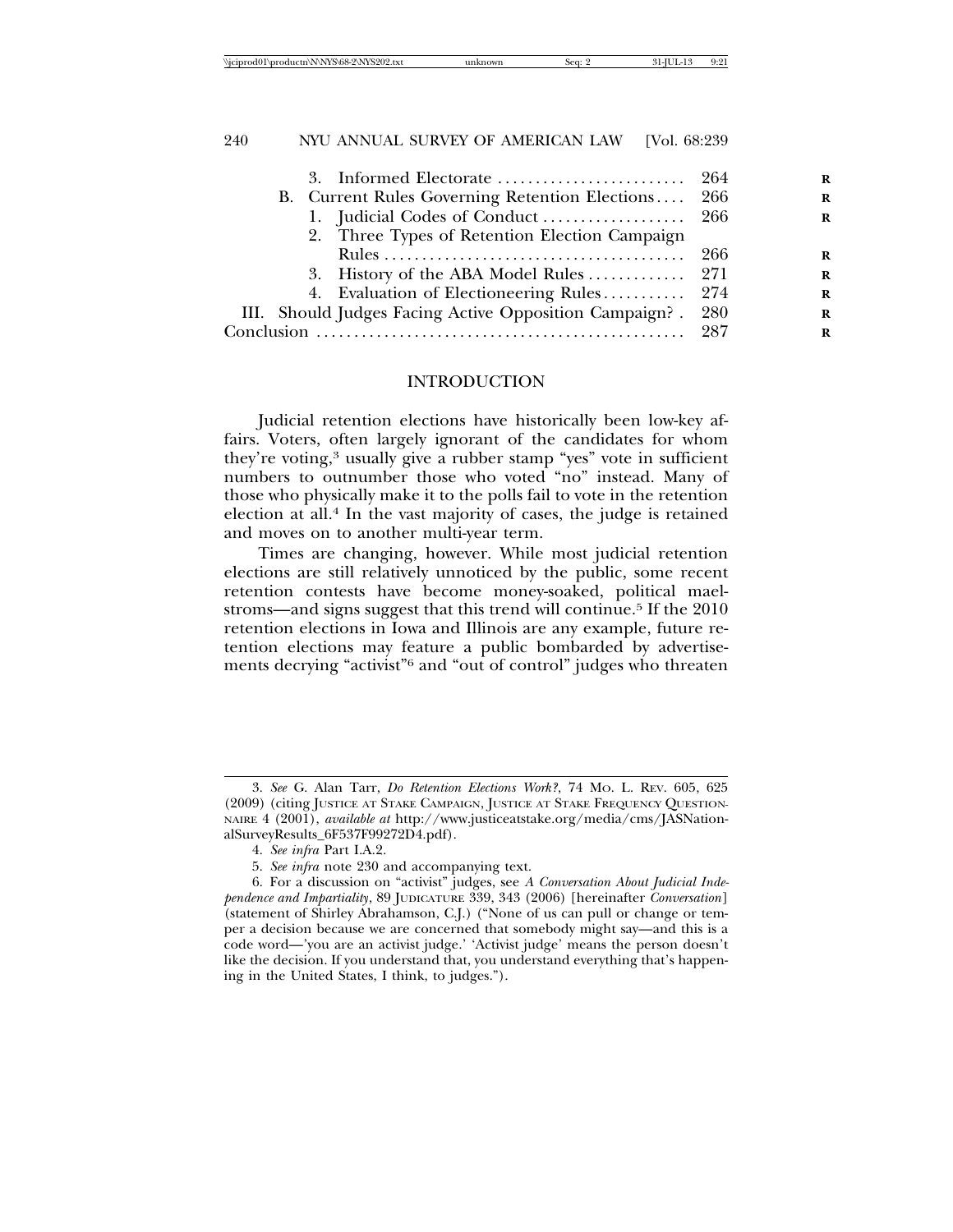the rights of the people.<sup>7</sup> Some judges will fight back,<sup>8</sup> while others may choose not to do so.9

The pressure that elected judges feel when deciding a controversial case was framed by the late Justice Otto Kaus of the Supreme Court of California as the "crocodile in the bathtub" dilemma: "[I]t [is] like finding a crocodile in your bathtub when you go in to shave in the morning. You know it's there, and you try not to think about it, but it's hard to think about much else while you're shaving."10 To extend Kaus's metaphor, a judge today has two options should the crocodile attack. He can either dull his razor fighting off the beast or instead hope to survive the attack without giving up the ultra-fine edge of his blade so that, afterward, he can still get that perfect shave.11 In other words, the dilemma becomes: should judges campaign, risking the possibility that they'll be cynically viewed as "politicians in robes,"12 or should they allow public opinion to take its course, for good or ill?

After retention elections involving extensive electioneering, regardless of the outcome, the public is often left with a lack of confidence in the judiciary out of fear either that judges are "legislating from the bench" or that they're bought and paid for by powerful special interests. In both cases, the judiciary may be seen as a political entity—a result seemingly inevitable once campaigning heats up. Be that as it may, states that currently hold judicial elections are unlikely to shift away from them in the near future, $13$  raising the

<sup>7.</sup> *See, e.g.*, IowaForFreedom, *TV Ad: Send Them a Message*, YOUTUBE (Sept. 13, 2010), http://www.youtube.com/watch?v=Y0Or8tGuleY [hereinafter *Send Them a Message*].

<sup>8.</sup> *See* Larry Aspin, *The 2010 Judicial Retention Elections in Perspective: Continuity and Change from 1964 to 2010*, 94 JUDICATURE 218, 227–30 (2011) (providing an example of a judge who "ran an active and expensive campaign for retention").

<sup>9.</sup> *See* Mark Curriden, *Judging the Judges: Landmark Iowa Elections Send a Tremor Through the Judicial Retention System*, A.B.A. J., Jan. 2011, at 56–57 (explaining that the Iowa justices facing retention in 2010 did not campaign or raise money).

<sup>10.</sup> Gerald F. Uelmen, *Crocodiles in the Bathtub: Maintaining the Independence of State Supreme Courts in an Era of Judicial Politicization*, 72 NOTRE DAME L. REV. 1133, 1133 (1997).

<sup>11.</sup> Male pronouns are used only in the interest of extending the simile; no disrespect is intended toward female members of the judiciary and the legal profession.

<sup>12.</sup> Sandra Day O'Connor, The Essentials and Expendables of the Missouri Plan, Speech Before the University of Missouri School of Law (Feb. 27, 2009), *in* 74 MO. L. REV. 479, 489 (2009) (modified for publication purposes).

<sup>13.</sup> Tiffany L. Carwile, Note, *Stop Restricting Speech and Educate the Public: A Review of the ABA's Proposed Campaign Activity Canon of the Model Code of Judicial Conduct*, 15 WM. & MARY BILL RTS. J. 1053, 1085 (2007); Ofer Raban, *Judicial Impartiality and the Regulation of Judicial Election Campaigns*, 15 U. FLA. J.L. & PUB. POL'Y. 205,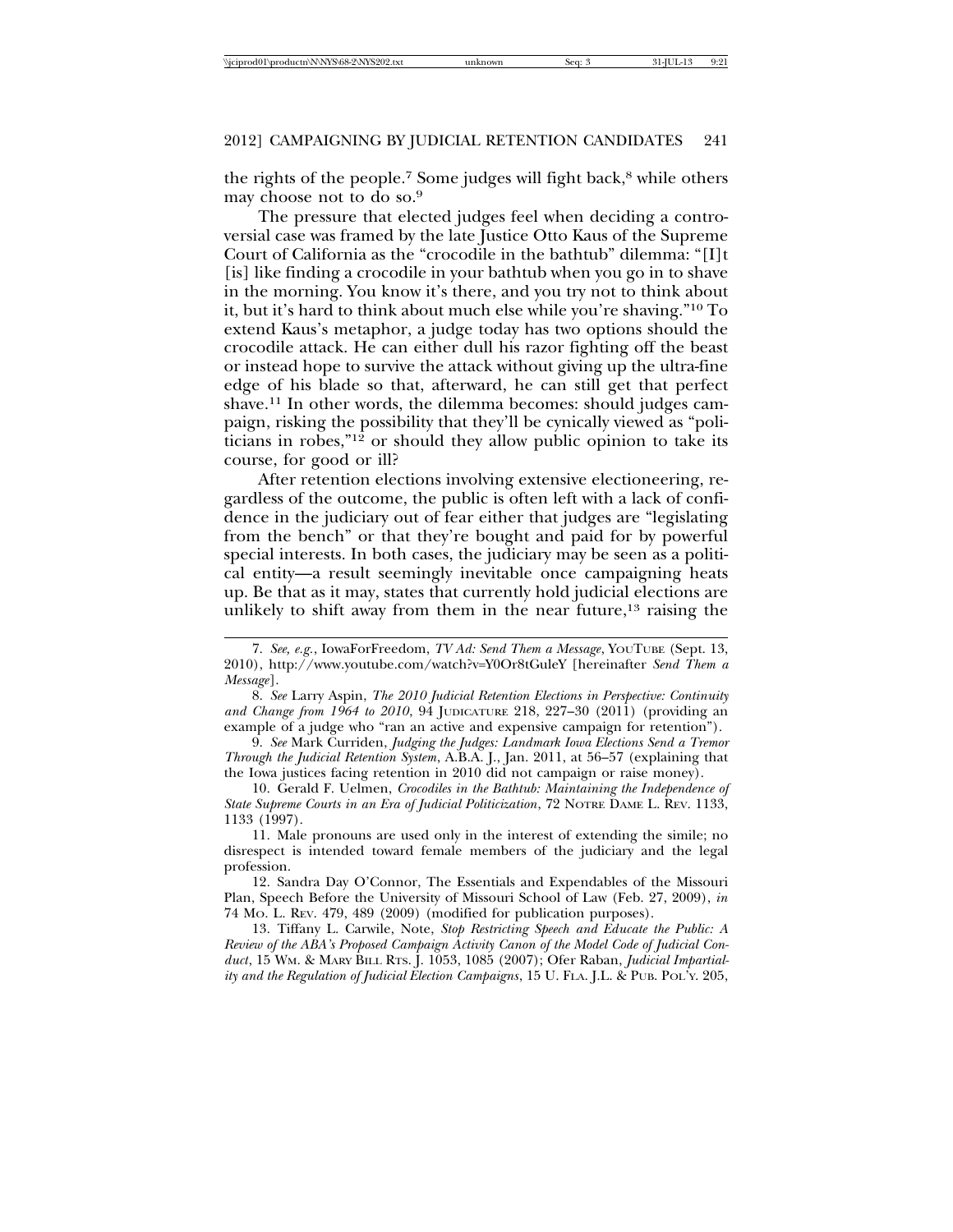need for an exploration of appropriate campaign conduct in retention elections. Given the events of the 2010 Iowa and Illinois elections, the promise of engaged opposition campaigns in 2012, and the vast unawareness regarding retention elections generally, the time is ripe for reevaluating the rules and norms governing retention contest electioneering14 to determine whether they are serving societal goals. While state constitutions generally rigidly fix the states' methods of judge selection, the rules governing judicial electioneering are fairly malleable due to their relative ease of amendment and the lack of public attention that such rules receive.

This Article focuses on two related issues: what set of rules should be adopted to govern judicial electioneering and whether judges should campaign in response to opposition. Part I places current trends in retention elections in context by providing a historical overview. Part II examines the different fundraising and campaigning rules that exist among different retention election systems to determine which are most desirable. Every state has adopted some form of one of three rule sets to govern when retention election candidates may campaign, and each rule set permits electioneering under different circumstances: the Active Opposition Rule (after active opposition appears), the Candidacy Rule (after the judge declares his or her candidacy), and the Fixed Time Rule (during a set time window before the election). After considering each rule's impact upon judicial impartiality, judicial accountability, and an informed electorate, the Article concludes that the Fixed Time Rule is the most desirable. Part III addresses the new crocodile in the bathtub dilemma: whether candidates should campaign in response to an opposition effort. While there are reasonable arguments supporting the idea that judges facing active opposition should not campaign,15 such activity is unlikely to further politicize an election already politicized by the opposition. Such campaigning can actually help protect the impartiality of the judiciary.

Note that this Article does not attempt to evaluate and compare different methods of judicial selection, nor does it endorse any

14. The term "electioneering" is used throughout this article to refer collectively to the acts of fundraising and campaigning, which are sometimes regulated by different timing rules within the same state.

<sup>208 (2004) (&</sup>quot;[N]o state currently holding judicial elections is likely to do away with them in the near future."). *But see* ADAM SKAGGS ET AL., THE NEW POLITICS OF JUDICIAL ELECTIONS 2009–10, at 23–26 (Charles Hall ed., 2011), http://www.brennancenter.org/page/-/Democracy/NewPolitics2010.pdf (describing recent legislative efforts to modify or abolish merit selection).

<sup>15.</sup> *See infra* Part III.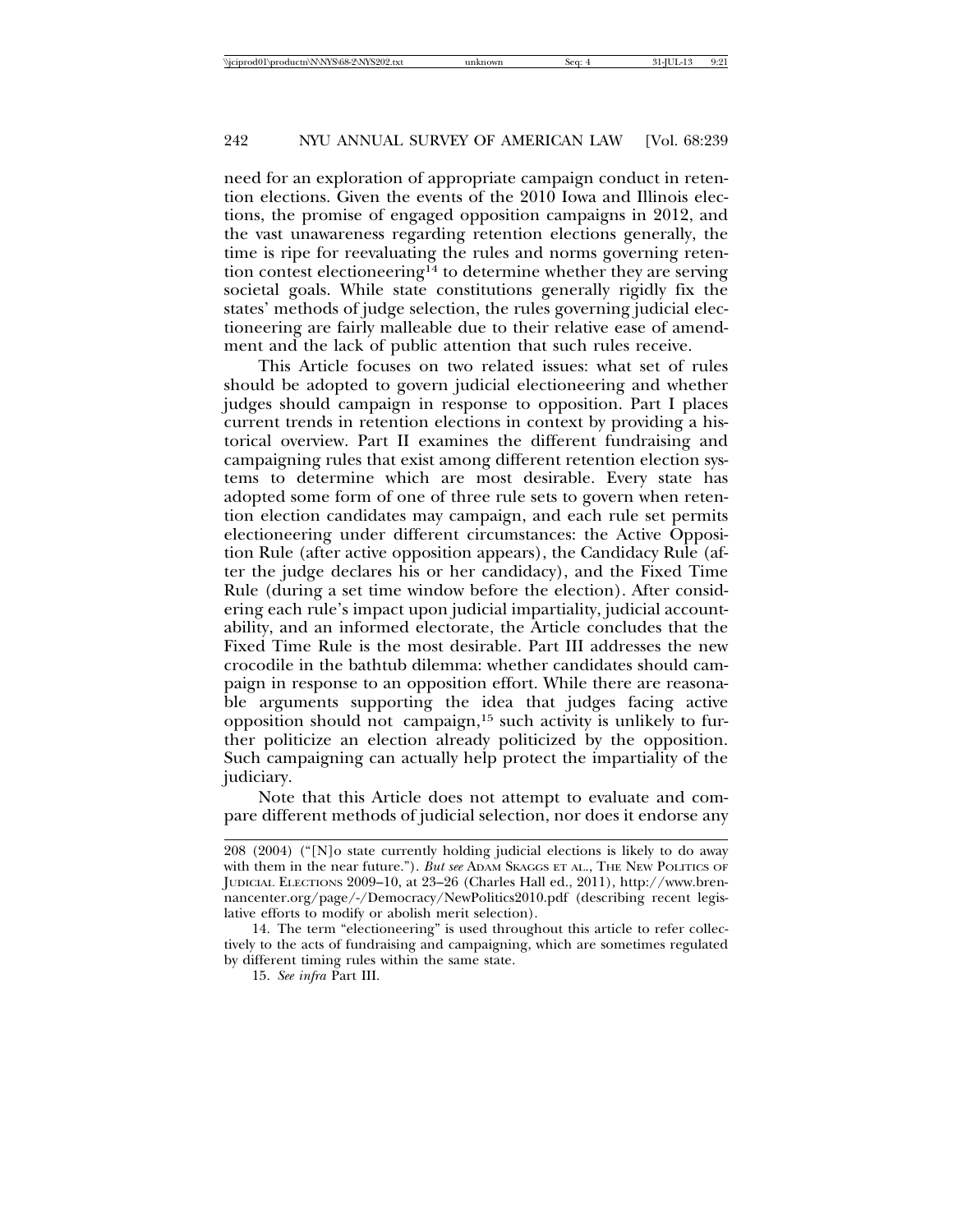| \\iciprod01\productn\N\NYS\68-2\NYS202.txt<br>-0.9*<br>Sea:<br>unknown |
|------------------------------------------------------------------------|
|------------------------------------------------------------------------|

particular selection system.16 Instead, the focus is solely on issues within the preexisting retention election framework, based on the theory that those states that use and will continue to use such contests may benefit from a thorough analysis of the rules that govern the timing of electioneering during retention elections. This Article also provides guidance to judges deciding whether to campaign in response to opposition.

I.

# RETENTION ELECTIONS: THEN AND NOW

# *A. Rubber Stamp Electorate: Historical Trends in Judicial Retention Elections*

Retention elections are generally the final step in the method of judicial selection commonly referred to as merit selection<sup>17</sup> or the Missouri plan.18 In the typical merit selection system, an independent judicial selection commission, comprised of lawyers and non-lawyers appointed by a variety of public and private officials, compiles a list of three to five candidates and presents it to the gov-

17. Some, perhaps not unreasonably, take exception to this term, preferring "commission selection." *See, e.g.*, Peter D. Webster, *Selection and Retention of Judges: Is There One "Best" Method?*, 23 F<sub>LA</sub>. S<sub>T</sub>. U. L. REV. 1, 29 n.186 (1995) ("It is unclear from where this label first came. However, what is clear is that this value-laden label is, today, a deliberate choice of most proponents of the system."). Most of the current literature, however, appears to prefer the traditional "merit selection" and "Missouri plan" labels, so that terminology is used here for simplicity and clarity.

gubernatorial election and, thereafter, at regular intervals. *Id.* at 29–30 (footnotes omitted).

<sup>16.</sup> Examples of different forms of selection methods include partisan elections, nonpartisan elections, merit selection, and pure appointment. There is already a vast literature elsewhere exploring the concerns of choosing among the methods. *See, e.g.*, Michael S. Kang & Joanna M. Shepherd, *The Partisan Price of Justice: An Empirical Analysis of Campaign Contributions and Judicial Decisions*, 86 N.Y.U. L. REV. 69 (2011); David E. Pozen, *The Irony of Judicial Elections*, 108 COLUM. L. REV. 265 (2008); Joanna M. Shepherd, *Money, Politics, and Impartial Justice*, 58 DUKE L.J. 623 (2009); Roy A. Schotland, *New Challenges to States' Judicial Selection*, 95 GEO. L.J. 1077 (2007); Ryan L. Souders, Note, *A Gorilla at the Dinner Table: Partisan Judicial Elections in the United States*, 25 REV. LITIG. 529 (2006).

<sup>18. &</sup>quot;Although not the first state to adopt a commission plan, Missouri's system has been the one most frequently looked to as a model." Webster, *supra* note 17, at 29 n.185. The predecessor California plan differed from the Missouri plan, however.

They approved a proposal calling for nominations of candidates to fill vacancies on the supreme court and the courts of appeal by the governor, subject to confirmation by a commission composed of the attorney general, the chief justice of the supreme court, and a presiding justice of the courts of appeal. Once confirmed, the judge was required to stand for retention at the next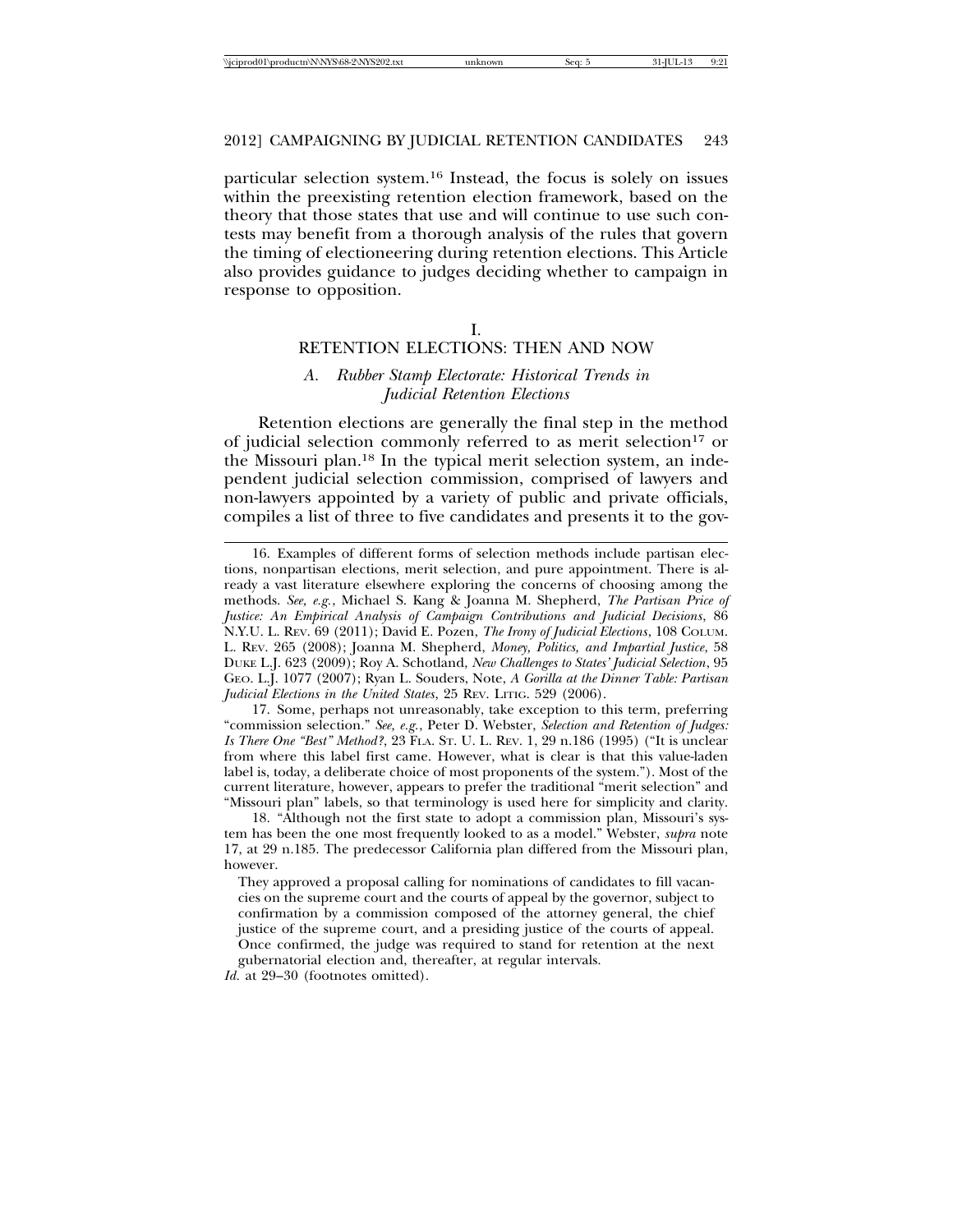ernor.19 The governor then selects one of those candidates for the bench; some states also require confirmation by one or both houses of the legislature.<sup>20</sup> Depending upon the state, after a full term<sup>21</sup> or after a shorter probationary period,22 the citizens vote on whether to retain the judge.

The only issue in a retention election is whether the judge will continue to serve; the judge runs for retention alone and faces no opposing candidates. The retention election question is usually framed along the lines of "Shall Judge Zimmerman be retained in office?" with accompanying "yes" and "no" choices. Most states with retention elections require only a simple majority in order for a judge to be retained.<sup>23</sup> Only New Mexico  $(57\%)^{24}$  and Illinois  $(60\%)^{25}$  require higher affirmative votes.<sup>26</sup> If the judge is retained, he or she is given a full term, at the end of which there is another retention election.27 If the judge is not retained, the process starts over with the selection commission presenting a new list of candidates to the governor.

21. *See, e.g.*, CAL. CONST. art. VI, § 16(a), (d)(1) (providing for appointed candidates to serve for remainder of current 12-year term).

22. BERKSON & CAUFIELD, *supra* note 19, at 2; *see also, e.g.*, ALASKA CONST. art. IV, § 6 (providing for an approximately three year probationary period followed by ten year term after retention); UTAH CONST. art. VIII, § 9 (same).

- 23. Aspin, *supra* note 8, at 224.
- 24. N.M. CONST. art. VI, § 33(A).
- 25. ILL. CONST. art. VI, § 12(d).
- 26. Aspin, *supra* note 8, at 224 n.16.

27. The length of a full term varies by state but lasts between six and twelve years for state supreme courts. *See Judicial Selection in the States*, AM. JUDICATURE SOC'Y, http://www.judicialselection.us/ (last visited Feb. 28, 2012). Kansas Court of Appeals judges have the shortest terms of any state judges who must face retention, serving only four-year terms. *See id.*; KAN. STAT. ANN. § 20-3006(b)(2) (2011).

<sup>19.</sup> LARRY C. BERKSON & RACHEL CAUFIELD, AM. JUDICATURE SOC'Y, JUDICIAL SELECTION IN THE UNITED STATES: A SPECIAL REPORT 2 (2004), *available at* http:// www.ajs.org/selection/docs/Berkson.pdf.

<sup>20.</sup> *See* Thomas R. Phillips, *The Merits of Merit Selection*, 32 HARV. J.L. & PUB. POL'Y 67, 76 (2009). Some states have measures for handling a situation where a governor fails to make a selection. *See, e.g.*, COLO. CONST. art. VI, § 20(1) (providing for the Chief Justice to make the selection if the governor fails to do so within 15 days of having been presented the nomination list); IND. CONST. art. VII, § 10 (same, but within 60 days); UTAH CONST. art. VIII, § 8(1) (same, but within 30 days); MO. CONST. art. V, § 25(a) (providing for selection by the nonpartisan judicial nominating commission after 60 days); TENN. CODE ANN. § 17-4-112 (2012) (allowing governor to request an additional list of nominees from the nominating commission).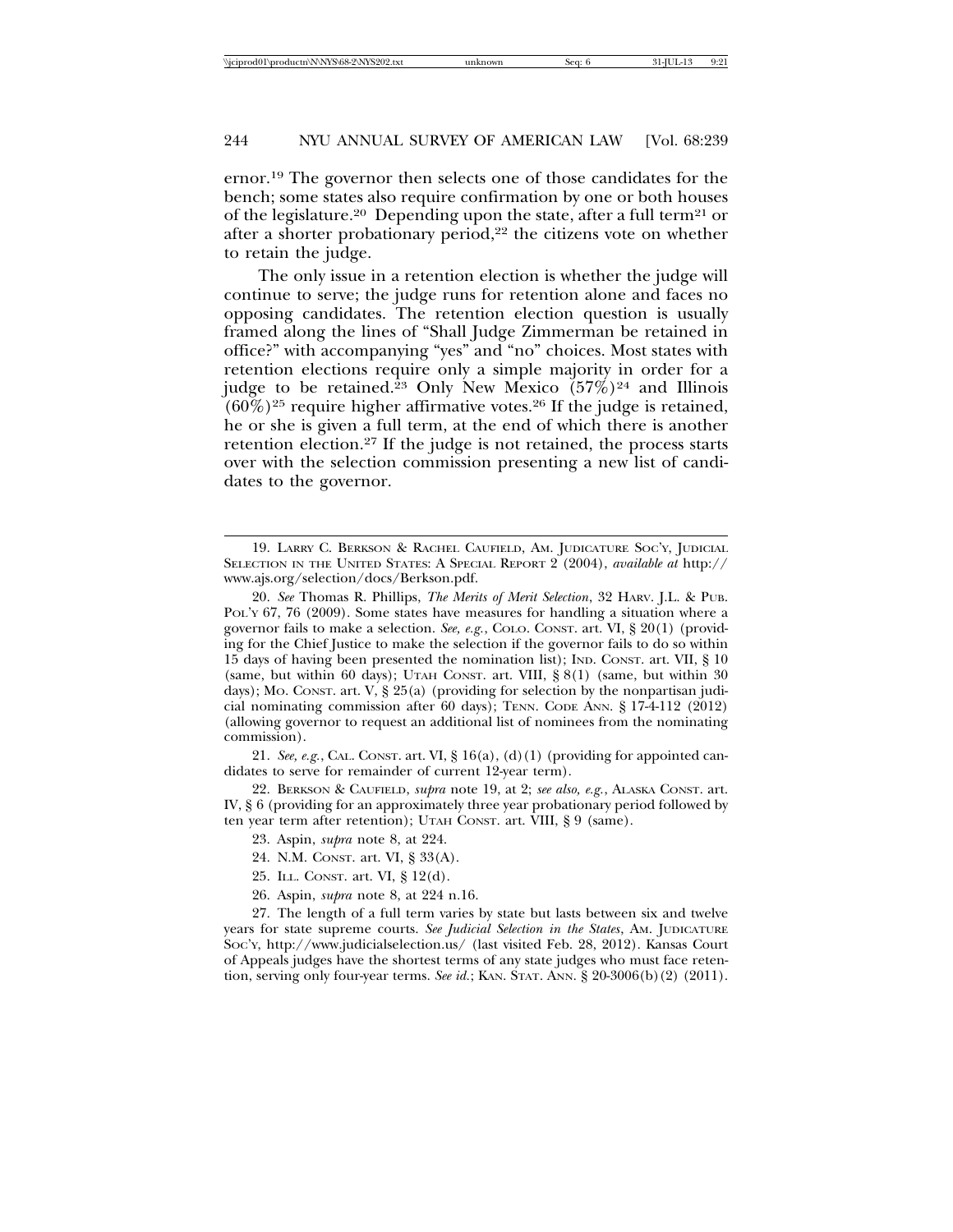| \\iciprod01\productn\N\NYS\68-2\NYS202.txt<br>Sea:<br>unknown |  | 0.97<br>, |
|---------------------------------------------------------------|--|-----------|
|---------------------------------------------------------------|--|-----------|

While sixteen of the nineteen states with appellate court judicial retention elections use the merit selection system,<sup>28</sup> three states utilize a hybrid system for selecting judges.29 In these states, whenever a vacancy is created on the court, that vacancy is filled through a partisan election.30 The winner of that election then sits for a full term and faces a retention election at the end of that term and all subsequent terms.<sup>31</sup> If a judge leaves the bench before the expiration of the term, the seat is temporarily filled by appointment until the next election,32 at which point the process starts over with a partisan election.

#### 1. History of Merit Selection

Merit selection is the result of a compromise in the early 20th century. While the federal constitution adopted in 1787 provides for the lifetime appointment of judges,<sup>33</sup> by the mid-1800s, populist concerns about control of judicial appointments by political machines led most states to select judges through contested elections.34 This shift did little to quell complaints about the

<sup>28.</sup> Those sixteen states are Alaska, Arizona, California, Colorado, Florida, Indiana, Iowa, Kansas, Maryland, Missouri, Nebraska, Oklahoma, South Dakota, Tennessee, Utah, and Wyoming. *Methods of Judicial Selection*, AM. JUDICATURE SOC'Y, http://www.judicialselection.us/judicial\_selection/methods/selec-

tion\_of\_judges.cfm (last visited Mar. 27, 2012). In Tennessee, if a judge does not receive a recommendation for retention by the judicial evaluation commission, that judge must face a contested election rather than an uncontested retention election. TENN. CODE ANN.  $\S 17-4-114(c)$  (2011). However, all 68 judges evaluated by the commission since it was created in 1994 have been recommended for retention. *See* Brian T. Fitzpatrick, *Election As Appointment: The Tennessee Plan Reconsidered*, 75 TENN. L. REV. 473, 484 (2008); *see also, e.g.*, TENN. JUDICIAL EVALUATION COMM'N, TENNESSEE APPELLATE JUDGES EVALUATION REPORT (2010), *available at* http://www.tncourts.gov/sites/default/files/docs/jpec\_evaluations\_2010.pdf.

Montana has a retention election when an incumbent is unopposed, but because of the unusual nature of this arrangement, the state is excluded from the analysis. *Methods of Judicial Selection*, *supra*. Idaho has merit selection for magistrate judges and is also excluded. *See* IDAHO CODE ANN. §§ 1-2220, 1-2205(b) (2011).

<sup>29.</sup> Illinois, Pennsylvania, and New Mexico. *Methods of Judicial Selection*, *supra* note 28.

<sup>30.</sup> ILL. CONST. art. VI, § 12(a); N.M. CONST. art. VI, § 33(A); PA. CONST. art. V, § 13(a).

<sup>31.</sup> ILL. CONST. art. VI, § 12(d); N.M. CONST. art. VI, § 33(A)–(D); PA. CONST. art. V, § 15(b).

<sup>32.</sup> ILL. CONST. art. VI, § 12(c); N.M. CONST. art. VI, § 35; PA. CONST. art. V,  $\S 13(b)$ .

<sup>33.</sup> U.S. CONST. art. III, § 1 ("The Judges, both of the supreme and inferior Courts, shall hold their Offices during good Behaviour . . . .").

<sup>34.</sup> Hallie Sears, *A New Approach to Judicial Retention: Where Expertise Meets Democracy*, 24 GEO. J. LEGAL ETHICS 871, 873 (2011); *see also* Jed Handelsman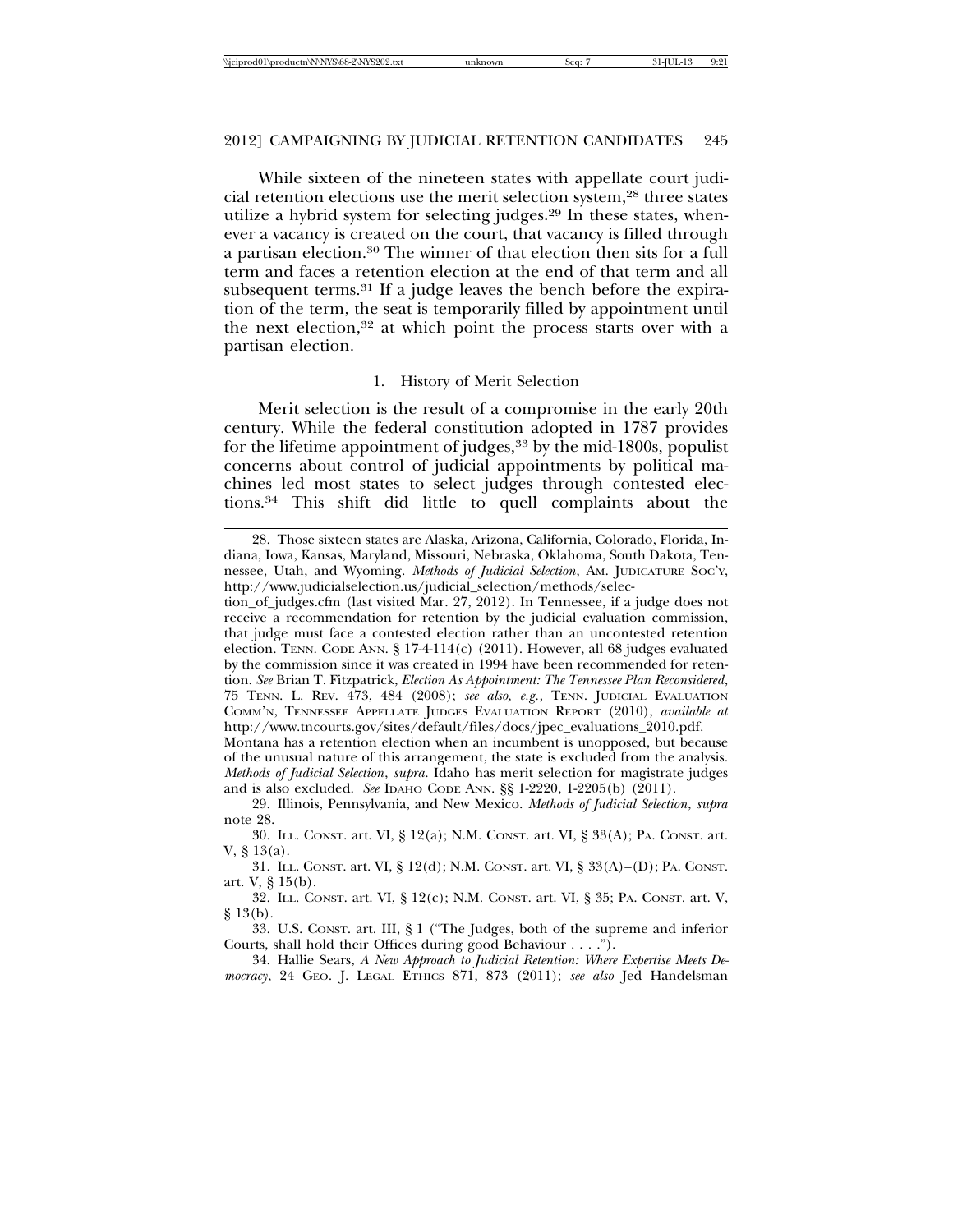politicization of the judiciary, however, and individuals on both sides of the ideological spectrum expressed discontent.35 Left-leaning advocates believed that judges had a class bias against the lower classes, while those on the right felt that judicial elections "enmeshed the judiciary in politics, undermined respect for the courts, and discouraged the selection of highly qualified jurists."36

The discontent over purely electoral selection methods led to the consideration of alternatives.37 Professor Albert Kales at Northwestern University School of Law first proposed the merit selection system in 1914.38 Under merit selection, apolitical judicial nominating commissions, instead of party leaders, selected candidates. This replacement "ensured that qualifications, not party service, were the criteria for elevation to the bench."39 Hypothetically, the judicial selection process could thus be insulated from politicians and the public.40

Rather than being an essential part of the original merit selection plan, retention elections were "originally offered only to quiet the fears of devotees of the elective method."41 These elections were expected to result in the removal of a judge from the bench only rarely, if ever. In fact, many backers of merit selection expected that the elections would eventually be removed from the process altogether.42 This never came to pass.

Over the course of the past century, many states implemented the merit selection system. Merit selection received some initial formal support when the American Judicature Society recommended its use in 1920.43 In 1934, California became the first state to adopt any kind of merit selection model,<sup>44</sup> under which gubernatorial nominations were subject to confirmation by a commission.45 Three years later, the American Bar Association endorsed Califor-

35. *See* Tarr, *supra* note 3, at 606–07. **R**

36. *Id.*

38. *See* Tarr, *supra* note 3, at 608 & nn.17–18. **R**

39. *Id.* at 611.

40. *Id.* at 608.

41. *Id.* at 609 (quoting Glenn Winters, president of the American Judicature Society).

42. *Id.*

43. *Id.*

Shugerman, *Economic Crisis and the Rise of Judicial Elections and Judicial Review*, 123 HARV. L. REV. 1061, 1080, 1092–93 (2010) (explaining how New York triggered a wave of states adopting judicial elections).

<sup>37.</sup> *See* Sears, *supra* note 34, at 873.

<sup>44.</sup> Sears, *supra* note 34, at 873–74.

<sup>45.</sup> *See supra* note 18. **R**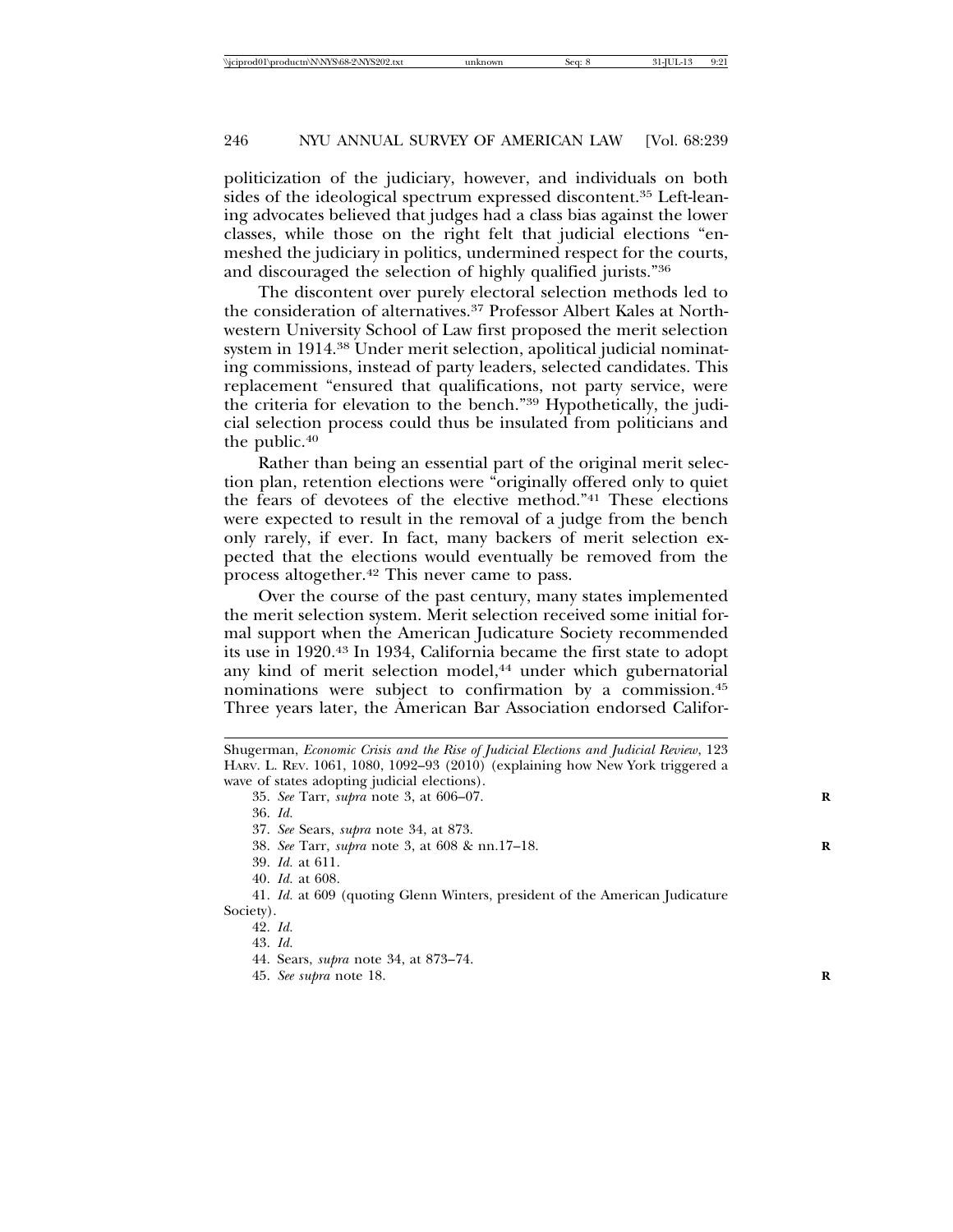| \\iciprod01\productn\N\NYS\68-2\NYS202.txt<br>Sea:<br>unknown |  | 0.97<br>, |
|---------------------------------------------------------------|--|-----------|
|---------------------------------------------------------------|--|-----------|

nia's move,46 adding powerful institutional support for merit selection.47 In 1940, Missouri enacted its own version of merit selection that became a popular model for other states.48 By 1960, three states employed merit selection to choose state supreme court justices,  $49$  and by 1980 eighteen did so.<sup>50</sup> As of 2011, sixteen states use a variant of the model for at least some of their appellate courts.51

#### 2. Historical Trends in Retention Election Outcomes

Historically, judges facing a retention election have almost always been retained. Out of 7,689 judicial retention election candidates between 1964 and 2010, only sixty-seven judges—less than one-hundredth of one percent—were rejected by voters.52 The mean affirmative vote nationwide in retention elections was 69.5% in 2010, a decline from the 75% that had remained fairly steady since 1998.53 In the typical retention election, individual voters tend to treat candidates as a single bloc, voting the same way for all judges facing retention in the election.<sup>54</sup> Those instances in which judges are removed are usually the result of targeted efforts against particular judges; other judges facing retention in the same election are mostly unaffected.55 Clearly voters are "not indiscriminately throwing all the rascals out."56

Retention election voters tend to be largely uninformed about the candidates. A study by the Justice at Stake Committee57 found that 73% of voters reported having only some or a little information

52. Aspin, *supra* note 8, at 225 fig. 6. Note that these figures only include states that have retention elections for the major trial courts and appellate courts. *See id.* at 218 n.1. Over half of those rejections came from Illinois, which requires a 60% affirmative vote for a judge to be retained; only one of those Illinois judges rejected had a vote total of less than 50%. Larry Aspin, *Judicial Retention Election Trends 1964–2006*, 90 JUDICATURE 208, 210 (2007) [hereinafter Aspin 2007].

53. Aspin, *supra* note 8, at 219.

54. Since 1988, the average absolute difference from the district mean affirmative vote has been 2.2% or less. Aspin, *supra* note 8, at 222 fig. 3.

55. Aspin 2007, *supra* note 52, at 210.

56. *Id.* This was particularly true in Iowa in 2010. *See infra* p. 255–56 (discussing retention of Judge Hanson).

57. "Justice at Stake is the only national organization that focuses exclusively on keeping courts fair and impartial. Justice at Stake leads a nonpartisan national partnership of more than 50 organizations, protecting our justice system through public education, litigation and reform." *Justice at Stake's Mission*, JUSTICE AT STAKE

<sup>46.</sup> Sears, *supra* note 34, at 874.

<sup>47.</sup> Tarr, *supra* note 3, at 609. **R**

<sup>48.</sup> Sears, *supra* note 34, at 874.

<sup>49.</sup> Alaska, Kansas, and Missouri. *See* Tarr, *supra* note 3, at 605.

<sup>50.</sup> *Id.*

<sup>51.</sup> *See supra* note 28.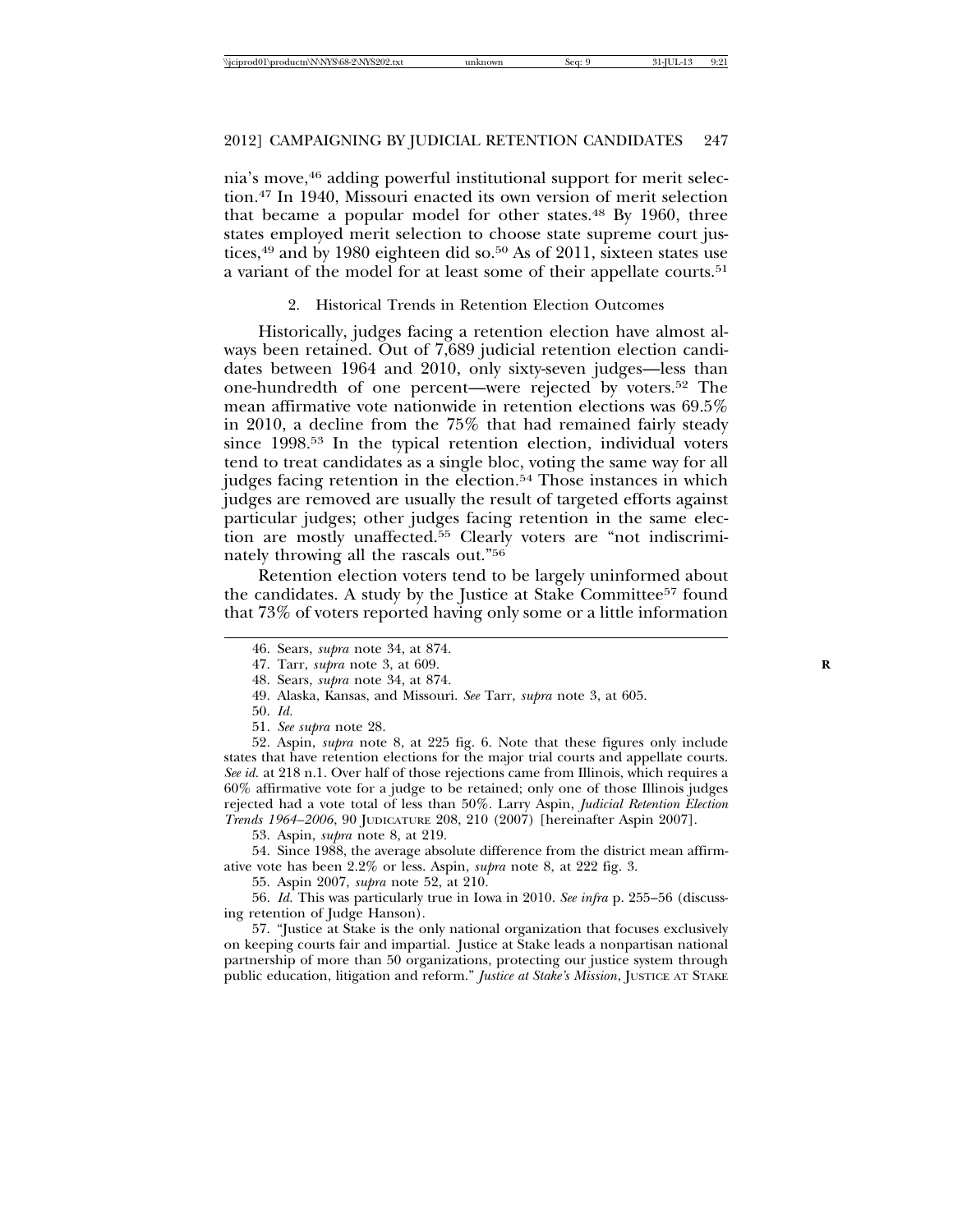about judicial candidates, while 14% reported that they had none at all.58 A 1992 study found that more than two-thirds of Florida voters admitted "some confusion about retention elections," 40% believed that judges appeared on the ballot because they "had done something wrong," and only 30% understood that retention elections were a normal event.59

Perhaps as a result of this lack of knowledge, many voters fail to vote in judicial retention elections at all—a phenomenon known as "rolloff."60 While rolloff has historically hovered around 34% for retention elections nationwide, $61$  in recent years it has declined to an average of about  $24\%$ ,<sup>62</sup> with a low of  $18.6\%$  in Alaska and a high of 42.9% in Arizona.<sup>63</sup> The recent rise in opposition campaigns was likely a significant contributor to this decline.<sup>64</sup>

Judges are much less likely to be retained when they receive negative attention from multiple sources.65 For example, in April 2010, the Alaska Commission on Judicial Conduct found "probable cause" that Judge Richard Postma suffered from "mental health difficulties" that were or could become permanent and that made him

60. The "rolloff" of a race is the percentage of those who went to the polls to vote on election day, but failed to vote in that particular race. MARK LAWRENCE KORNBLUH, WHY AMERICA STOPPED VOTING: THE DECLINE OF PARTICIPATORY DEMOC-RACY AND THE EMERGENCE OF MODERN AMERICAN POLITICS 16 (2000). For example, if 1000 people cast a ballot, but 200 did not vote in a certain retention election, the rolloff for that race would be 20%. Precise explanations for rolloff in retention elections vary and are far from definitive. *See* Aspin, *supra* note 8, at 220–21 (stating that there is contradictory evidence regarding whether increased retention election awareness and the propagation of voter guides affect rolloff).

61. *See* Aspin 2007, *supra* note 52, at 209 fig. 1, 212.

62. *See* Aspin, *supra* note 8, at 219 fig. 1.

63. *Id.* at 220. However, it would seem that some of this can be accounted for by the fifty-three retention races voters were asked to weigh in on in Maricopa County, Arizona. *See id.* at 222. This would likely tax even the most diligent voter.

64. *Id.* at 221. *But see id.* ("Campaigns against judges, however, were neither necessary nor sufficient to reduce rolloff. Rolloff increased 2.5 percent in Alaska despite the late campaign against Supreme Court Justice Dana Fabe and the Alaska Judicial Council recommendation against the retention of Superior Court Judge Richard Postma. On the other hand, rolloff decreased 11.8 points in Tennessee and 9.5 points in Indiana in the absence of any campaigns against the judges standing for retention.").

65. *Id.* at 225.

CAMPAIGN, http://www.justiceatstake.org/about/index.cfm (last visited Mar. 26, 2012).

<sup>58.</sup> JUSTICE AT STAKE CAMPAIGN, JUSTICE AT STAKE FREQUENCY QUESTIONNAIRE 4 (2001), *available at* http://www.justiceatstake.org/media/cms/JASNationalSur veyResults\_6F537F99272D4.pdf. The survey even included voters in states with voter guides. Tarr, *supra* note 3, at 625.

<sup>59.</sup> Webster, *supra* note 17, at 35.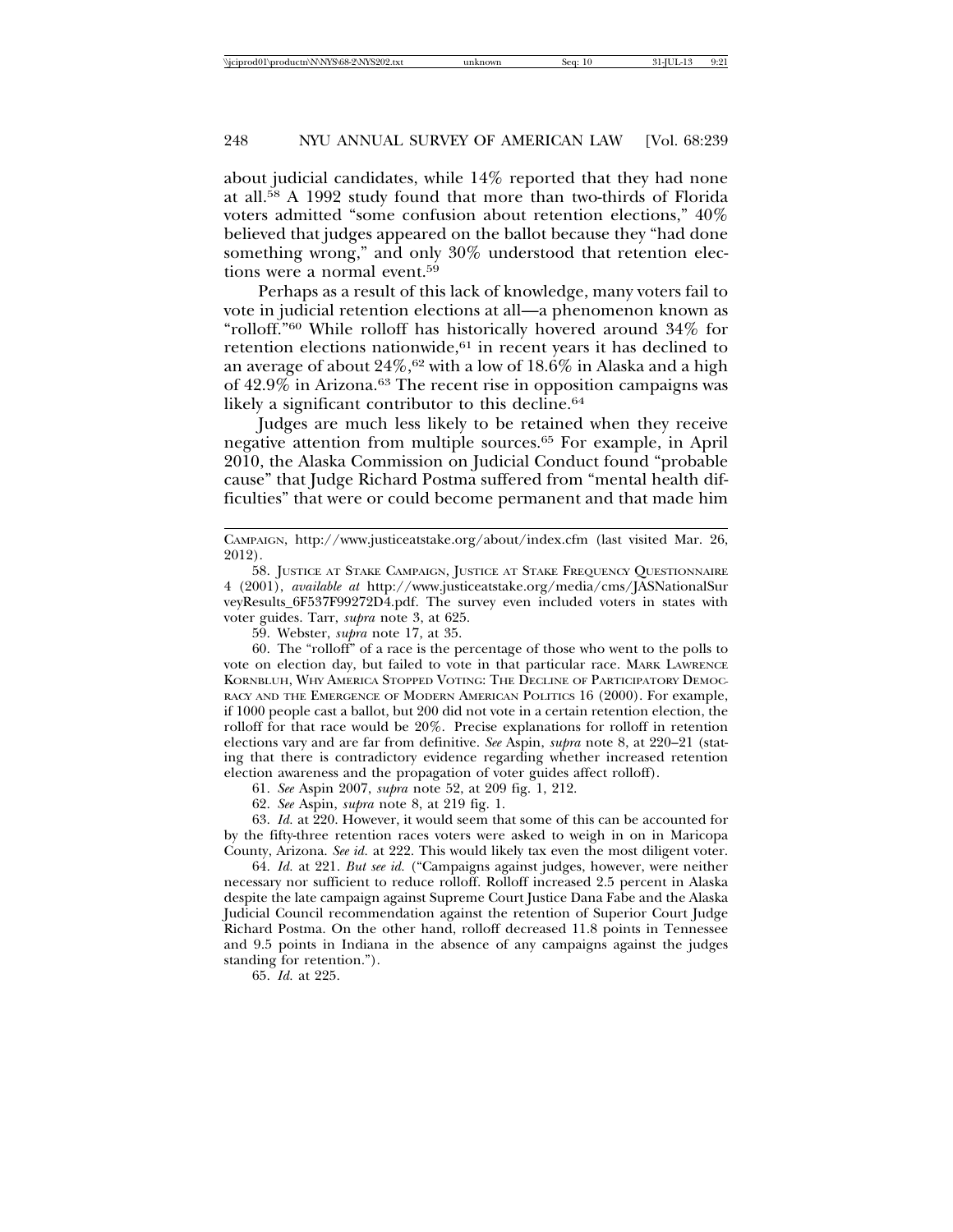"unable to fulfill the duties of his office."66 When this was coupled with a later recommendation against retention by the Alaska Judicial Council, Postma was unable to win retention, receiving only  $46\%$  of the vote.  $67$ 

Though most judges seeking retention have been retained, there have been incidents where major campaigns were organized in opposition to particular judges' retentions. Massive efforts were undertaken in Iowa and Illinois in 2010,<sup>68</sup> but they were not unprecedented—their most notable forerunner was the 1986 California retention election, still the most expensive retention election of all time.69

#### 3. California 1986

In 1986, the death penalty was a significant issue nationwide,  $70$ but perhaps nowhere more so than California. Proponents of the death penalty had grown upset with Chief Justice Rose Bird of the California Supreme Court, as well as with two of her colleagues, Justices Joseph Grodin and Cruz Reynoso. Bird had voted to reverse every one of the sixty-one death penalty cases that had come before the court in her nine years on the bench, and Grodin and Reynoso had typically followed her lead.71

Employing slogans such as "bye bye Birdie,"72 opponents of the justices spent about \$6.6 million in their "strenuous, emotionally

70. Precisely why the death penalty has been a significant issue in the United States is a very complex issue. *See, e.g.*, Carol S. Steiker, *Capital Punishment and American Exceptionalism*, *in* AMERICAN EXCEPTIONALISM AND HUMAN RIGHTS 57, 61 (Michael Ignatieff ed., Princeton University Press 2005) (offering ten reasons why the death penalty has been an exceptional issue relative to other western democracies). As a 1995 article noted, "Judicial campaigns in which the death penalty is an issue can degenerate to almost Orwellian levels of absurdity, raising serious questions about the ability of judges to remain fair and impartial." Stephen B. Bright & Patrick J. Keenan, *Judges and the Politics of Death: Deciding Between the Bill of Rights and the Next Election in Capital Cases*, 75 B.U. L. REV. 759, 785 (1995); *see also* Uelmen, *supra* note 10, at 1135–37.

71. B. Michael Dann & Randall M. Hansen, *Judicial Retention Elections*, 34 LOY. L.A. L. REV. 1429, 1432 (2001); *see also* Nicholas L. Georgakopoulos, *Judicial Reaction to Change: The California Supreme Court Around the 1986 Elections*, 13 CORNELL J.L. & PUB. POL'Y 405, 410 (2004).

72. *CBS Evening News*, *supra* note 1. **R**

<sup>66.</sup> *Id.* 

<sup>67.</sup> *Id.*

<sup>68.</sup> *See infra* Parts I.B.1–2.

<sup>69.</sup> SKAGGS ET AL., *supra* note 13, at 20.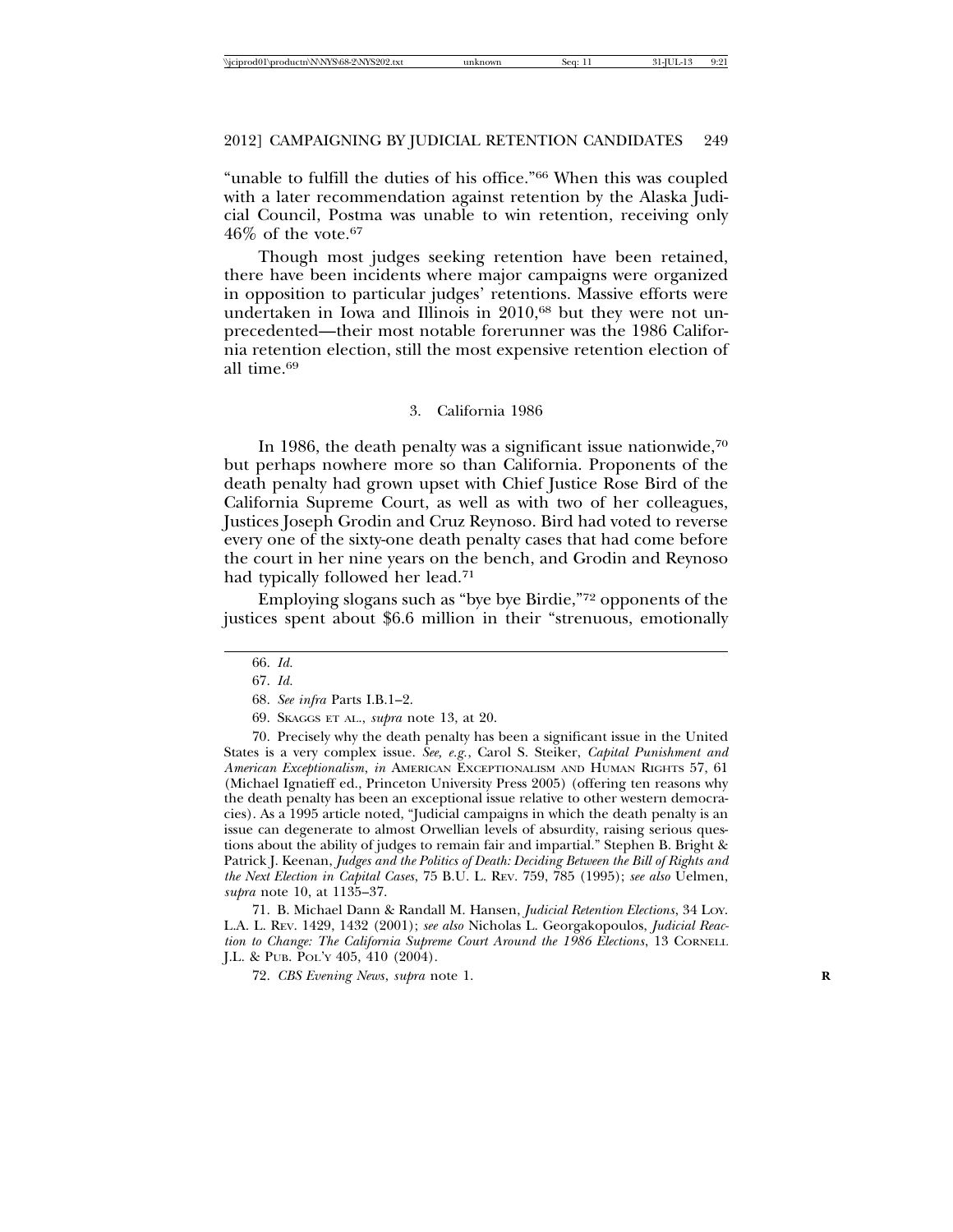charged" effort to oust them.73 Having already formally announced his opposition to Bird, California Governor George Deukmejian publicly warned Justices Grodin and Reynoso that he would oppose their retention bids unless they voted to uphold more death sentences.74 Deukmejian eventually carried out his threat and opposed the retention of the two associate justices as well.75

Bird actively campaigned for retention, explaining that she "did not seek this fight, but . . . [would] not shrink from it."76 True to her word, Bird's largely positive campaign "stress[ed] the traditional independence of the judiciary—the one message that pollsters had determined would not work."77 According to a CBS Evening News broadcast, the 50-year-old Bird employed "plunging neck lines, glittering jewels, and all the help from Hollywood she [could] get," including personal appearances at campaign events by Academy Award winning director Warren Beatty.78 Proponents of the justices collectively spent about \$4 million.79

None of the three justices were retained, with Bird garnering only 34% in affirmative votes, Reynoso,  $40\%$ , and Grodin,  $43\%$ .<sup>80</sup> Some observers predicted that the California election would have broader consequences outside the state. Before election day, Dan Rather noted that "this big money, high profile fight could . . . make judges nationwide think twice about politics, pressures, and principles."81 Gerald Uelmen, then-Dean of the Santa Clara University School of Law, warned, "The California events of 1986 should

76. *CBS Evening News*, *supra* note 1. **R**

77. Todd E. Pettys, *Letter from Iowa: Same-Sex Marriage and the Ouster of Three Justices*, 59 U. KAN. L. REV. 715, 740 (2011) (internal quotation marks omitted). For samples of ads supporting Bird, see tt4jd, *1986 Rose Elizabeth Bird Campaign 30 Sec Spots.wmv*, YOUTUBE (Oct. 25, 2011), http://www.youtube.com/watch?v=YB8xFq3l GXI.

78. *CBS Evening News*, *supra* note 1. Bird specifically decided not to run a joint **R** campaign with the other two justices up for retention. Thompson, *supra* note 73, at 2037.

80. Dann & Hansen, *supra* note 71, at 1432.

81. *CBS Evening News*, *supra* note 1. **R**

<sup>73.</sup> Robert S. Thompson, *Judicial Retention Elections and Judicial Method: A Retrospective on the California Retention Election of 1986*, 61 S. CAL. L. REV. 2007, 2038, 2040 (1988).

<sup>74.</sup> Bright & Keenan, *supra* note 70, at 760.

<sup>75.</sup> *Id.* When asked why he chose to run for governor rather than a second term as attorney general, Deukmejian explained that "Attorneys General don't appoint judges—Governors do." *California Governor George Deukmejian*, NAT'L GOVER-NORS' ASSOC., http://www.nga.org/cms/home/governors/past-governors-bios/ page\_california/col2-content/main-content-list/title\_deukmejian\_george.html (last visited Dec. 7, 2011).

<sup>79.</sup> Thompson, *supra* note 73, at 2038.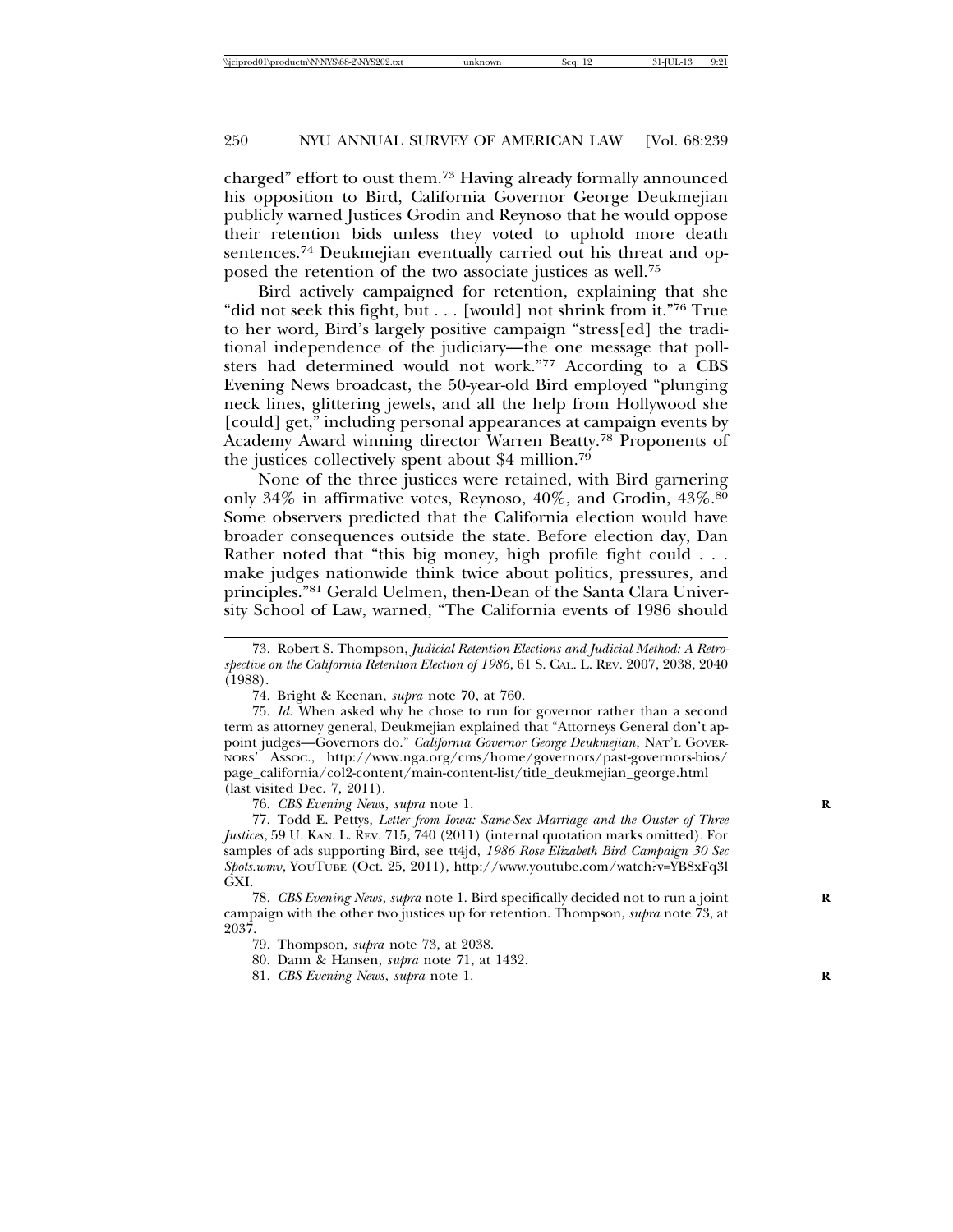not be dismissed as an aberration. Political forces have been unleashed that will return to haunt us."82

Contrary to the warnings, there was little nationwide fallout from the California races. Generally, retention election candidates continued to be retained as a matter of course, with only an occasional contested retention election. One notable contest involved Tennessee Supreme Court Justice Penny White, who was not retained in 1996 after she voted to overturn a single death penalty conviction.83 Another notable incident arose from the Pennsylvania Supreme Court's retention elections in 2005, when Justice Russell Nigro was defeated and his colleague Justice Sandra Schultz Newman was narrowly retained after the public reacted negatively to the so-called "Pay Grab" controversy, involving a sudden pay increase for government officials.84 Because the justices benefited from the new legislation and were the only statewide candidates on the ballot at the election, they suffered the electorate's wrath, even though neither justice had played a role in passing the pay increase.<sup>85</sup>

The infrequency of contested retention elections nationally may not accurately reflect the full impact of the California 1986 races, however. It is possible that judges facing retention, aware of what happened in California, started aligning their judicial decisions more closely with public opinion to avoid a similar fate. Indeed, after the 1986 election, "California's Supreme Court had one of the highest rates of upholding death sentences in the nation."86 In 1988, ousted Justice Grodin explained that neither he nor former Justice Otto Kaus, who resigned from the bench of his own accord in 1985,87 could be certain that their votes in important cases were not subconsciously affected by a fear of not being retained.88 Still, the events of California in 1986 seem like an aberra-

<sup>82.</sup> Gerald F. Uelmen, *Commentary: Are We Reprising a Finale or an Overture?*, 61 S. CAL. L. REV. 2069, 2073 (1988) (responding to Thompson, *supra* note 73).

<sup>83.</sup> *See* Stephen B. Bright, *Political Attacks on the Judiciary: Can Justice Be Done amid Efforts to Intimidate and Remove Judges from Office for Unpopular Decisions?*, 72 N.Y.U. L. REV. 308, 310 (1997).

<sup>84.</sup> Thomas A. Donovan, *Why Do We Elect Judges?*, FED. LAW. Feb. 2009, at 6, 8.

<sup>85.</sup> *Id.* ("Although the state's chief justice had publicly defended the need to raise judicial salaries, only the legislative and executive branches had been responsible for enacting the pay raise.").

<sup>86.</sup> Kenneth J. Aulet, *It's Not Who Hires You but Who Can Fire You: The Case Against Retention Elections*, 44 COLUM. J.L. & SOC. PROBS. 589, 609 (2011).

<sup>87.</sup> Maura Dolan, *Otto Kaus Dies; Former Justice on State High Court*, L.A. TIMES, Jan. 13, 1996, http://articles.latimes.com/1996-01-13/local/me-24215\_1\_statehigh-court/.

<sup>88.</sup> Joseph R. Grodin, *Developing a Consensus of Constraint: A Judge's Perspective on Judicial Retention Elections*, 61 S. CAL. L. REV. 1969, 1980 (1988); *see also* Republi-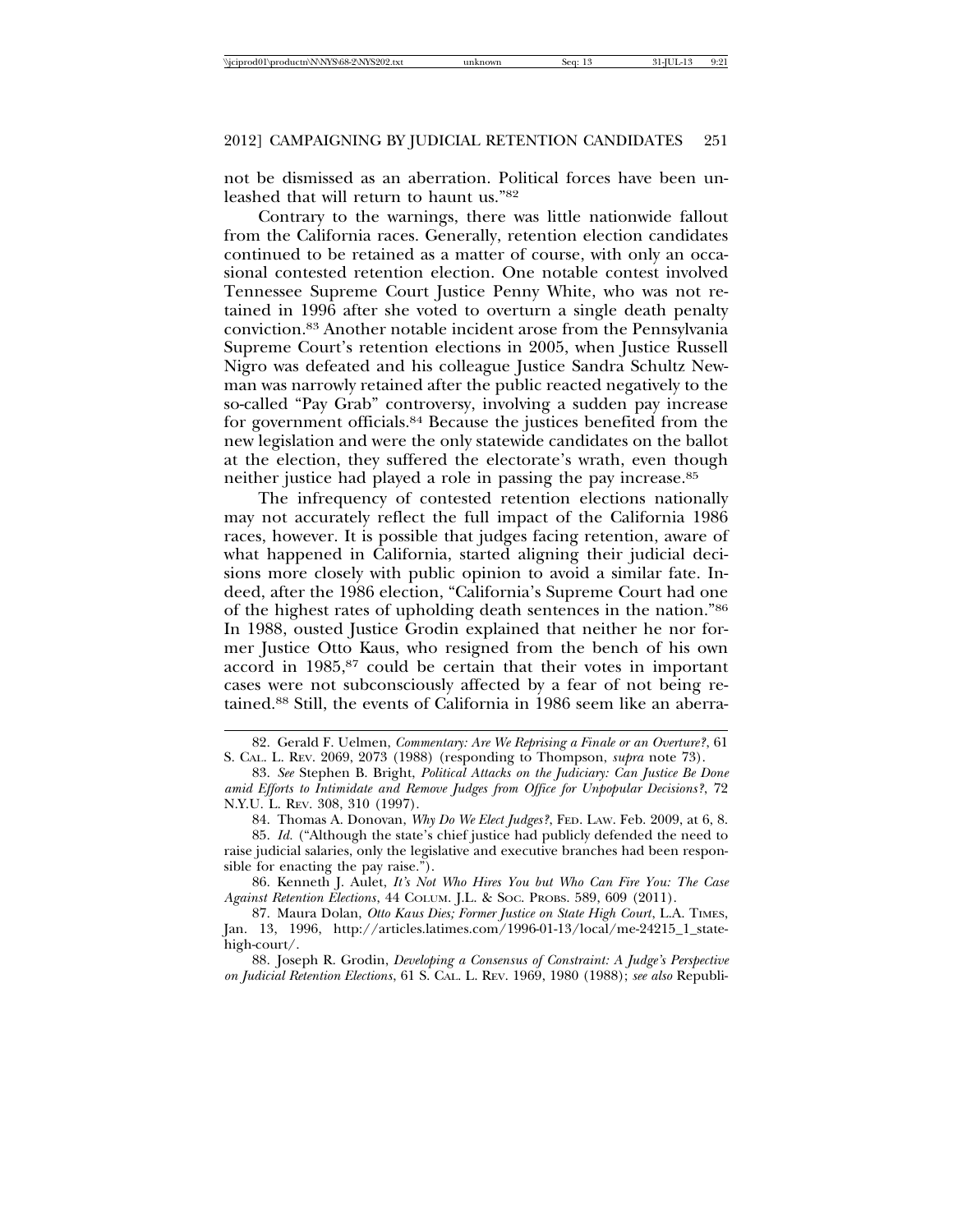tion. In California's next judicial election, no organized opposition formed to unseat the five candidates up for retention, and none of the candidates had to spend much beyond the \$2300 filing fee to run.89 All five justices were retained,90 and the fear that retention elections would routinely be opposed, in California or elsewhere, proved to be unfounded.91

#### *B. Rubber Stamp No More: Judicial Retention Elections in 2010*

While retention elections generally remain "rubber stamp" affairs, national and state politics have become extremely polarized in recent years, and partisans on both sides of the aisle have grown comfortable using nastier tactics. This is as true in judicial elections as other races, and is reflected by the flood of money pouring into judicial races. From 2000 through 2009, state supreme court candidates raised a combined \$206.9 million, more than double the previous decade's total.92 This increase has translated into mudslinging attack ads sponsored by powerful special interests who are playing a significantly greater role.<sup>93</sup>

Against this backdrop of increasingly costly and increasingly partisan judicial elections, from 2000 to 2009, retention elections

91. Outside of California that year, "10 judges were defeated and 19 others were within 5 percentage points of their state's retention threshold." Aspin, *supra* note 8, at 224. From 1988 through 2006, 28 judges nationwide were not retained. *See* Aspin 2007, *supra* note 52, at 211 tbl. 2.

92. JAMES SAMPLE, ADAM SKAGGS, JONATHAN BLITZER & LINDA CASEY, THE NEW POLITICS OF JUDICIAL ELECTIONS 2000-2009: DECADE OF CHANGE 1 (2010). Note that this figure includes both retention elections and standard judicial elections involving opposing candidates. *See id* at 2*.*

93. SKAGGS ET AL., *supra* note 13, at 3 (indicating that independent spending made up 29.8% of all spending in state high court elections, a percentage significantly higher than the last four years).

can Party of Minn. v. White, 536 U.S. 765, 791 (2002) (O'Connor, J., concurring) (citing Grodin and stating that merit selection "obviously reduces threats to judicial impartiality, even if it does not eliminate all popular pressure on judges").

<sup>89.</sup> Dann & Hansen, *supra* note 71, at 1432.

<sup>90.</sup> *See* MARCH FONG EU, SECRETARY OF STATE, STATEMENT OF VOTE, GENERAL ELECTION NOVEMBER 6, 1990, at 48, *available at* http://www.sos.ca.gov/elections/ sov/1990-general/1990-general-sov.pdf. As a contemporary news report explained, however, the reason for the judges' retention and the lack of opposition were likely precisely because those judges acted in line with the 1986 opposition and "[v]oter approval of the five . . . would ensure that a conservative majority—all appointees of Gov. George Deukmejian—will continue to lead the seven-member court as it has since 1987." Philip Hager, *No Opposition, Little Notice for 5 State Justices Up for Election*, L.A. TIMES (Nov. 4, 1990), http://articles.latimes.com/1990-11-04/ news/mn-5654\_1\_supreme-court-justices. Since the departures of the defeated justices in 1986, the court had "upheld 76 death sentences and reversed only 26." *Id.*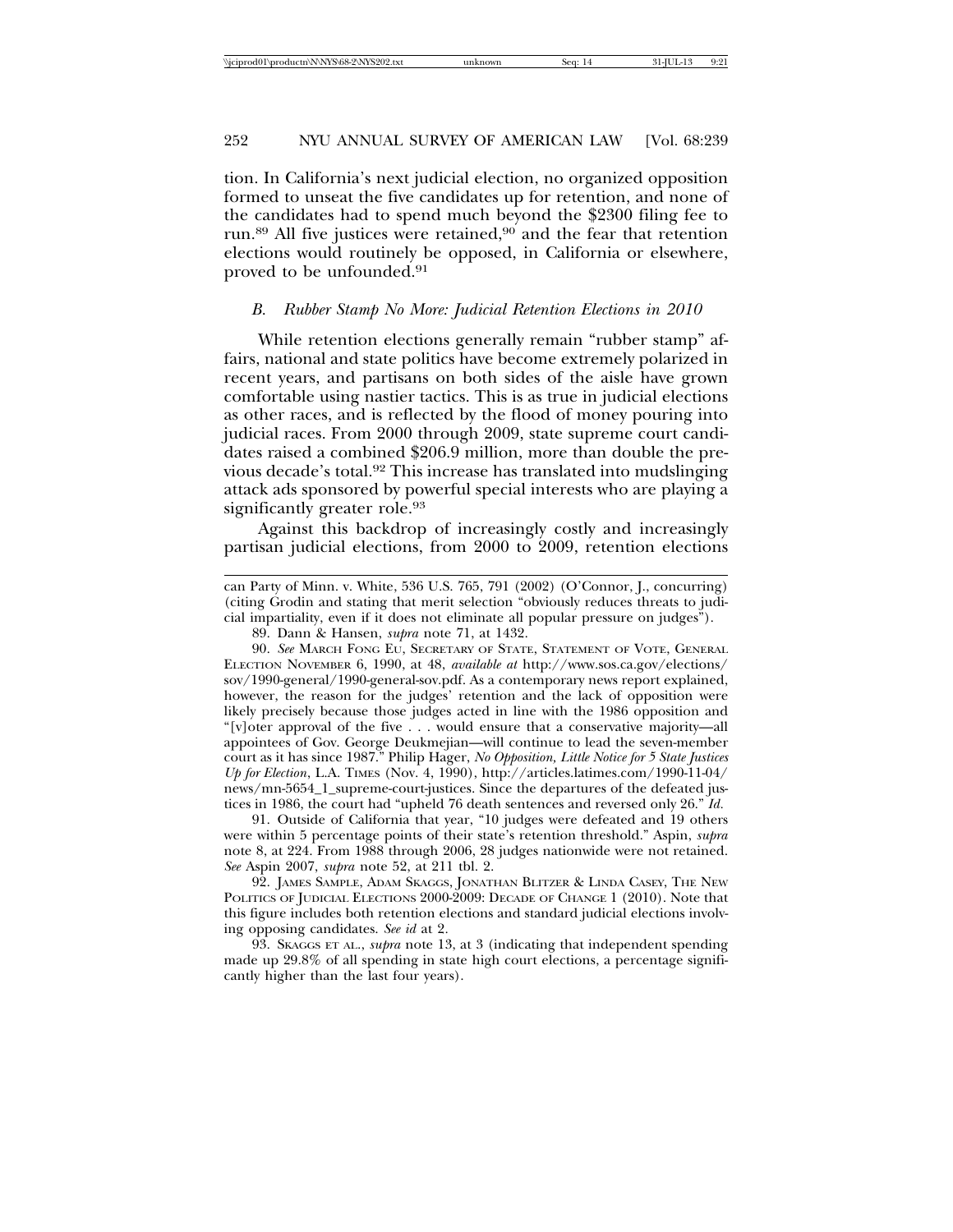were the one type of judicial election that defied the pattern—retention candidates raised only \$2.2 million during that period, less than one percent of the total raised by supreme court candidates in any type of election.94 In 2010, however, a number of states saw concerted efforts to remove particular judges from office. Spending skyrocketed in retention elections to almost \$4.9 million in 2010 alone, with candidates raising \$2.8 million and independent groups spending \$2.1 million.<sup>95</sup> Iowa and Illinois accounted for the lion's share of this spending.96

#### 1. Iowa 2010

The most salient retention election race of 2010 resulted in the rejection of all three Iowa Supreme Court justices up for retention—Chief Justice Marsha Ternus, Justice Michael Streit, and Justice David Baker—over their votes in a controversial same-sex marriage case. Just a year earlier, in *Varnum v. Brien*, the Iowa Supreme Court, in a unanimous 7-0 vote, held that the state's "statute limiting civil marriage to a union between a man and a woman violate[d] ... the equal protection clause of the Iowa Constitution."97

Opposition to the decision and the justices emerged immediately.98 "Bob Vander Plaats, a former Republican candidate for governor, organized an anti-retention effort called 'Iowa for Freedom.'"99 Commercials advocating that the judges be rejected emphasized the "activist"100 nature of the decision and questioned what the justices would "do to other long-established Iowa traditions and rights" should the public retain them.101 The ads included pictures of a church, a boy scout, hunters, and children pledging allegiance to the American flag.102 The idea of "sending a

95. SKAGGS ET AL., *supra* note 13, at 7.

96. *Id.* at 7–8.

99. *Id.*

100. *See supra* note 6.

101. *See Send Them a Message*, *supra* note 7; *see also* IowaForFreedom, *Iowa for Freedom*, YOUTUBE (Oct. 20, 2010), http://www.youtube.com/watch?v=MBEynTYEy PY [hereinafter *Iowa for Freedom* Oct.].

102. *See Send Them a Message*, *supra* note 7; *Iowa for Freedom* Oct., *supra* note 101. One seemingly Internet-only video even featured a picture of a home with a

<sup>94.</sup> SAMPLE ET AL., *supra* note 92, at 1–2. Concern about particular judicial races being expensive is not a new phenomenon. The ABA Special Committee on Standards of Judicial Conduct charged with drafting the original 1972 Model Rules of Judicial Conduct apparently was "informed of campaigns for judicial office in which costs ran into the tens of thousands of dollars." E. WAYNE THODE, RE-PORTER'S NOTES TO CODE OF JUDICIAL CONDUCT 99 (1973).

<sup>97.</sup> Varnum v. Brien, 763 N.W.2d 862, 872 (Iowa 2009).

<sup>98.</sup> Curriden, *supra* note 9, at 57.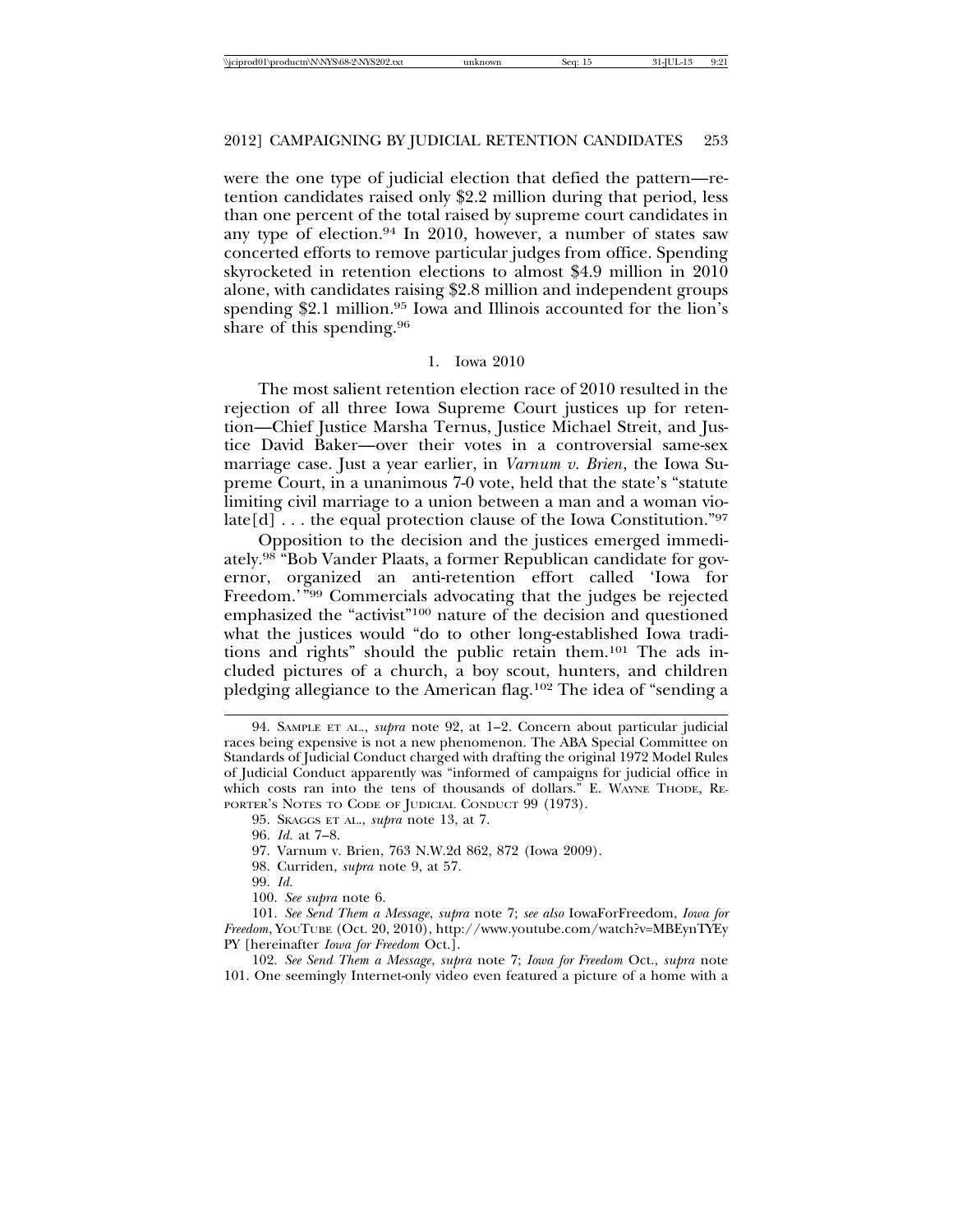message" was a recurring theme, both during103 and after104 the campaign. The anti-retention campaign cost about \$1 million,105 with almost all of the money coming from out of state<sup>106</sup>—a mere  $$10,000$  originated from within Iowa.<sup>107</sup>

In spite of this flurry of opposition, "[t]he justices raised no money[,]  $\ldots$  declined to campaign,"<sup>108</sup> and gave no interviews<sup>109</sup> beyond a single commentary by Ternus regarding the election. Ternus explained, "We're not forming campaign committees. We're not going to become politicians."110 She added, "I hope it's not a one-sided debate. I hope that people who understand the system and the role of the court will speak out more and more and I believe that's beginning to happen."111 In-state supporters of the justices created their own organization, Fair Courts for US, and spent nearly \$400,000 in an effort to retain the justices.<sup>112</sup> However,

105. Linda Casey, *Independent Expenditure Campaigns in Iowa Topple Three High Court Justices*, NAT'L INST. ON MONEY IN STATE POLITICS (Jan. 10, 2011), http://www. followthemoney.org/press/ReportView.phtml (indicating that \$990,651 was spent opposing the justices' retention).

106. *Id.* "Iowa for Freedom" spent \$171,025 and was based in Iowa, but was funded by the Mississippi-based American Family Association's AFA Action Inc. *See id.*

107. *Id.* (indicating that the lone Iowa-based organization spent \$10,178 against retention).

108. Curriden, *supra* note 9, at 57.

109. Ryan C. Cicoski, *Judicial Independence and the Rule of Law: A Warning from Iowa*, DEL. LAW., Summer 2011, at 19.

110. Boshart, *supra* note 2. **R**

111. *Id.* After the election, Streit reflected on his decision not to campaign, explaining, "When you get involved in politics, you get labeled. You label yourself, or you let other people label you. . . . You have expectations that you've raised in other people's minds on how you're going to behave, and you will try to reach those expectations." Patrick Caldwell, *Disorder in the Court*, *in* JUSTICE FOR SALE: A SPECIAL REPORT FROM THE AMERICAN PROSPECT MAGAZINE 14, 20 (2011) (internal quotation marks omitted).

112. Cicoski, *supra* note 109, at 19.

white picket fence. *See* IowaForFreedom, *Iowa for Freedom*, YOUTUBE (Sept. 24, 2010), http://www.youtube.com/watch?v=WZG-eKFP8lA [hereinafter *Iowa for Freedom* Sept.].

<sup>103.</sup> *See Send Them a Message*, *supra* note 7 (telling viewers to "send them a message"). CBS Evening News similarly mentioned before the 1986 California retention election that "the Bird race is sending a message to elected judges across the nation, putting them on notice that they may no longer be immune to political pressure." *CBS Evening News*, *supra* note 1. **R**

<sup>104.</sup> Grant Schulte, *Iowans Dismiss Three Justices*, DES MOINES REGISTER (Nov. 3, 2010), http://www.desmoinesregister.com/article/20101103/NEWS09/ 11030390/Iowans-dismiss-three-justices (quoting Vander Platts as saying "The people of Iowa stood up in record numbers and sent a message . . . that it is 'We the people,' not 'We the courts.'").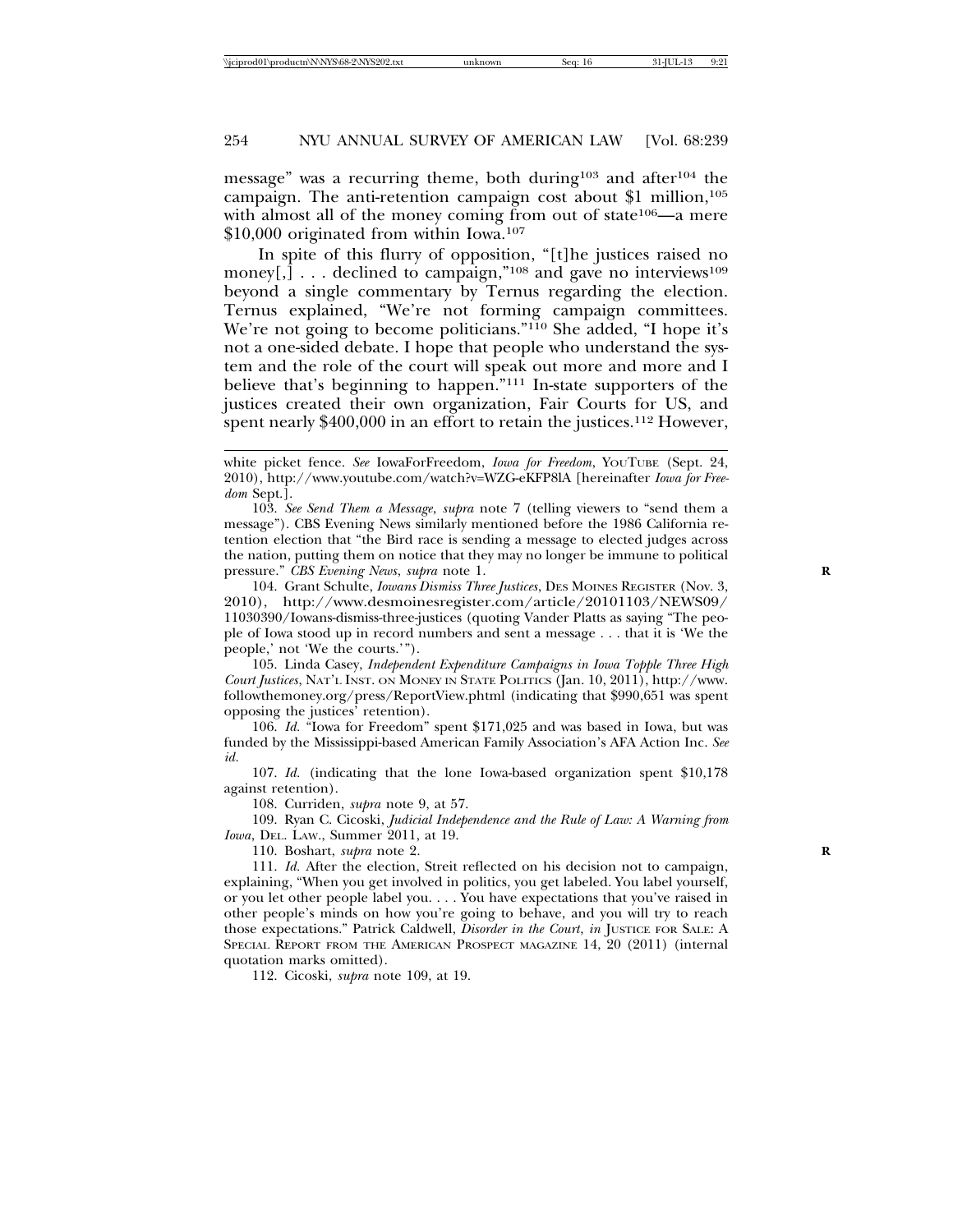Fair Courts bought no television or newspaper advertisements, unlike the justices' opposition, which also organized a highly visible bus tour<sup>113</sup> that visited twenty cities.<sup>114</sup>

All three justices were rejected by voters, with each receiving only about  $45\%$  in affirmative votes.<sup>115</sup> In a statement posted on the court's website after the election, the justices said:

We hope Iowans will continue to support Iowa's merit selection system for appointing judges. This system helps ensure that judges base their decisions on the law and the Constitution and nothing else. Ultimately, however, the preservation of our state's fair and impartial courts will require more than the integrity and fortitude of individual judges, it will require the steadfast support of the people.<sup>116</sup>

In an interview several months after the election, sitting Iowa Supreme Court Justice David Wiggins commented that the ousted judges "took the position that judges should not get involved in politics. They maintained their integrity. . . . And sometimes you lose your job by doing the right thing."<sup>117</sup> Wiggins, who joined the *Varnum* opinion, is up for retention in 2012.118

Surprisingly, Judge Robert Hanson, the Iowa trial court judge who initially ruled in the same case that limiting marriage to a man and a woman violated the state constitution, $119$  was retained in the same election.120 No major opposition campaign was waged against Hanson's retention;<sup>121</sup> he won easily with a  $66\%$  affirmative vote.<sup>122</sup> Reacting to the vote, Hanson said, "I'm extremely grateful for the support from Polk County voters. Unfortunately, I'm also totally disheartened with what's happened to the three supreme court jus-

118. *See* O. Kay Henderson, *Branstad: Justice Wiggins to be Targeted in '12*, RADIO IOWA (Apr. 16, 2011), http://www.radioiowa.com/2011/04/16/branstad-justicewiggins-to-be-targeted-in-12/.

119. *See* Varnum v. Brien, No. CV5965, 2007 WL 2468667 (Iowa Dist. Ct. Aug. 30, 2007), *aff'd*, 763 N.W.2d 862 (Iowa 2009).

120. Curriden, *supra* note 9, at 58.

121. *See* Aspin, *supra* note 8, at 228–29 tbl. 3 (lacking any reference to an opposition campaign against Hanson).

122. Curriden, *supra* note 9, at 58.

<sup>113.</sup> *Id.*

<sup>114.</sup> *See* Jason Hancock, *Iowans Vote to Oust All Three Supreme Court Justices*, IOWA INDEP. (Nov. 2, 2010), http://iowaindependent.com/46917/iowans-vote-tooust-all-three-supreme-court-justices.

<sup>115.</sup> Aspin, *supra* note 8, at 228–29 tbl. 3.

<sup>116.</sup> Schulte, *supra* note 104.

<sup>117.</sup> Caldwell, *supra* note 111, at 20 (internal quotation marks omitted).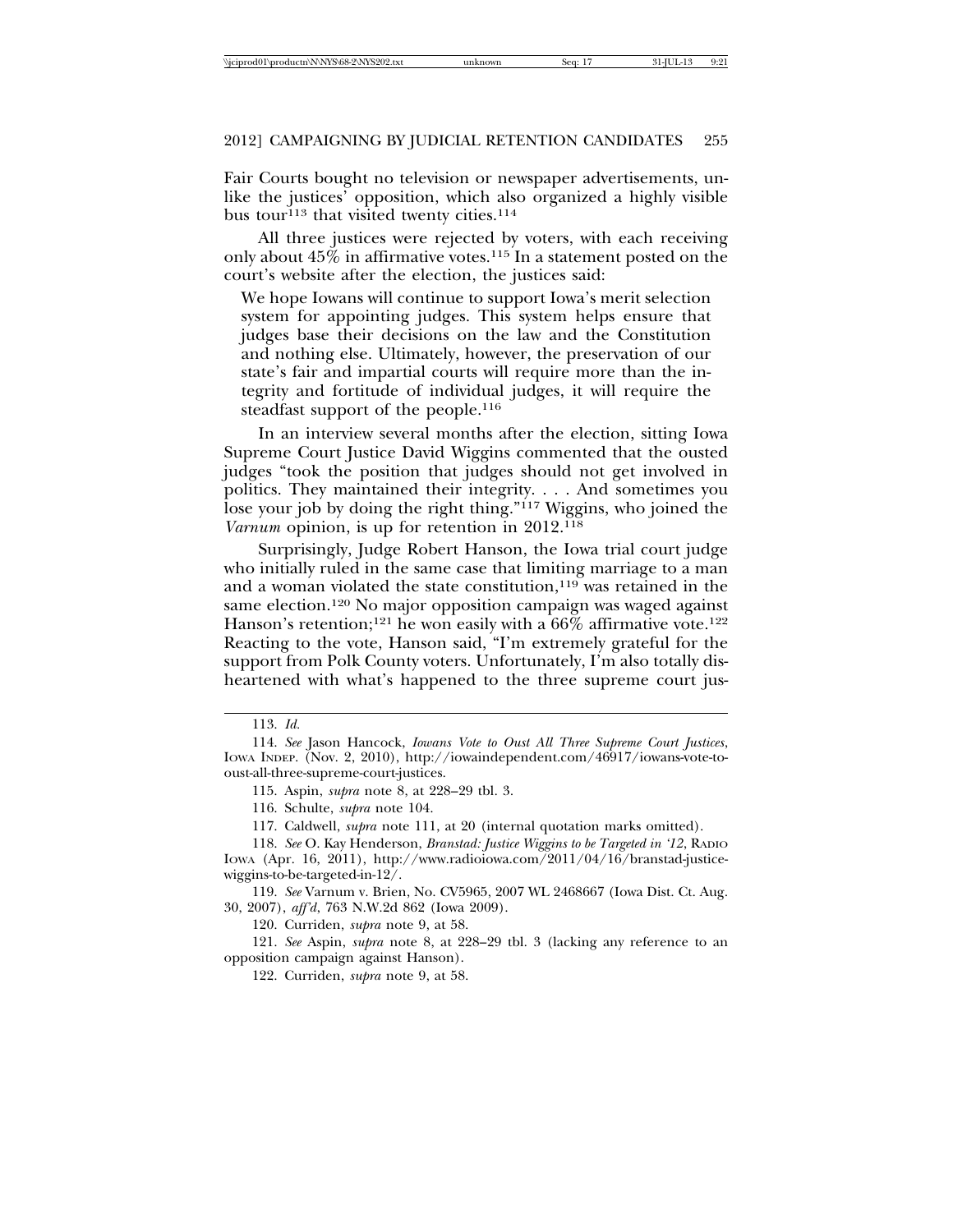tices. It's a shocking, SHOCKING lack of appreciation of our judicial system."123

According to some, the justices' refusal to campaign was an important factor in their defeat.124 Albert Klumpp, a leading researcher of retention elections, explained that the justices could have expected a five percentage point bump had they campaigned,125 which, if not resulting in retention, at least would have made the outcome very close. Chief Justice Wallace Jefferson of the Texas Supreme Court also highlighted the importance of campaigning, saying, "Retention judges need to think about campaigning. . . . This may not sound popular, but sometimes you need to tell your side of the story. I think retention is good because it forces judges to get out there to explain themselves and to be held accountable."126

#### 2. Illinois 2010

A counterexample to the 2010 Iowa retention election may be found in the 2010 retention contest of Chief Justice Kilbride of the Supreme Court of Illinois.127 After Kilbride joined an Illinois Supreme Court ruling128 that overturned limits on medical malpractice awards,<sup>129</sup> pro-business interests<sup>130</sup> organized a \$700,000 media campaign<sup>131</sup> against Kilbride's retention.<sup>132</sup> The campaign did not focus on Kilbride's role in the medical malpractice ruling, how-

125. *Id.* (quoting Albert Klumpp, Research Analyst at McDermott Will & Emery).

126. *Id.*

127. Recall that Illinois uses a hybrid system where justices are initially selected in partisan elections and then run in retention elections. *See supra* p. 6.

128. Lebron v. Gottlieb Mem'l Hosp., 930 N.E.2d 895, 899, 917 (Ill. 2010).

129. Editorial, *How Should We Respond to the 2010 Judicial Elections?*, 94 JUDICA-TURE 102, 102 (2010); *see also* Monique Garcia, *State Supreme Court Justice Wins Retention Battle*, CHI. TRIB. (Nov. 2, 2010), http://articles.chicagotribune.com/2010-11- 02/news/ct-elect-kilbride-20101102\_1\_jury-awards-retention-battle-constitutionality-of-state-law (describing pro-business group that sought to "dump a judge it sees as unwilling to stop large jury awards").

130. Aspin, *supra* note 8, at 230 (listing the U.S. Chamber of Commerce, the American Tort Reform Association, and the American Justice Partnership, a creation of the National Association of Manufacturers).

131. *Id.* at 227.

132. Roy A. Schotland, *Iowa's 2010 Judicial Election: Appropriate Accountability or Rampant Passion?*, 46 CT. REV. 118, 125 (2011).

<sup>123.</sup> Dave Price, *Judge Hanson Responds to Justice Retention Vote*, PRICE OF POLIT-ICS, ETC. (Nov. 7, 2010, 8:15 PM), http://whoiapolitics.blogspot.com/2010/11/ judge-hanson-responds-to-same-sex.html.

<sup>124.</sup> Curriden, *supra* note 9, at 58.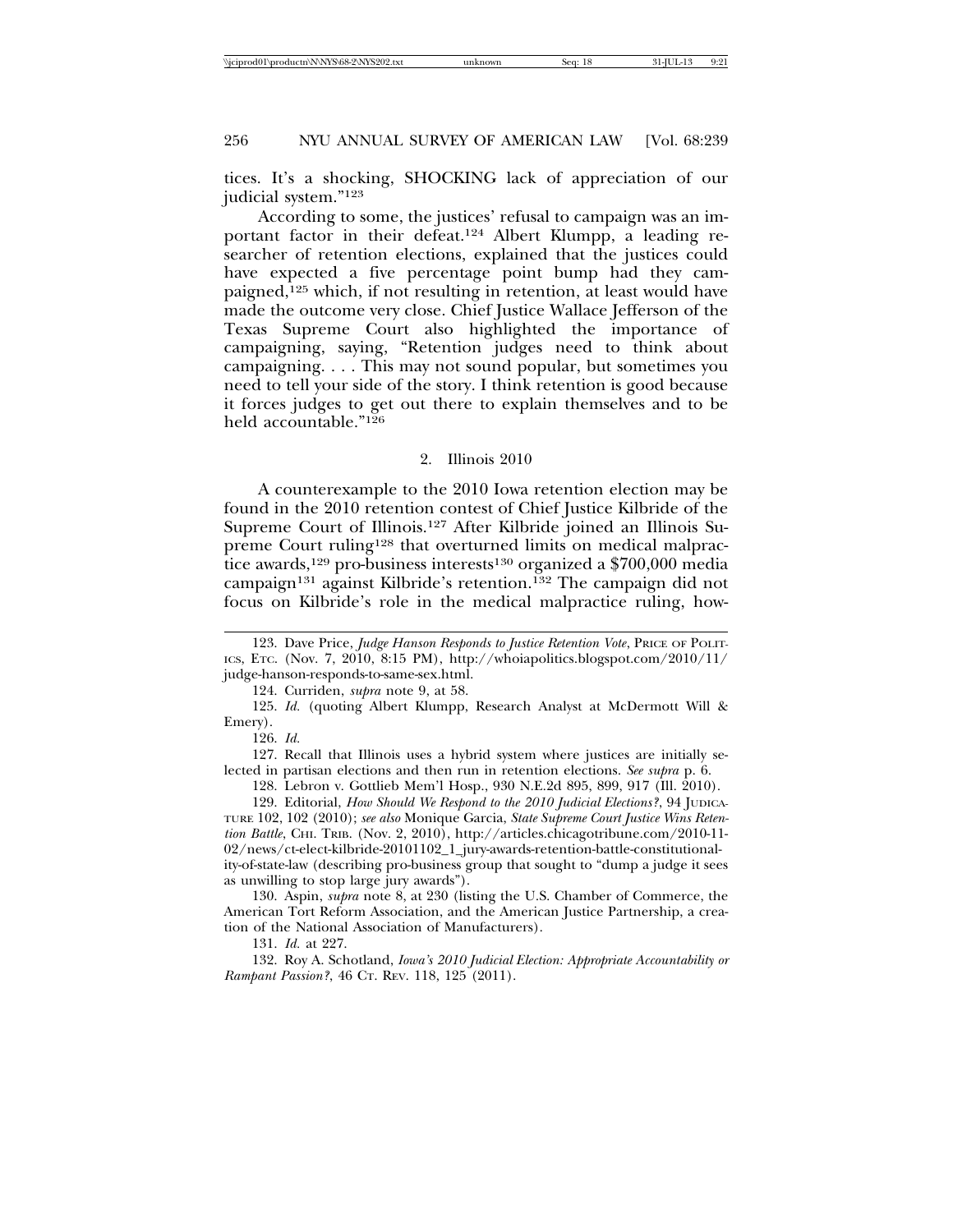ever—instead, Kilbride was portrayed as being soft on crime,133 a nearly ubiquitous and often effective strategy when judges are up for election.134 The opposition campaign featured "probably the most outrageous ad of the entire 2010 judicial election season . . . Dressed in orange jumpsuits, actors posing as convicted criminal[s] recounted the grisly details of their crimes, and then said that [Chief] Justice Thomas Kilbride had taken their side and voted against law enforcement and victims."135 In the end, however, the "soft on crime" strategy may have backfired because it may have caused voters to view the opposition effort as dishonest.136

Unlike his Iowa peers, Kilbride opted to campaign and raised over \$2.7 million,137 a sum greater than the \$2.2 million raised by all retention election candidates nationwide from 2000 to 2009 combined.138 Kilbride's campaign featured numerous "positive" television commercials and included endorsements from law enforcement.139 Major plaintiffs' law firms also supported

135. SKAGGS ET AL., *supra* note 13, at 20; *see also* JudicialCampaignAds, *supra* note 134.

136. Aspin, *supra* note 8, at 230.

137. SKAGGS ET AL., *supra* note 13, at 5.

138. *Id.* at 20.

<sup>133.</sup> *Id.* at 230.

<sup>134.</sup> This strategy was "financed by groups focused solely on civil lawsuit awards," including the American Tort Reform Association. SKAGGS ET AL., *supra* note 13, at 20; *see also* JudicialCampaignAds, *Vote No on Justice Kilbride*, YOUTUBE (Oct. 26, 2010), http://www.youtube.com/watch?v=aPmGtxw2en8. Kilbride's opponents likely used this strategy because they feared that the medical malpractice issue would not resonate with voters. Generally, the American electorate has taken a very punitive (as opposed to rehabilitative) stance regarding criminals over the last four decades, and politicians who are "tough on crime" are rewarded. For a discussion on how emphasis on the issue of crime has affected American electoral politics, see Sara Sun Beale, *Still Tough on Crime? Prospects for Restorative Justice in the United States*, 2003 UTAH L. REV. 413, 414, 428 (2003).

<sup>139.</sup> Aspin, *supra* note 8, at 230; *see also, e.g.*, FairCourtsPage, *Justice Kilbride Tough on Crime (Illinois 2010)*, YOUTUBE (Oct. 8, 2010), http://www.youtube.com/ watch?v=eTOUgFXgqS8 (featuring endorsements from law enforcement officers and a state attorney). Note that some of these commercials, however, similarly pandered to voters' fear of criminals by portraying Kilbride as tough on crime. *See, e.g.*, Norman L. Reimer, *Fear Unleashed: Money, Power and the Threat to Judicial Independence (Inside NACDL)*, THE CHAMPION, Nov. 2010, *available at* http://www.nacdl. org/champion.aspx?id=16254 (transcribing an ad that says "Justice Tom Kilbride—a strong advocate for the victims of crime—endorsed by our police and prosecutors. Tom Kilbride wrote the opinion that protected victims of sex crimes from their attackers and issued rulings to simplify the prosecution of sexual predators and domestic violence abusers. We need judges who stand up for victims—not criminals. For Fairness. For Victims. For Justice. Vote YES for Tom Kilbride."); *see also* Schotland, *supra* note 132, at 125 ("Every judge's campaign slogan,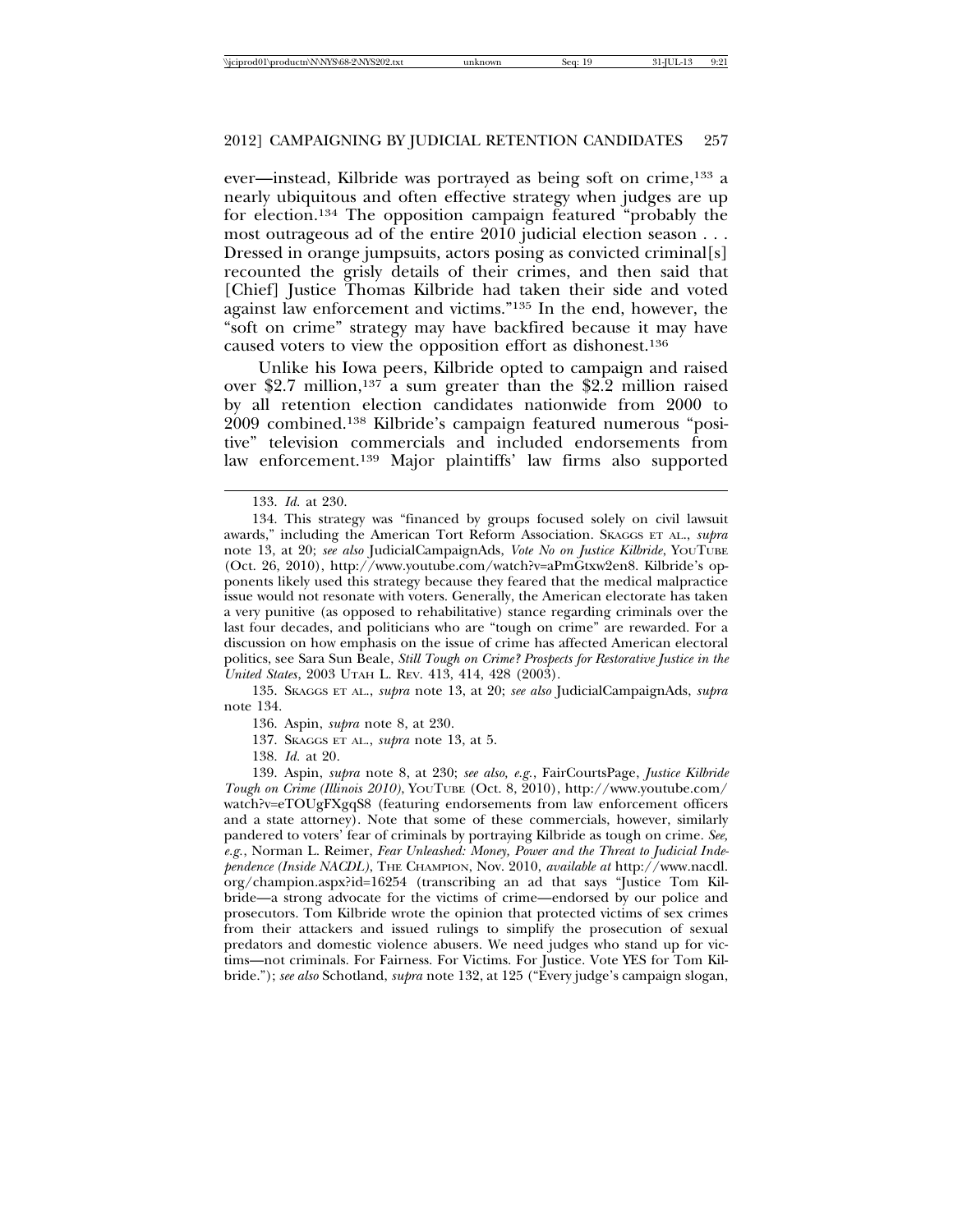Kilbride by contributing \$1.5 million to the Illinois Democratic Party.140

Kilbride was retained with a 65.9% affirmative vote, enough to clear the requisite  $60\%$  threshold in Illinois.<sup>141</sup> Rolloff was only 5.8%,142 far below the 34% historical national average.143 The race was the most expensive retention election ever in the state, and the second most expensive ever nationwide.144 While Kilbride did not apologize for raising such substantial sums to defend his seat on the bench, he also recognized the danger posed by the increasing politicization of the judiciary, saying, "If we are going to allow the courts to be politicized to this degree, where there's more and more big-time money coming in, it's going to ruin the court system and we might as well shut down the third branch."145

3. Importance, or Unimportance, of 2010

Given the events of  $2010$ ,<sup>146</sup> an essential question becomes whether those elections foreshadow a new reality for judicial elec-

140. SKAGGS ET AL., *supra* note 13, at 20.

141. *See supra* note 25 and accompanying text. **R**

142. Aspin, *supra* note 8, at 229.

143. *See supra* p. 248.

144. SKAGGS ET AL., *supra* note 13, at 20. Only the 1986 California retention election was costlier. *Id.*

145. Reimer, *supra* note 139.

146. Overall, there were 482 judges up for retention across 12 states in 2010. Aspin, *supra* note 8, at 224. Of those, eighteen judges in six states had opposition of some kind to their retention, with "opposition" consisting of a formal effort to prevent a judge's retention or a recommendation against retention by an official judicial evaluating body. *See id.* at 226, 228–29. In this statistic, opposition does not include a recommendation against retention from a bar association. *Compare id.* at 224 fig.5, *with id.* at 228–29. Including the Iowa justices, six judges out of the eighteen were not retained. *Id.* at 228. Two Colorado district judges were not retained after allegations arose that they had made mistakes as prosecutors in 1999. *Id.* at 227. "The 1999 conviction was overturned in 2008, the defendant then won a \$10 million settlement, both judges were censured for not being more diligent, and the lead detective in the case was indicted in June of 2010 on eight counts of perjury related to the trial." *Id.* The formal opposition against them was relatively modest, spending less than \$12,000. *Id.* Both judges received about 38% in affirmative votes. *Id.* at 228–29. The previously mentioned Judge Postma was not retained in Alaska. *See supra* pp. 248–49. Also in Alaska, "a late-breaking campaign during the final two weeks against Justice Dana Fabe failed, and she was retained." *How Should We Respond to the 2010 Judicial Elections?*, *supra* note 129, at 102. Ten

in advertisements and on billboards, is some variation of 'tough on crime.' The liberal candidate is the one who advertises: 'Tough but fair.' Television campaigns have featured judges in their robes slamming shut a prison cell door.") (quoting Hans A. Linde, Comment, *Elective Judges: Some Comparative Comments*, 61 S. CAL. L. REV. 1995, 2000 (1988)).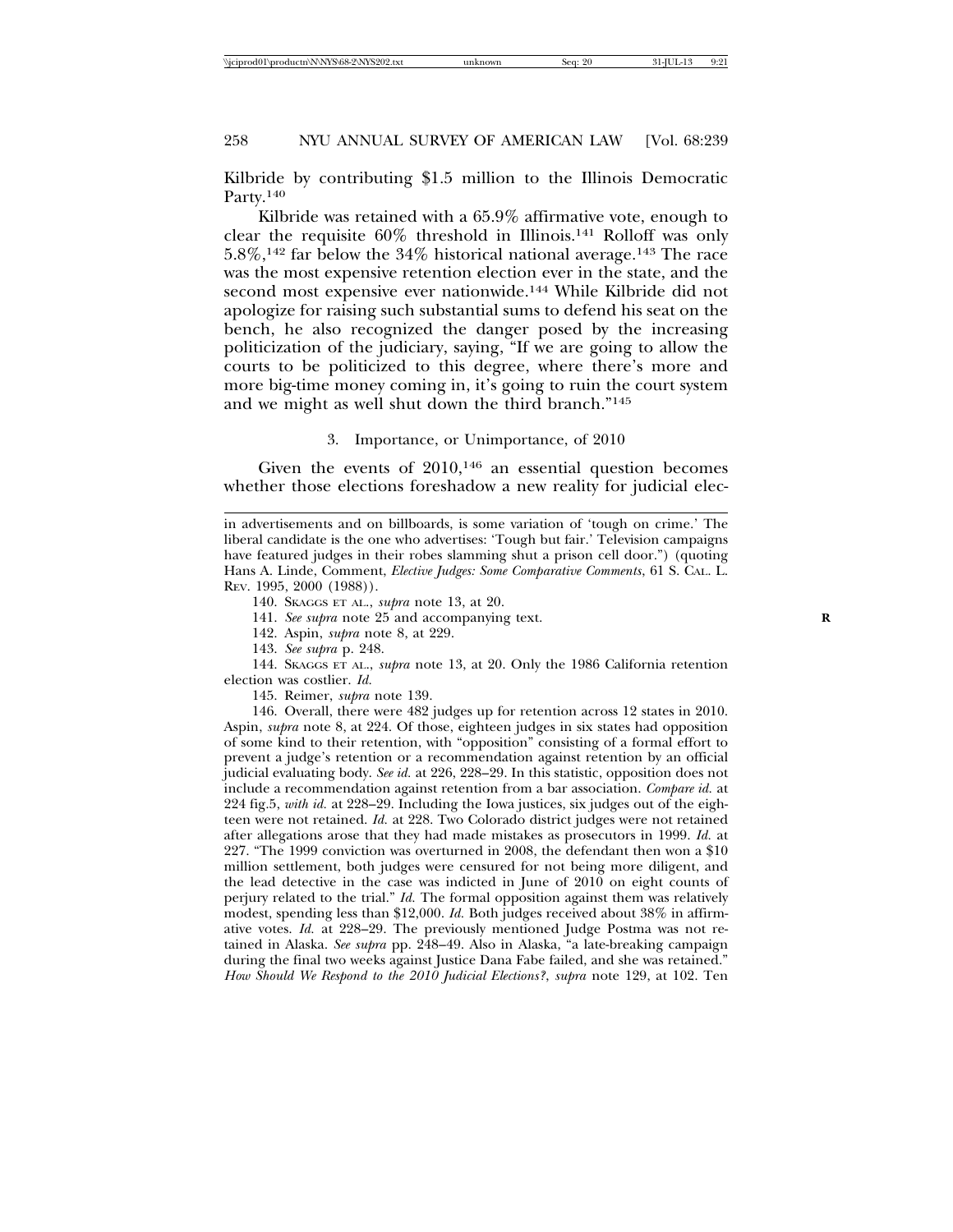tions or are instead merely a blip on the radar. In all likelihood, most retention election candidates will be retained without much fanfare,147 and most judicial decisions will continue to be rendered with little regard for public opinion. Instead, the concern is that some judges facing retention elections will find themselves confronting the "crocodile in the bathtub" dilemma: whether to make the correct (in his or her professional opinion) but unpopular judicial ruling and potentially unleash the fury of oppositional forces, or to make the popular, but incorrect<sup>148</sup> ruling, and avoid public denunciation.149

#### II.

# RECONSIDERATION OF RETENTION ELECTION ELECTIONEERING RULES

#### *A. Competing Goals Surrounding Retention Elections*

Before evaluating the propriety of judicial electioneering, it is helpful to take a step back and explore the values served by retention elections and the merit selection system. The primary aim of retention elections is to balance the competing values of judicial impartiality and judicial accountability. Indeed, retention elections were the result of a political compromise that attempted to reconcile the tension between these two concerns.150

judges nationwide who were retained survived very close elections, and came within five percentage points of not being retained. Aspin, *supra* note 8, at 224.

<sup>147.</sup> *Cf.* Schotland, *supra* note 132, at 125 ("For any judge—even United States Supreme Court justices—'hot-button' issues are rare (even at the Supreme Court, only a minute fraction of their decisions). For most trial judges, such issues are non-existent.").

<sup>148.</sup> No opinion is expressed or implied in this article regarding the correctness of the Iowa Supreme Court's *Varnum v. Brien* decision or the Illinois Supreme Court's *Lebron v. Gottlieb Memorial Hospital* decision.

<sup>149.</sup> There are two additional concerns resulting from the 2010 retention elections that are not explored in this Article. First, current or would-be judges, seeing the insecurity that accompanies being an elected judge, may choose to leave the bench or never seek it, respectively. *See* Schotland, *supra* note 132, at 127–28. Second, politicians may see retention elections as a way to rally the public, leading to campaigns with the only genuine purpose of furthering those politicians' careers. *See id.* at 127*.*

<sup>150.</sup> *See supra* Part I.A.1.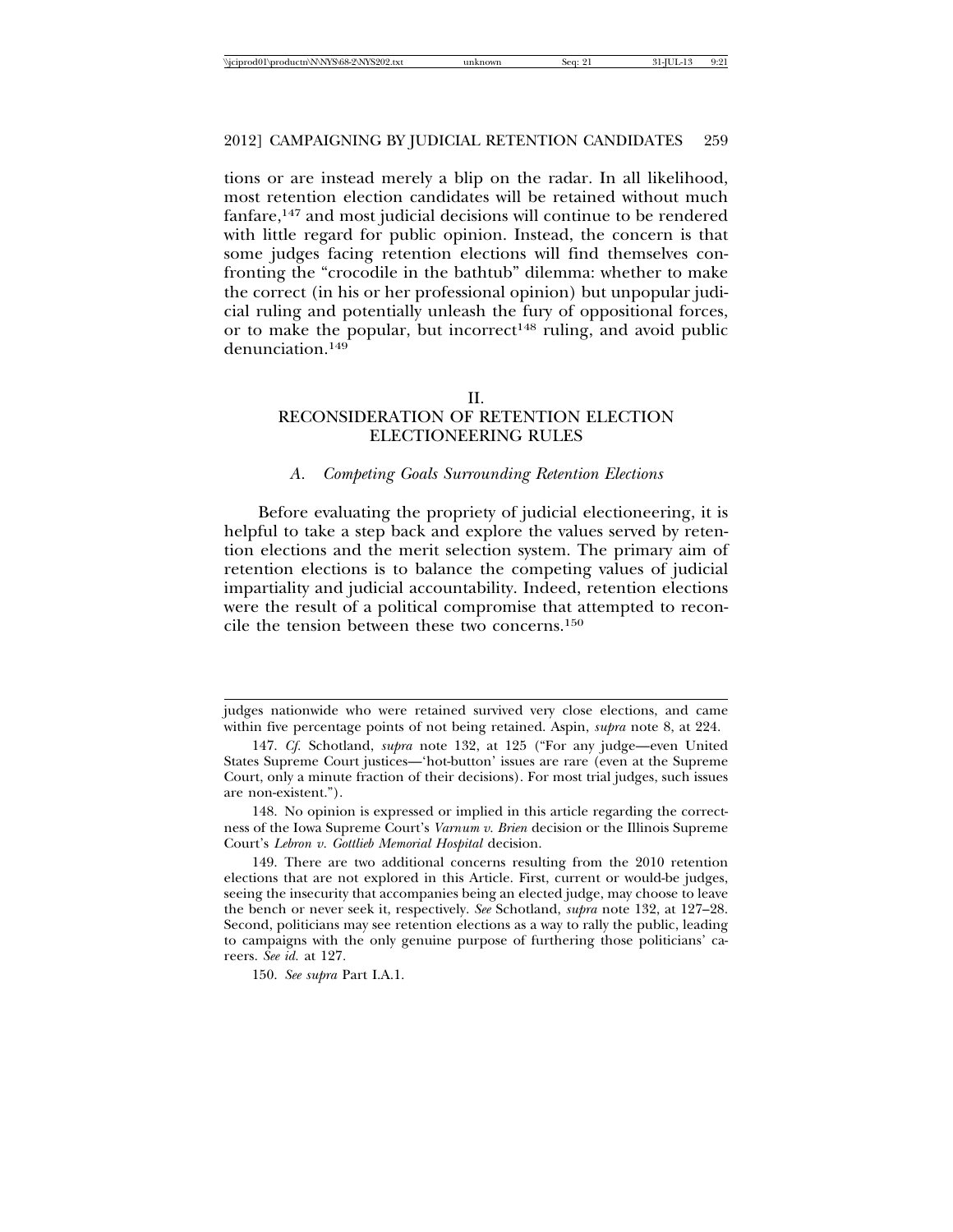# 1. Judicial Impartiality

Maintaining the impartiality of the judiciary is of paramount importance.151 As Supreme Court Justice Sandra Day O'Connor explained, "Our effectiveness as judges relies on the knowledge that we will not be subject to retaliation for our judicial acts."152 She went on:

We of course want judges to be impartial, in the sense of being free from any personal stake in the outcome of the cases to which they are assigned. But if judges are subject to regular elections they are likely to feel that they have at least some personal stake in the outcome of every publicized case. Elected judges cannot help being aware that if the public is not satisfied with the outcome of a particular case, it could hurt their reelection prospects.153

As Justice Stevens has written, "[I]n litigation, issues of law or fact should not be determined by popular vote; it is the business of judges to be indifferent to unpopularity."154 In addition to impartiality itself, the appearance thereof is important as well155 so litigants

152. *Conversation*, *supra* note 6, at 339 (statement of Sandra Day O'Connor, J.).

153. Republican Party of Minn. v. White, 536 U.S. 765, 788–89 (2002) (O'Connor, J., concurring) (emphasis added) (citing Julian N. Eule, *Crocodiles in the Bathtub: State Courts, Voter Initiatives and the Threat of Electoral Reprisal*, 65 U. COLO. L. REV. 733, 739 (1994)).

154. *White*, 536 U.S. at 798 (Stevens, J., dissenting).

155. *See* Caperton v. A.T. Massey Coal Co., 129 S. Ct. 2252, 2266 (2009) ("A judge shall avoid impropriety and the appearance of impropriety.") (quoting ABA ANNOTATED MODEL CODE OF JUDICIAL CONDUCT Canon 2 (2004)) (internal quotation marks omitted); *see also* MODEL CODE OF JUDICIAL CONDUCT Canon 1 (2010) ("A judge shall uphold and promote the independence, integrity, and impartiality of the judiciary, and shall avoid impropriety and the appearance of impropriety.").

<sup>151.</sup> MODEL CODE OF JUDICIAL CONDUCT Preamble [1] (2010) ("An independent, fair and impartial judiciary is indispensable to our system of justice."). It is important to distinguish judicial impartiality from judicial independence. "The two concepts are often intertwined and interdependent, and when [separated] . . . independent decision making [refers to] judicial impartiality and judicial branch separateness [refers to] judicial independence." *Conversation*, *supra* note 6, at 339 (statement of Ruth McGregor, C.J.); *see also* Richard Briffault, *Judicial Campaign Codes After* Republican Party of Minnesota v. White, 153 U. PA. L. REV. 181, 198–99 (2004) ("Judicial impartiality refers to the constitutional imperative that judges treat all parties before them fairly and equally and decide cases according to the evidence and the law. . . . Judicial independence is linked to impartiality . . . [b]ut [ ] also implicates the separation of powers and the freedom of the courts from the other branches of government.").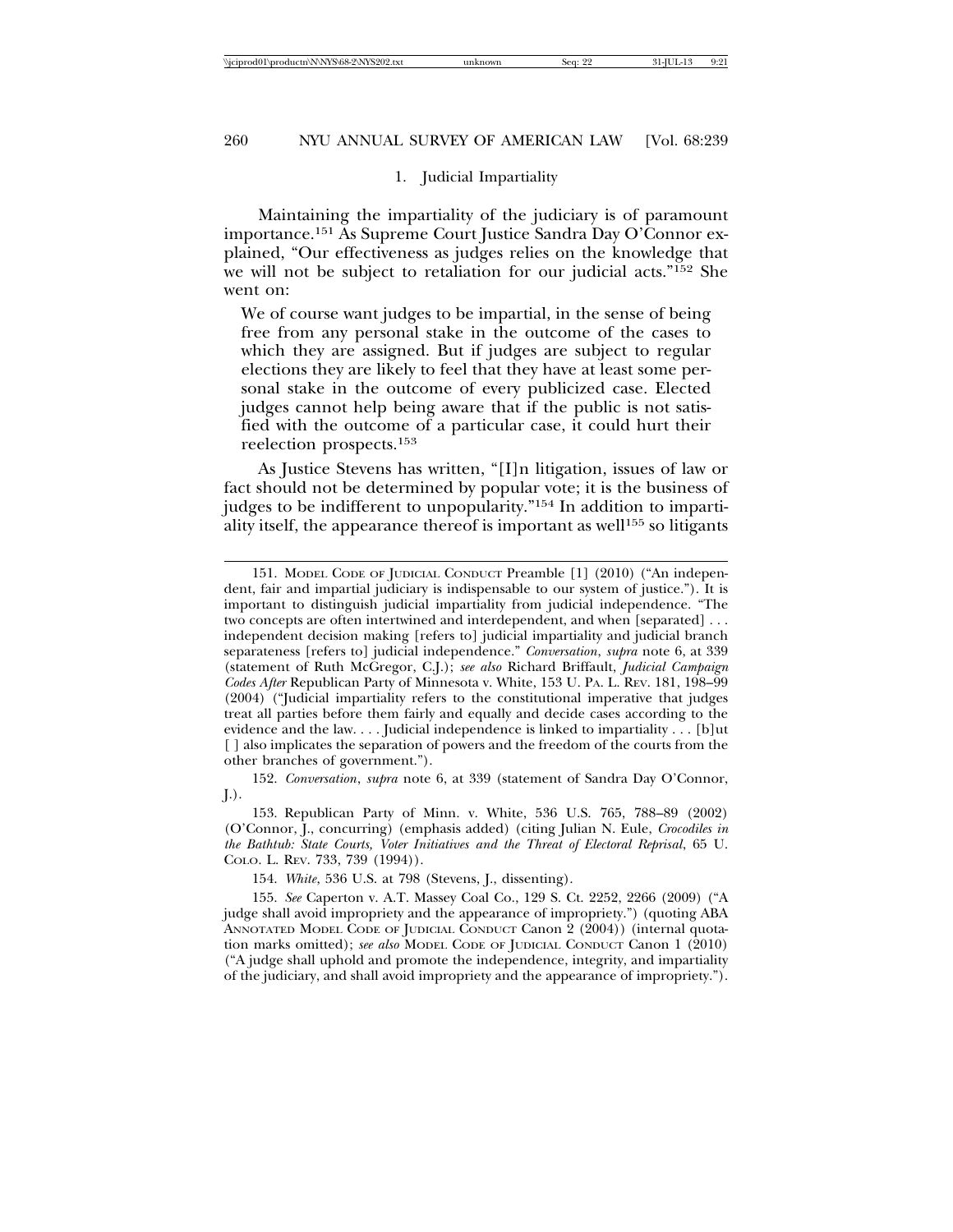"can feel they are treated fairly."156 Impartiality is the cornerstone upon which the judicial branch is built.

The appearance of impartiality also holds constitutional significance: even if a judge is truly impartial, the appearance of bias may be so intolerable as to violate due process. In *Caperton v. A.T. Massey Coal Co.*, a West Virginia jury entered a \$50 million judgment against Massey Coal.157 The timing of the case was such that one of the seats on the West Virginia Supreme Court would be up for election before the appeal would be heard. Don Blankenship, the CEO of Massey Coal, knew that the winner of the election would hear the appeal<sup>158</sup> and spent more than \$3 million to support West Virginia Supreme Court candidate Brent Benjamin—\$1 million more than the amount spent by the campaign committees of Benjamin and his opponent combined.159 Benjamin was elected,160 and the \$50 million verdict was reversed by a 3-2 vote, with Justice Benjamin siding with the majority.<sup>161</sup> The U.S. Supreme Court, while specifically declining to determine whether Justice Benjamin was in fact biased,<sup>162</sup> held that the "probability of actual bias on the part of the judge . . . [was] too high to be constitutionally tolerable," reversed the West Virginia Supreme Court,<sup>163</sup> and remanded with instructions for Justice Benjamin to recuse himself.164 In *Caperton*, the Supreme Court makes clear that the appearance of impartiality is as crucial as actual impartiality.165

161. *See* Caperton v. A.T. Massey Coal Co., 679 S.E.2d 223 (W. Va. 2008), *rev'd*, 129 S. Ct. 2252 (2009).

162. *Caperton*, 129 S. Ct. at 2263.

164. *Caperton*, 129 S. Ct. at 2263–64, 2267.

165. *See also* Republican Party of Minn. v. White, 536 U.S. 765, 793 (2002) (Kennedy, J., concurring) ("Courts, in our system, elaborate principles of law in

<sup>156.</sup> *Conversation*, *supra* note 6, at 340 (statement of Ruth McGregor, C.J.).

<sup>157.</sup> *Caperton*, 129 S. Ct. at 2257. West Virginia does not have intermediate appellate courts, so all trial level appeals are made to the state supreme court. *The West Virginia Judicial System*, OFFICIAL WEBSITE FOR THE STATE OF WEST VIRGINIA, http://www.state.wv.us/wvsca/wvsystem.htm (last visited May 19, 2012).

<sup>158.</sup> *Caperton*, 129 S. Ct. at 2257 ("Knowing the Supreme Court of Appeals of West Virginia would consider the appeal in the case, Blankenship decided to support an attorney who sought to replace Justice McGraw.").

<sup>159.</sup> *Id.*

<sup>160.</sup> *Id.* The U.S. Supreme Court declined to determine whether Blankenship's expenditures were the cause of the electoral outcome, however. *See id.* at 2264.

<sup>163.</sup> *Id.* at 2257, 2267 (internal citation omitted) (internal quotation marks omitted). Interestingly, the West Virginia Supreme Court, with a different membership that did not include the recused Justice Benjamin, went on to again reverse the \$50 million verdict in a subsequent opinion. *See* Caperton v. A.T. Massey Coal Co., 690 S.E.2d 322, 357 (W. Va. 2009).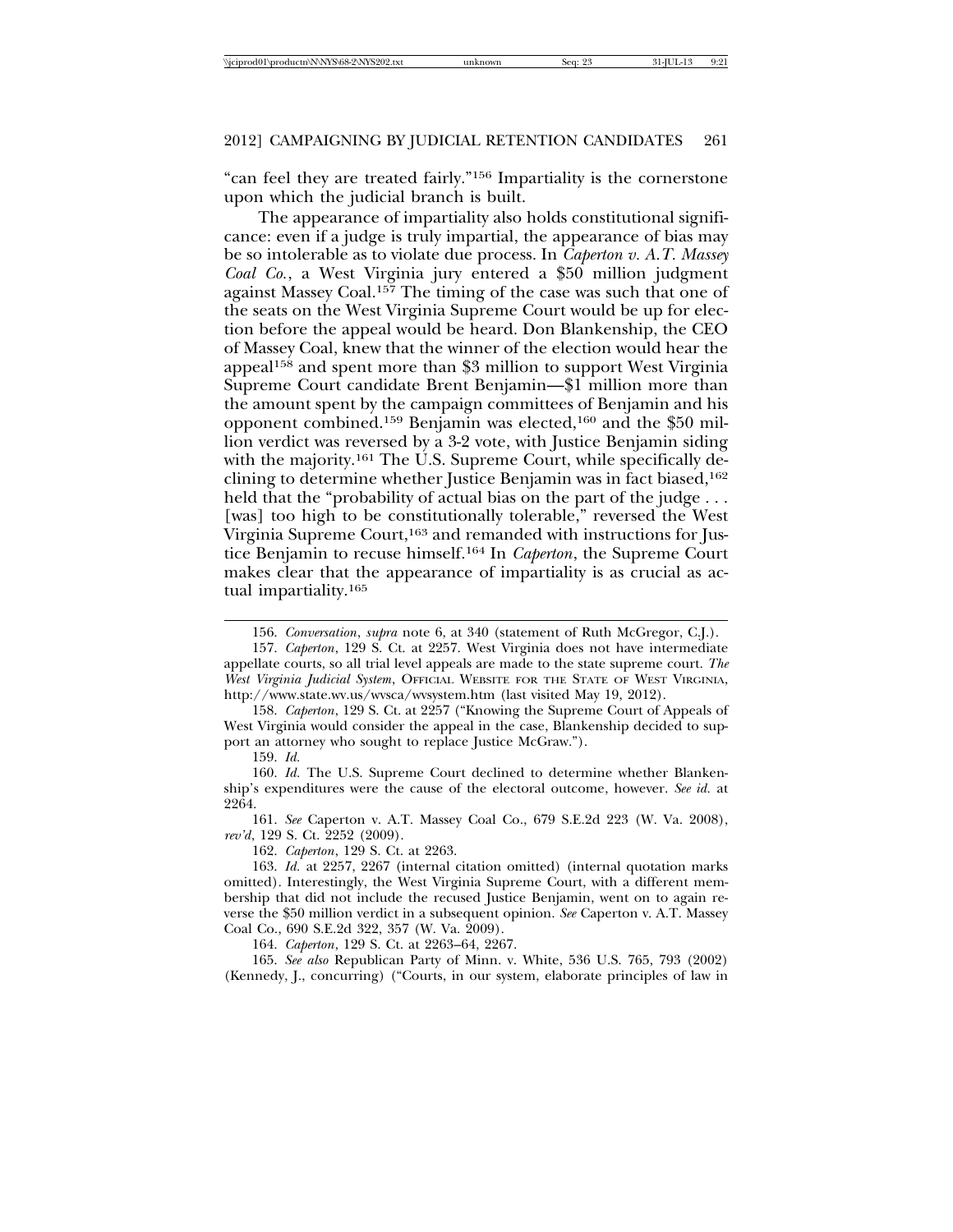# 2. Judicial Accountability

Judicial accountability prevents a judge from disregarding the law or otherwise damaging the integrity of the court. According to the American Judicature Society, "Independence and accountability are different sides of the same coin. Both are necessary to maintain that delicate balance which permits our system of justice to function effectively."166 There are many things for which voters might hold a judge accountable. Beyond the correctness of judicial rulings, a judge might also be evaluated based upon his or her management of the court's financial resources, efficiency in disposing of cases,167 ability to ensure disadvantaged litigants (e.g., non-En-

166. Editorial, *The Judicial Independence and Accountability Task Force*, 88 JUDICA-TURE 108, 121 (2004); *see also* Charles Gardner Geyh, *Rescuing Judicial Accountability from the Realm of Political Rhetoric*, 56 CASE W. RES. L. REV. 911, 911 (2006) (explaining that judicial independence is well-examined, but that judicial accountability is often neglected, much in the same way one knows that F.D.R. is on the heads side of a dime but may only know that "a torch and stuff" are on the tails side).

[J]udicial independence enables judges to follow the facts and law without fear or favor, so as to uphold the rule of law, preserve the separation of governmental powers, and promote due process. Given these objectives, one may fairly conclude that judges who are subject to intimidation from outsiders interested in the outcomes of cases the judges decide lack the independence necessary to follow the facts and law. At the same time, one may just as fairly conclude that judges who are so independent that they can disregard the law altogether without fear of reprisal likewise undermine the rule of law values that judicial independence is supposed to further.

Geyh, *supra* at 915–16.

167. Judges have intense pressures to resolve cases quickly; it is well documented that the number of cases on their dockets generally overwhelms judges. "'The justice system's funding has been decreasing in constant dollars for at least two decades,' said David Boies, co-chairman of a commission formed by the American Bar Association to study court budget issues. 'We are now at the point where funding failures are not merely causing inconvenience, annoyances and burdens; the current funding failures are resulting in the failure to deliver basic justice.'" John Schwartz, *Critics Say Budget Cuts for Courts Risk Rights*, N.Y. TIMES, Nov. 27, 2011, at A18, *available at* http://www.nytimes.com/2011/11/27/us/budget-cutsfor-state-courts-risk-rights-critics-say.html. Signs indicate this trend is not going to relent soon. *See* CONFERENCE OF STATE COURT ADM'RS, PRELIMINARY COSCA BUDGET SURVEY: SUMMARY (2011), *available at* http://www.americanbar.org/content/dam/aba/administrative/task\_force/cosca\_bdgtsrvy\_maysummaryv3.auth checkdam.pdf (indicating state court systems are facing significant budget shortfalls, and have taken drastic steps to reduce costs, including furloughing judicial officers and staff, delaying filling judicial vacancies, and reducing the use of

the course of resolving disputes. The power and the prerogative of a court to perform this function rest, in the end, upon the respect accorded to its judgments. The citizen's respect for judgments depends in turn upon the issuing court's absolute probity. Judicial integrity is, in consequence, a state interest of the highest order.").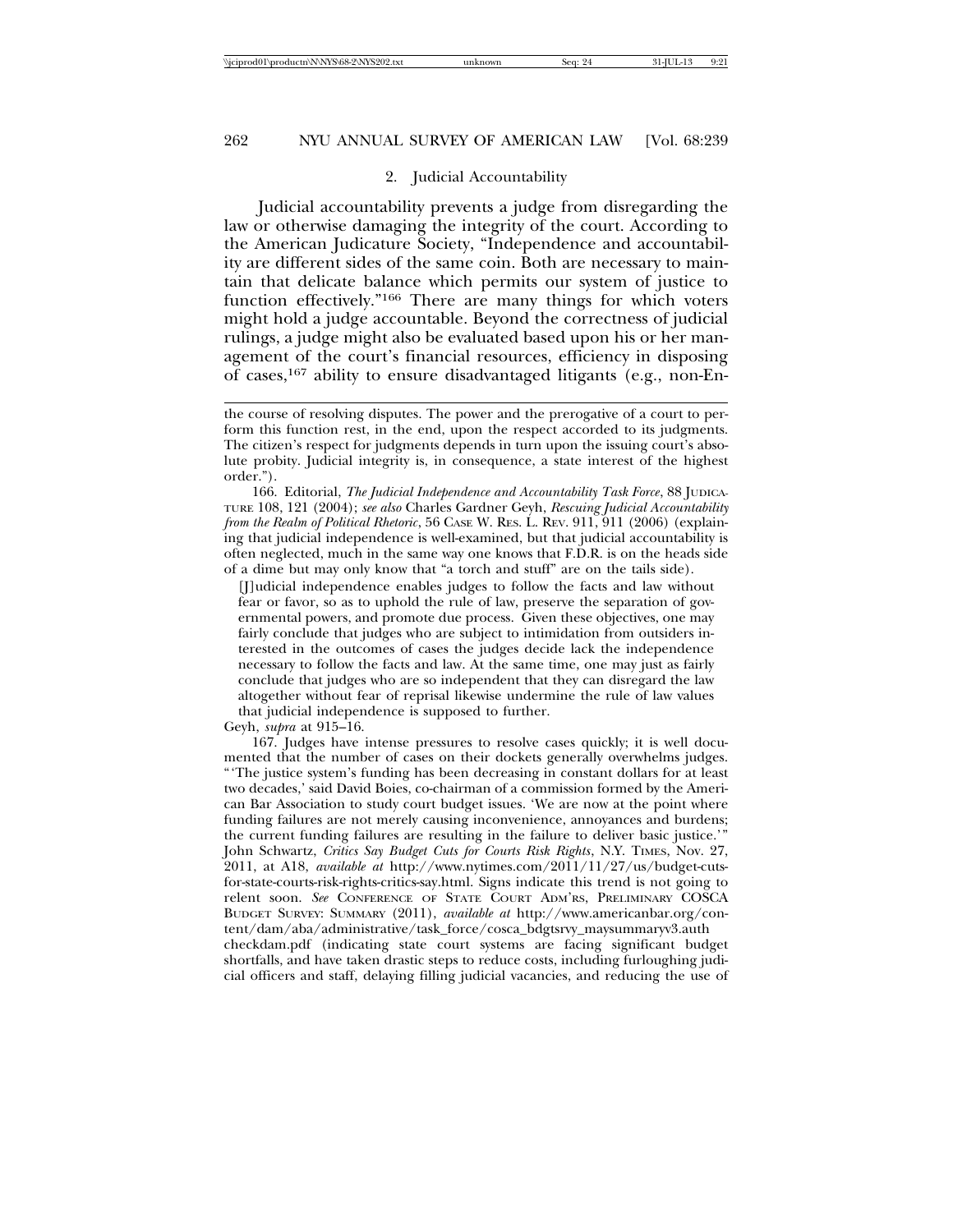glish speakers and pro se litigants) receive a fair hearing, mental competence to discharge his or her duties, and so on.168 Criticizing or removing a judge for failing to adequately perform these administrative duties should be relatively uncontroversial.

In contrast, only in certain circumstances should a judge be removed for his or her *substantive* rulings.169 As Justice Stevens explained in his *Republican Party of Minnesota v. White* dissent,

Informed criticism of court rulings, or of the professional or personal conduct of judges, should play an important role in maintaining judicial accountability. However, attacking courts and judges—not because they are wrong on the law or the facts of a case, but because the decision is considered wrong simply as a matter of political judgment—maligns one of the basic tenets of judicial independence—intellectual honesty and dedication to enforcement of the rule of law regardless of popular sentiment.170

To expound on Justice Stevens' position, judicial errors might be divided into two categories: intentional deviations from the law and honest mistakes. Intentional deviations constitute a willful violation of the judicial oath and should be punished, as they represent a usurpation of the legislative and executive powers to make the law.171 On the other hand, a judge who holds a good faith belief that he or she is following the law and nevertheless makes a mistake should generally avoid reprisal.172 Note, however, that enough honest mistakes, particularly on questions for which there

169. *See id.* at 341.

170. *See* Republican Party of Minn. v. White, 536 U.S. 765, 802–03 (2002) (Stevens, J., dissenting) (quoting Paul J. De Muniz, *Politicizing State Judicial Elections: A Threat to Judicial Independence*, 38 WILLAMETTE L. REV. 367, 387 (2002)).

171. Geyh, *supra* note 166, at 934–35.

172. *Id.*

To threaten or punish judges with loss of tenure, resources, or jurisdiction for honestly held but unacceptable views of the law, encourages judges to jettison their conceptions of what the law requires in favor of what they believe those in a position to punish them want to hear—which is antithetical to the rule of law values that customary independence is calculated to preserve. This is not to suggest that judges should be unaccountable for unacceptable decisions decisions at the edge are subject to appellate review. They give rise to discussions in the media, which elicit reactions from voters, who petition the politi-

retired judges); *Obama Getting Fewer Judges Confirmed Than Nixon*, CBSNEWS (Sept. 6, 2010, 2:53 PM), http://www.cbsnews.com/stories/2010/09/06/politics/main68 39525.shtml ("Forty-seven [federal judicial] vacancies have been labeled emergencies by the judiciary because of heavy caseloads.").

<sup>168.</sup> *See Conversation*, *supra* note 6, at 343 (statement of Shirley Abrahamson,  $C.I.$ ).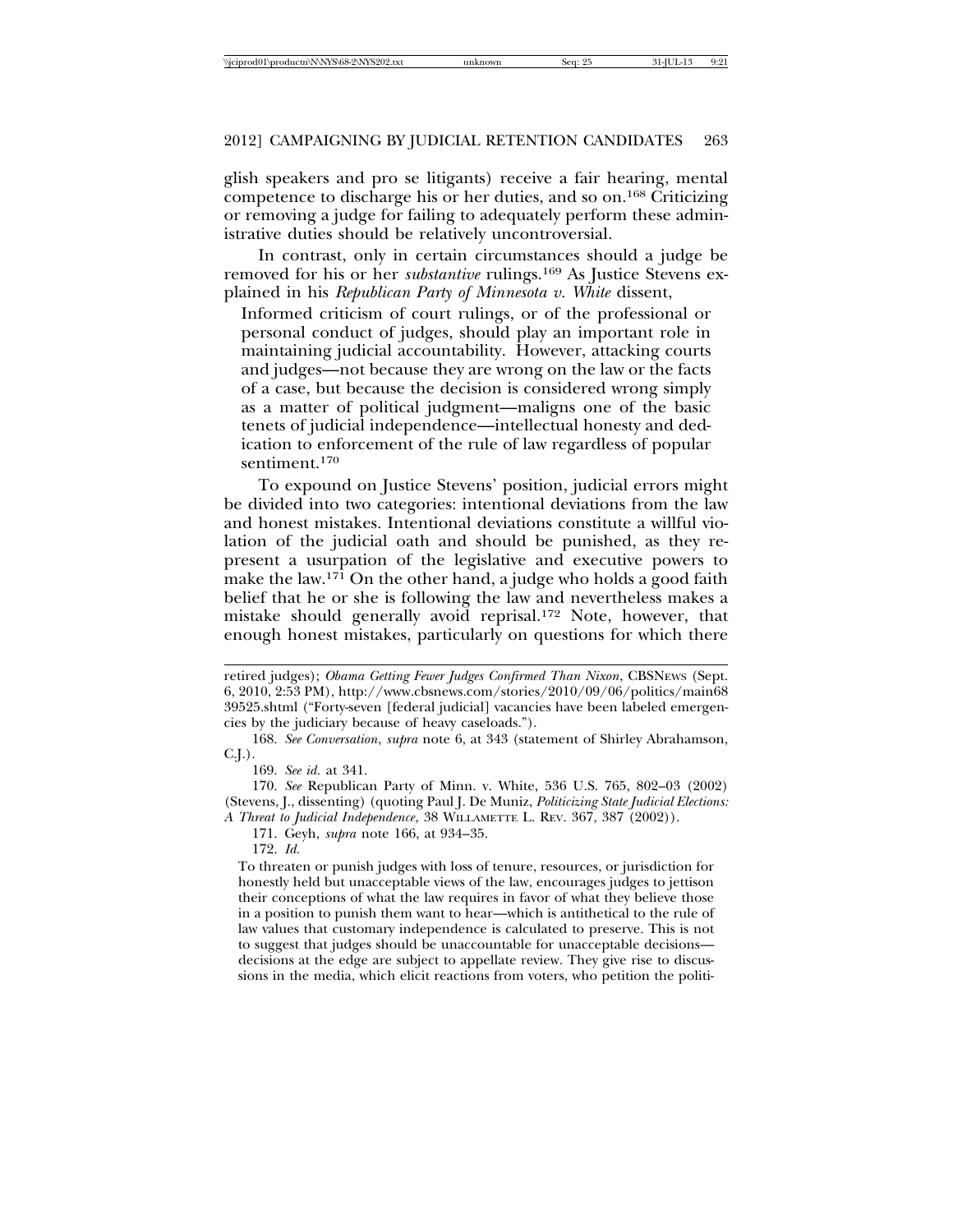is an objectively correct answer,<sup>173</sup> raise questions of judicial competence and make removal a potentially appropriate response.

The primary problem presented by this dichotomy, however, is in identifying which mistakes are intentional and which are honest—an especially difficult enterprise which has in some sense been left to the voters.174 However, there is no check on the voters regarding the appropriateness of their reasons in voting for or against a judge.175 As a result, judicial "[e]lections can . . . lumber off, crushing judges who have done their best to follow the law."176 Consequently, it seems possible or even likely that certain issues (for example, abortion, same-sex marriage, and gun rights) could become litmus tests in future retention elections, significantly politicizing the process, much in the same way abortion has essentially become a litmus test for U.S. Supreme Court nominees.177

The possibility that the electorate will retaliate against a judge for a good faith, honest ruling is the danger that springs from excessively emphasizing judicial accountability. However, accountability has its benefits and should not be cast aside entirely. Instead, this value must simply be balanced against the competing interest of impartiality.

### 3. Informed Electorate

A final interest to be considered in evaluating campaigning rules in retention elections is that of having an informed electorate. Given that citizens will be voting on the retention of their judges, it follows that citizens should be informed about the process of judicial retention elections. As noted above, voters often have little or

cal branches, which explore amendments to existing law that judges must consider anew.

*Id.* at 926–27.

<sup>173.</sup> For example, allowing a conviction for treason to stand based upon the testimony of only one witness and no confession by the accused would clearly be incorrect because the U.S. Constitution explicitly requires two witnesses to convict in the absence of a confession. U.S. CONST. art. III, § 3, cl. 1. This is an extreme example to show that not all judicial decisions can be swallowed up by the "subjective" designation that might be thrust upon them. Without getting into an extensive discussion on this topic, suffice it to say that the more routine the matter being decided and the lower the court, the more likely that a judicial question has a legally objective answer.

<sup>174.</sup> *See* Geyh, *supra* note 166, at 927, 932–35.

<sup>175.</sup> Schotland, *supra* note 132, at 124–25 ("One cannot deny that voters can use their opportunity to vote any way they wish.").

<sup>176.</sup> Geyh, *supra* note 166, at 924.

<sup>177.</sup> *See, e.g.*, Daryl J. Levinson, *Parchment and Politics: The Positive Puzzle of Constitutional Commitment*, 124 HARV. L. REV. 657, 744 (2011).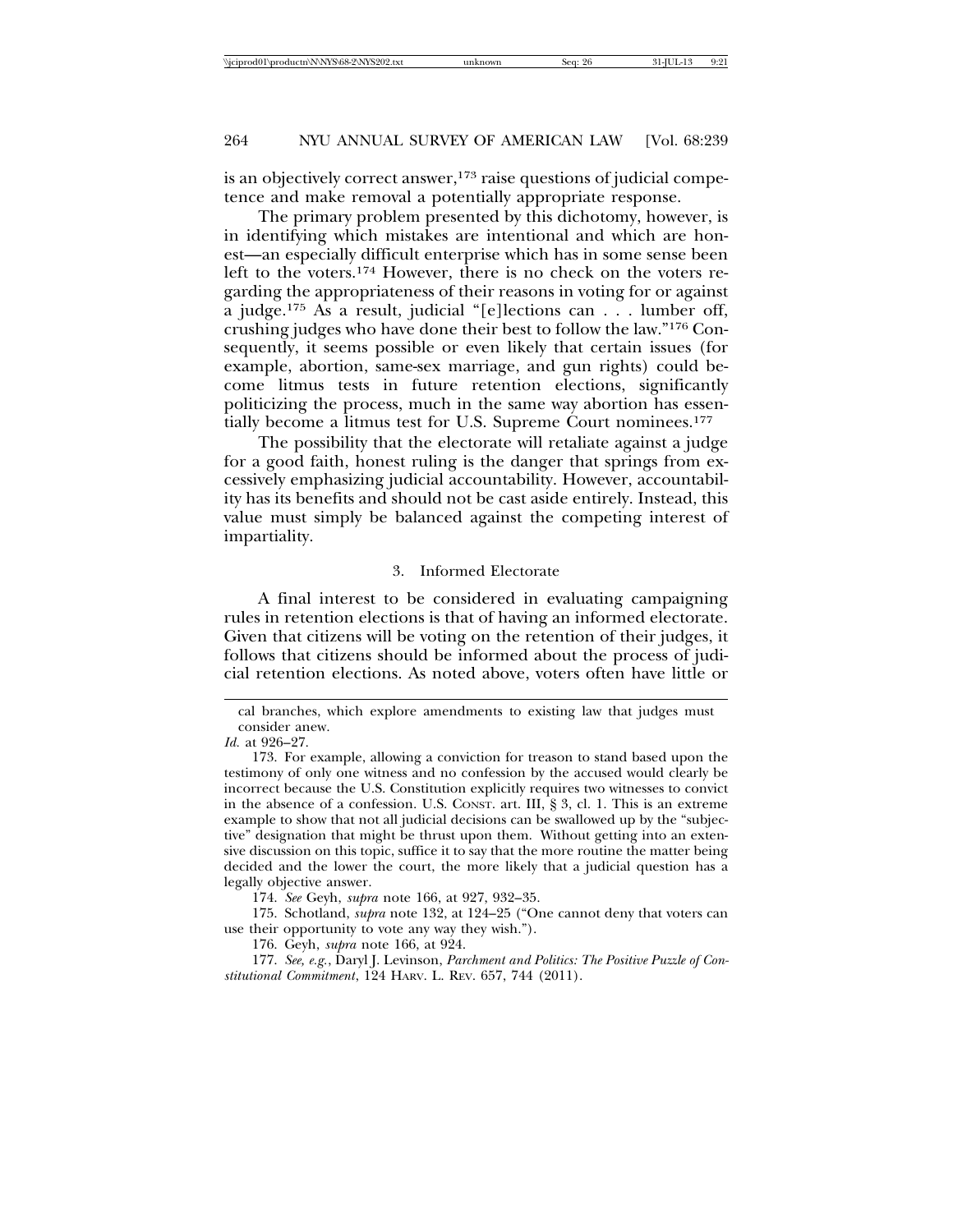no knowledge regarding the retention election process once they get to the polls.178 Rolloff in judicial elections is also a concern.179 Beyond retention elections, increasing knowledge about the judicial branch might also promote confidence in government because the judicial branch is the "least understood branch of government."180

Some efforts have already been undertaken to address voter ignorance. In several states, bar associations, state-sponsored commissions, or both have produced judicial performance evaluations to better inform the public regarding the candidates on whom they are voting.181 Whether these guides have been effective is unclear. State commissions almost always recommend that judges be retained and the voters usually follow suit.182 However, not all voters simply follow the recommendation to retain or reject. Instead, voters in some states, such as Alaska, Arizona, and Colorado, have tended to vote to retain judges with higher evaluation scores while voting against judges with lower evaluation scores, even though the evaluating body recommended that those lower-scoring judges be retained.183 But these voting trends were not universal, and in other states, such as Missouri and Utah, were nonexistent.184

While there is some correlation between recommendations against retention and lower affirmative vote totals, the difference is usually not sufficient to keep a judge from being retained.185 For example, in 2010, a voting guide was prepared by eleven bar associations in Chicago, summarizing the recommendations of the as-

181. *See Judicial Campaigns and Elections: Voter Guides*, AM. JUDICATURE SOC'Y, http://www.judicialselection.us/judicial\_selection/campaigns\_and\_elections/ voter\_guides.cfm?state (last visited Apr. 3, 2012).

182. Aspin, *supra* note 8, at 222. Although, some research indicates that voters may differentiate between judges who are highly recommended and judges who are also recommended, but not as highly. *Id.* at 222 n.8.

<sup>178.</sup> *See supra* pp. 247–48.

<sup>179.</sup> *See supra* p. 248.

<sup>180.</sup> *Conversation*, *supra* note 6, at 341–42 (statement of Shirley Abrahamson, C.J.); *see also* ERIC LANE & MEG BARNETTE, BRENNAN CTR. FOR JUSTICE, A REPORT CARD ON NEW YORK'S CIVIC LITERACY 14 (2011) (explaining that only 55% of those polled in a civic literacy exam could correctly identify the judiciary as the government branch with the power to deem laws unconstitutional, whereas 66% and 60% of respondents could identify the roles of the executive and legislative branches, respectively).

<sup>183.</sup> Larry T. Aspin, *Retention Elections and Evaluations: A Response to Current Trends in Contested Judicial Elections?*, in FUTURE TRENDS IN STATE COURTS 2007 104, 107 (Carol R. Flango et al. eds., 2007), *available at* http://ncsonline.org/WC/Publications/KIS\_Ctfutu\_Trends07.pdf.

<sup>184.</sup> *Id.*

<sup>185.</sup> *See* Aspin, *supra* note 8, at 223.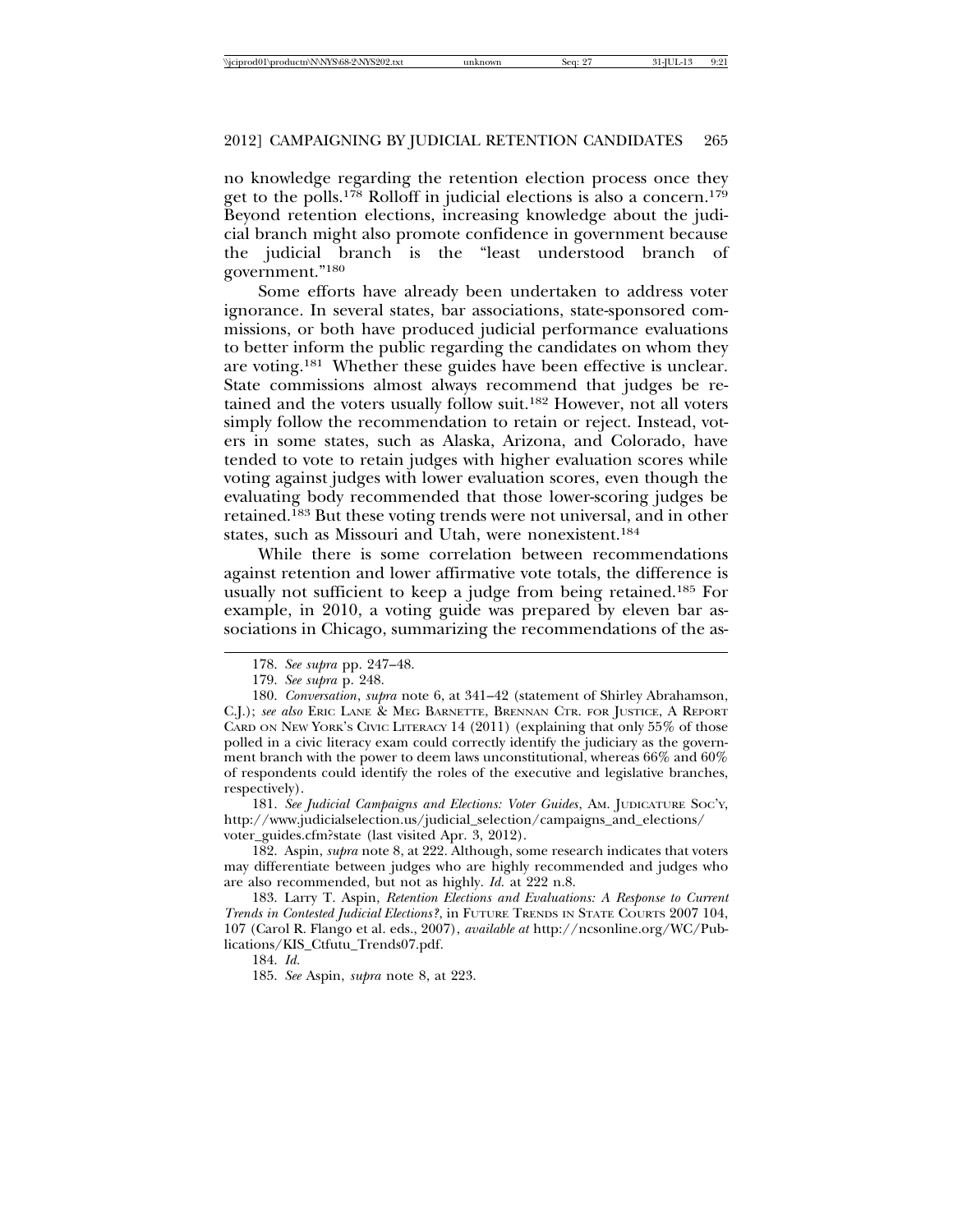sociations.186 Thirteen of the 65 retention election candidates were not recommended by at least one association, and one candidate failed to receive even one association recommendation. Nonetheless, all 65 judges were retained, including the one not recommended by any bar association.187

Regardless of the efficacy of voter guides, encouraging judges to meet the electorate in the midst of a retention election may be worthwhile because it provides an additional opportunity for judges to explain the judicial role to the public and for the public to better understand its role in the process.

# *B. Current Rules Governing Retention Elections*

# 1. Judicial Codes of Conduct

Electioneering by judicial candidates is regulated by a judicial code of conduct. The state codes are often arranged into about four to seven canons propounding general principles that guide judicial behavior.188 Each canon has a number of more specific rules accompanied by commentary on the rules, which is usually derived from either the American Bar Association Model Code or the decisions of state judicial advisory committees.

All but one of the state judicial codes of conduct are based upon some version of the ABA Model Code of Judicial Conduct.189 Nonetheless, there is great variety among the state analogs. Because the Model Code has changed so much over the years,190 not all states have kept up with the ABA's changes. Additionally, many states have intentionally deviated from the ABA Model Code.

# 2. Three Types of Retention Election Campaign Rules

All retention election candidates are permitted to campaign in at least some circumstances; no state prohibits a retention election candidate from campaigning entirely. The particular rules in place

190. *See infra* Part II.B.3.

<sup>186.</sup> *Id.*

<sup>187.</sup> *See id.* at 223–24. The universally not-recommended judge received a 64.2% affirmative vote, which was sufficient to clear the requisite 60% threshold. *Id.* at 224.

<sup>188.</sup> *E.g.*, MODEL CODE OF JUDICIAL CONDUCT Canon 1 (2010) ("A judge shall uphold and promote the independence, integrity, and impartiality of the judiciary, and shall avoid impropriety and the appearance of impropriety.").

<sup>189.</sup> Brent Dorner, Comment, *2007 Model Code of Judicial Conduct: Are the Speech Restrictions Necessary?*, 33 J. LEGAL PROF. 341, 342 (2009). Montana is the sole exception, though it has rules governing judicial conduct that resemble the Model Code. *Id.* at 342 n.13; *see also* Tom Lininger, *On Dworkin and Borkin'*, 105 MICH. L. REV. 1315, 1323 (2007).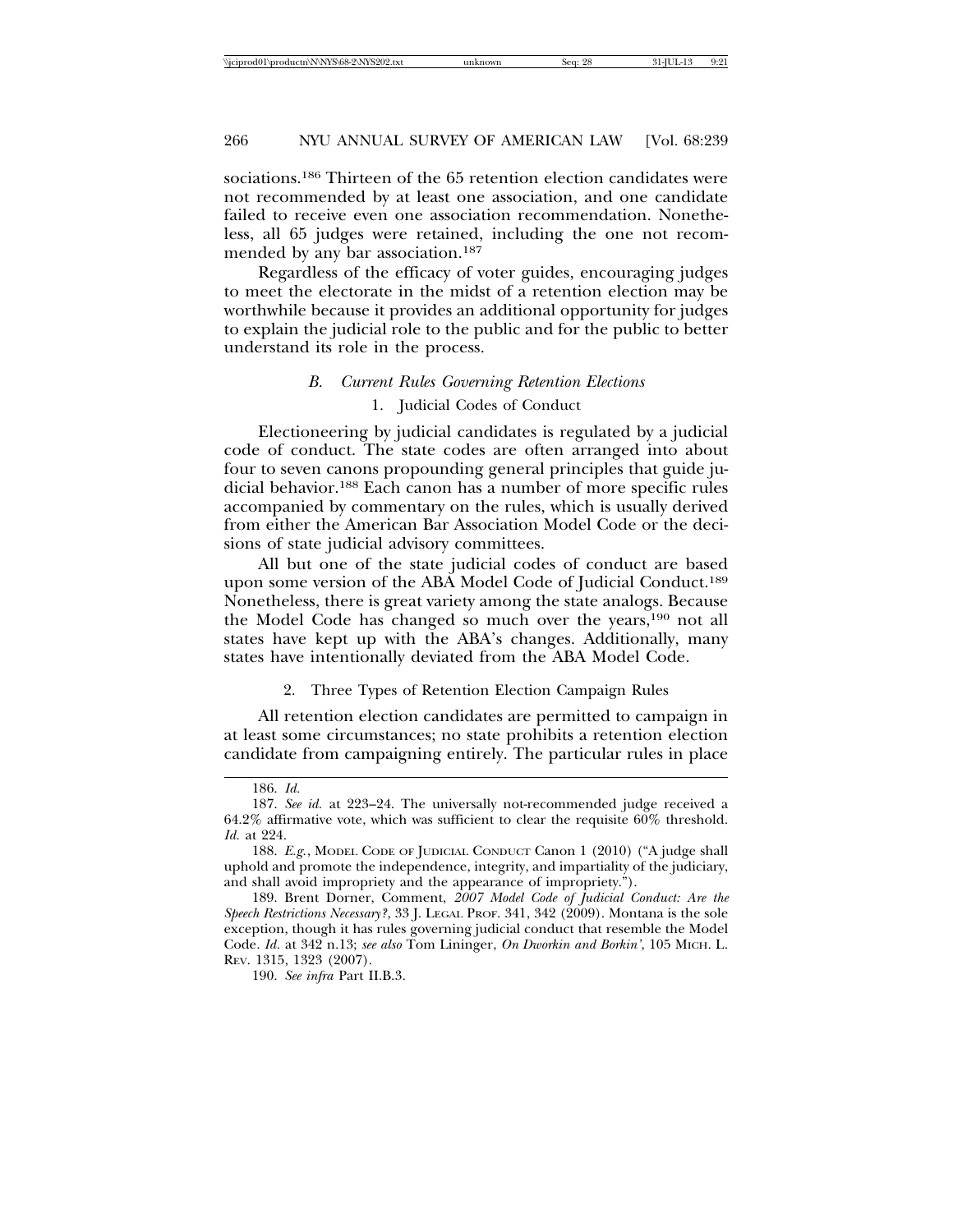vary by state. There are essentially three different types of rule sets for campaigning in retention elections: the Fixed Time Rule, the Candidacy Rule, and the Active Opposition Rule. Each rule set creates a different time window during which judges are permitted to fundraise and campaign, though some states have separate rules for the timing of fundraising and campaigning (activities collectively referred to as "electioneering" in this Article). This section describes the content of the three rule sets.

#### Fixed Time Rule

The Fixed Time Rule permits a judge to begin electioneering a certain number of days before the election. The amount of time varies by jurisdiction, ranging from 180 days to 2 years.191 The current ABA Model Code of Judicial Conduct<sup>192</sup> adopts the Fixed Time Rule, though it does not recommend a period of time.193 In spite of the ABA's endorsement, the Fixed Time Rule is the least commonly used rule by states with judicial retention elections, and is found in only three of the nineteen jurisdictions.194

<sup>191.</sup> KAN. CODE OF JUDICIAL CONDUCT R. 4.2(B)(1)–(3) (2009), *available at* http://www.kscourts.org/kansas-courts/supreme-court/orders/2009/2009SC006. pdf (one year); OKLA. CODE OF JUDICIAL CONDUCT R.  $4.2(B)(1)-(3)$  (2011) (codified at OKLA. STAT. tit. 5, ch.1, app. 4), *available at* http://www.okbar.org/public/ judges/codeOfJudicialConduct.pdf (180 days); MD. CODE OF JUDICIAL CONDUCT R.  $4.1(c)(2)(B)(i)$  (2010) (two years).

<sup>192.</sup> MODEL CODE OF JUDICIAL CONDUCT (2011), *available at* http://www. americanbar.org/content/dam/aba/administrative/professional\_responsibility/ 2010\_mcjc\_final\_for\_website.authcheckdam.pdf.

<sup>193.</sup> *See id*. R. 4.2. For a full discussion of the history of the ABA model rule, *see infra* Part II.B.3*.*

<sup>194.</sup> Kansas and Oklahoma use the rule for all judicial retention elections. KAN. CODE OF JUDICIAL CONDUCT R. 4.2(B)(1)–(3) (2009), *available at* http://www. kscourts.org/kansas-courts/supreme-court/orders/2009/2009SC006.pdf; OKLA. CODE OF JUDICIAL CONDUCT R. 4.2 (2011), *available at* http://www.okbar.org/public/judges/codeOfJudicialConduct.pdf. First-time retention election candidates in Maryland can campaign at any time under the Candidacy Rule, *see infra* Part II.B.2.b (describing the Candidacy Rule), while judges who have been retained at least once campaign under the Fixed Time Rule. MD. CODE OF JUDICIAL CONDUCT R. 4.1, 4.4(c) (2010). Regarding Oklahoma, note that one of the comments to the state's relatively new rule specifies that candidates cannot seek or use endorsements of any kind unless there is active opposition. OKLA. CODE OF JUDICIAL CON-DUCT, R. 4.2 Comment [4] (2011). In examining the language of the current rule itself, this comment is likely the result of poor editing rather than an actual rule. First, an extraneous "and" appears after the last portion of the rule. *Id.* R.  $4.2(B)(3)$  ("A candidate for elective judicial office may . . . seek, accept, or use endorsements from any person or organization other than a partisan political organization; and."). Second, the rule's predecessor did include an active opposition component. *In re Amendments to the Code of Judicial Conduct*, 1997 OK 79 (1997)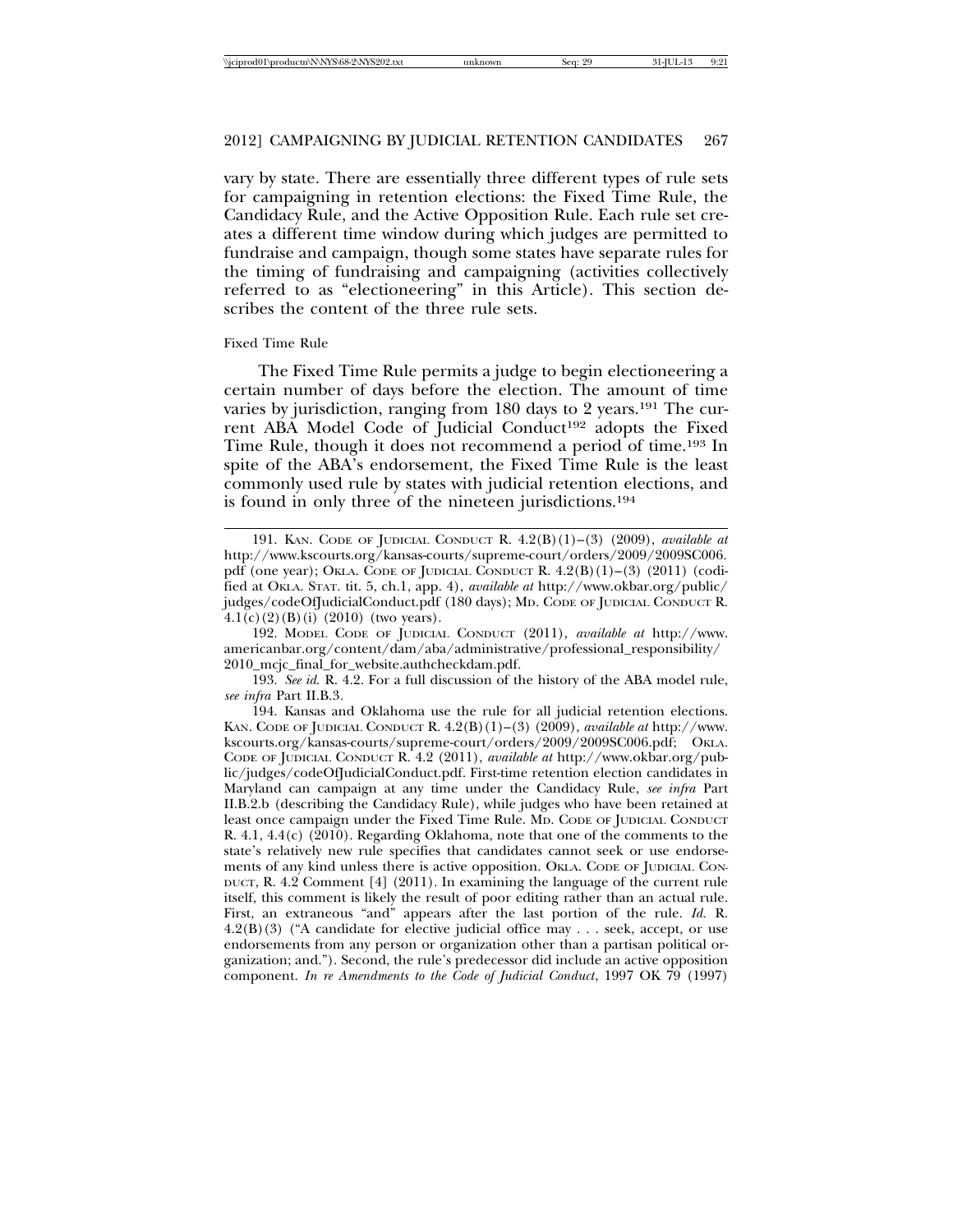#### Candidacy Rule

The Candidacy Rule permits a judge to begin electioneering once he or she becomes a "candidate" for reelection. Though this rule appears simple on its face, many jurisdictions only vaguely define when a judge becomes a candidate or else allow a judge to determine when his or her candidacy starts by simply announcing his or her candidacy.195 This could be years in advance of the actual election.196 For example, in Illinois, a judge can become a candidate "as soon as he or she makes a public announcement of candidacy,"197 and, in Iowa, a judge becomes a candidate "as soon as he or she declares or files as a candidate with the election or appointment authority."198 The Candidacy Rule is used in eight jurisdictions.<sup>199</sup>

195. *See also* CHARLES G. GEYH & W. WILLIAM HODES, REPORTERS' NOTES TO THE MODEL CODE OF JUDICIAL CONDUCT 97, 97 (2009) (indicating one becomes a candidate "largely by self-designation").

197. ILL. CODE OF JUDICIAL CONDUCT Terminology (2007) (codified at ILL. S. CT. R. 67) (2007), *available at* http://www2.illinois.gov/jib/Documents/Codeof-Conduct.pdf (defining "Candidate").

198. IOWA CODE OF JUDICIAL CONDUCT Terminology (2010) (codified at Iowa Ct. R. ch. 51) (defining "Judicial candidate").

199. The eight jurisdictions are Arizona, California, Illinois, Iowa, New Mexico, Pennsylvania, South Dakota, and Tennessee. In Illinois, Pennsylvania, and Tennessee, declared candidates may *campaign* at any time, but can only solicit funding in a Fixed Time Rule fashion. *See* ARIZ. CODE OF JUDICIAL CONDUCT Terminology (2009), *available at* http://www.azcourts.gov/portals/37/NewCode/ 2009Code\_Internet\_Maste\_5-03-10.pdf ("'Judicial candidate' means any person, including a sitting judge, who is seeking selection for or retention in judicial office by election or appointment."); Ariz. Judicial Ethics Advisory Comm., Advisory Op. 05-03 (2005), *available at* http://www.azcourts.gov/Portals/37/ethics\_opinions/ 2005/05-03.pdf (stating that judges running for retention are "subject to the same ethical standards and election laws as all other candidates"); CAL. CONST. art. VI, § 16(d)(1) (describing method of retaining judges); CAL. CODE OF JUDICIAL ETHICS Canon 5 (2011), *available at* http://www.courts.ca.gov/documents/ca\_code\_judicial\_ethics.pdf (failing to mention any special requirements for judges facing retention elections); ILL. CODE OF JUDICIAL CONDUCT Terminology (codified at Ill. Ct. R. 67) (2009) (defining "candidate"); ILL. CODE OF JUDICIAL CONDUCT CANON  $7B(1)(a)(i)$ –(iii) (allowing judicial candidates to campaign); CODE OF JUDICIAL CONDUCT Canon 7B(2) (prohibiting campaign committees from soliciting funds earlier than one year before the election); IOWA CODE OF JUDICIAL CONDUCT Terminology (defining "judicial candidate"); IOWA CODE OF JUDICIAL CONDUCT Canon  $4(B)(1)-(3)$  (codified at Iowa Ct. R. ch. 51:4.2(B)(1)–(3) (2010)) (permitting re-

<sup>(</sup>mentioning an active opposition requirement in Canon 5D). Finally, the Scope of the Code states that "[c]omments neither add to nor subtract from the binding obligations set forth in the Rules," OKLA. CODE OF JUDICIAL CONDUCT Scope (2011). Therefore, it seems that no active opposition requirement of any kind applies to any provision in Oklahoma.

<sup>196.</sup> *Id.*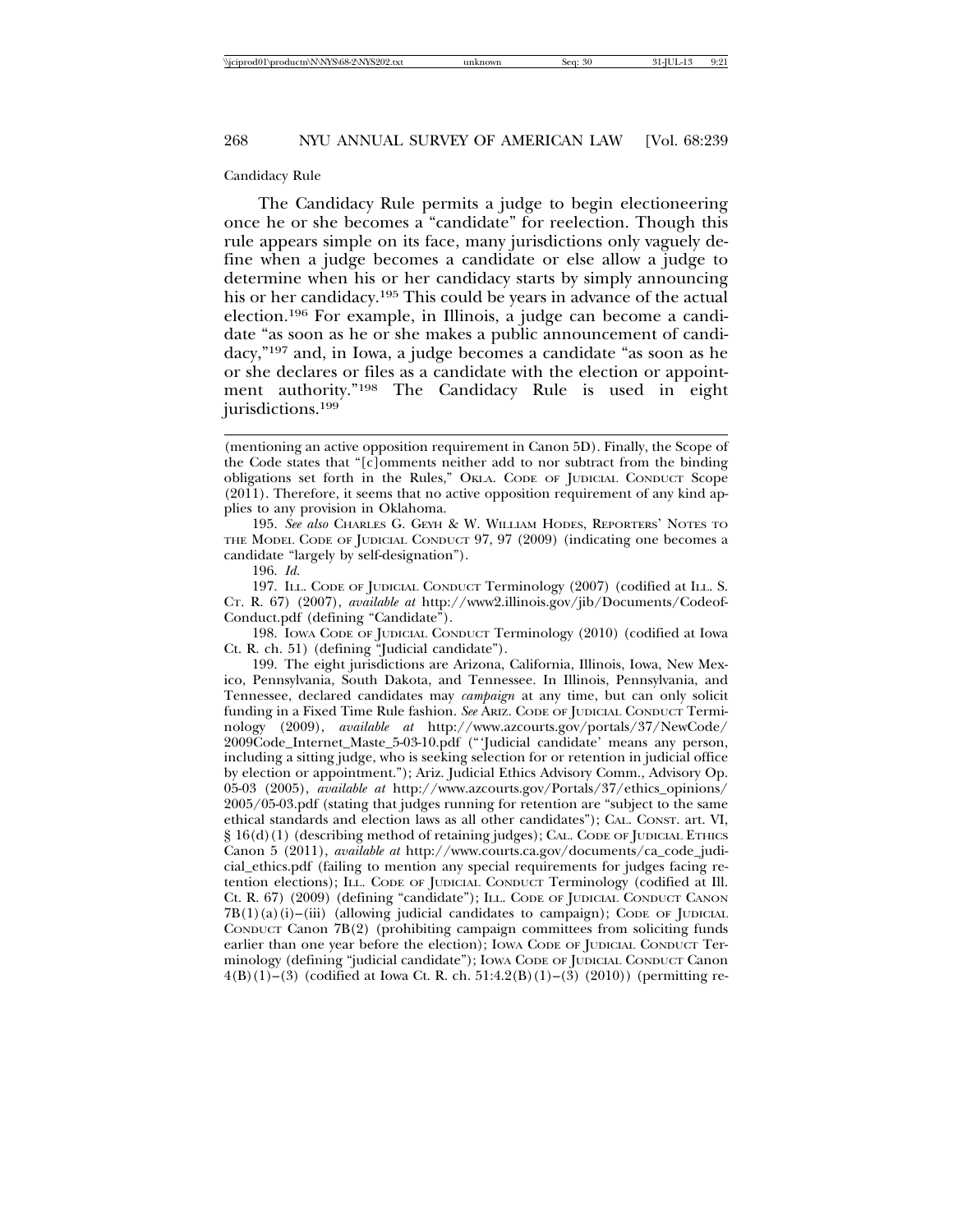\\jciprod01\productn\N\NYS\68-2\NYS202.txt unknown Seq: 31 31-JUL-13 9:21

#### 2012] CAMPAIGNING BY JUDICIAL RETENTION CANDIDATES 269

Although it may seem unlikely that a candidate would electioneer for an extended period of time, the possibility is not a trifling concern. The 2007 Model Code Revision Committee took the possibility very seriously and "often used as a discussion hypothetical a judge elected to a ten-year term who immediately announced plans to run for reelection."200

#### Active Opposition Rule

The Active Opposition Rule permits a judge to campaign only in response to active opposition to his or her retention.201 Only one

200. GEYH & HODES, *supra* note 195, at 106.

201. The Active Opposition Rule was the creation of the 1972 ABA Model Code of Judicial Conduct and was retained through 1990. "The 1972 version of the Model Code of Judicial Conduct permitted a campaign by a judge who 'has drawn active opposition.'" Utah Ethics Advisory Committee, Informal Op. 00-5 (Aug. 31, 2000), *available at* http://www.utcourts.gov/resources/ethadv/ethics\_opinions/ 2000/00-5.htm; *see also* MODEL CODE OF JUDICIAL CONDUCT Canon 5C (1990) (provision on judges and candidates subject to public election does not include the

tention election candidates to campaign); N.M. CODE OF JUDICIAL CONDUCT R. 21- 001(A) (defining "candidate"); N.M. CODE OF JUDICIAL CONDUCT R. 21-700(B) (permitting candidates to campaign); PA. CONFERENCE OF STATE TRIAL JUDGES, RE-TENTION MANUAL 30 (June 2011), *available at* http://ethics.pacourts.us/Retention ManualFinal.pdf (allowing a judge to "publicly declare his or her candidacy for retention at any time, thereby becoming a candidate for retention"); JUDICIAL ETH-ICS COMM. OF THE PA. CONFERENCE ON STATE TRIAL JUDGES, DIGEST OF INFORMAL OPINIONS – OPINION 1/11b/99, *available at* http://ethics.pacourts.us/digests.htm ("The time for campaigning is not the same as the time for soliciting under Canon 7B. The Canons do not set forth the time when campaigning can begin. On July 21, 1999 the Judicial Ethics Committee rescinded its Formal Opinion 90-1 which had held that the time when a candidate for judicial office was permitted to begin to campaign was the same as the time when the candidate's campaign committee was permitted to begin to solicit funds under Canon 7B (2) of the Code of Judicial Conduct."); PA. CODE OF JUDICIAL CONDUCT CANON  $7(B)(2)$  (2012) (prohibiting soliciting funds earlier than "thirty days prior to the first day for filing nominating petitions or the last day for filing a declaration of intention to seek reelection on a retention basis"); PA. CONST. art. V,  $\S 15(b)$  (specifying the last day for filing a declaration of candidacy for retention election is "the first Monday of January of the year preceding the year in which his term of office expires"); 42 PA. CONS. STAT. ANN. § 3153(a) (West 2011) (same); S.D. CODE OF JUDICIAL CONDUCT Terminology (2011) (codified at S.D. CODIFIED LAWS app. to ch. 16-2 (2011)) (defining "candidate"); S.D. CODE OF JUDICIAL CONDUCT Canon  $5(C)(1)(a)(i)$ –(iv) (permitting candidates to campaign); TENN. CODE OF JUDICIAL CONDUCT Terminology (2011) (defining "candidate" as including judges facing retention elections); TENN. CODE OF JUDICIAL CONDUCT Canon 5C(1)(b)(i)–(iii) (permitting candidates to campaign); TENN. CODE OF JUDICIAL CONDUCT Canon  $5C(2)(a)$  (prohibiting acceptance of *solicited* funds earlier than 180 days before the election); Tenn. Judicial Ethics Comm., Opinion 01-01 (2001), *available at* http://www.tncourts.gov/sites/ default/files/01-01.pdf (permitting acceptance of *unsolicited* funds at any time).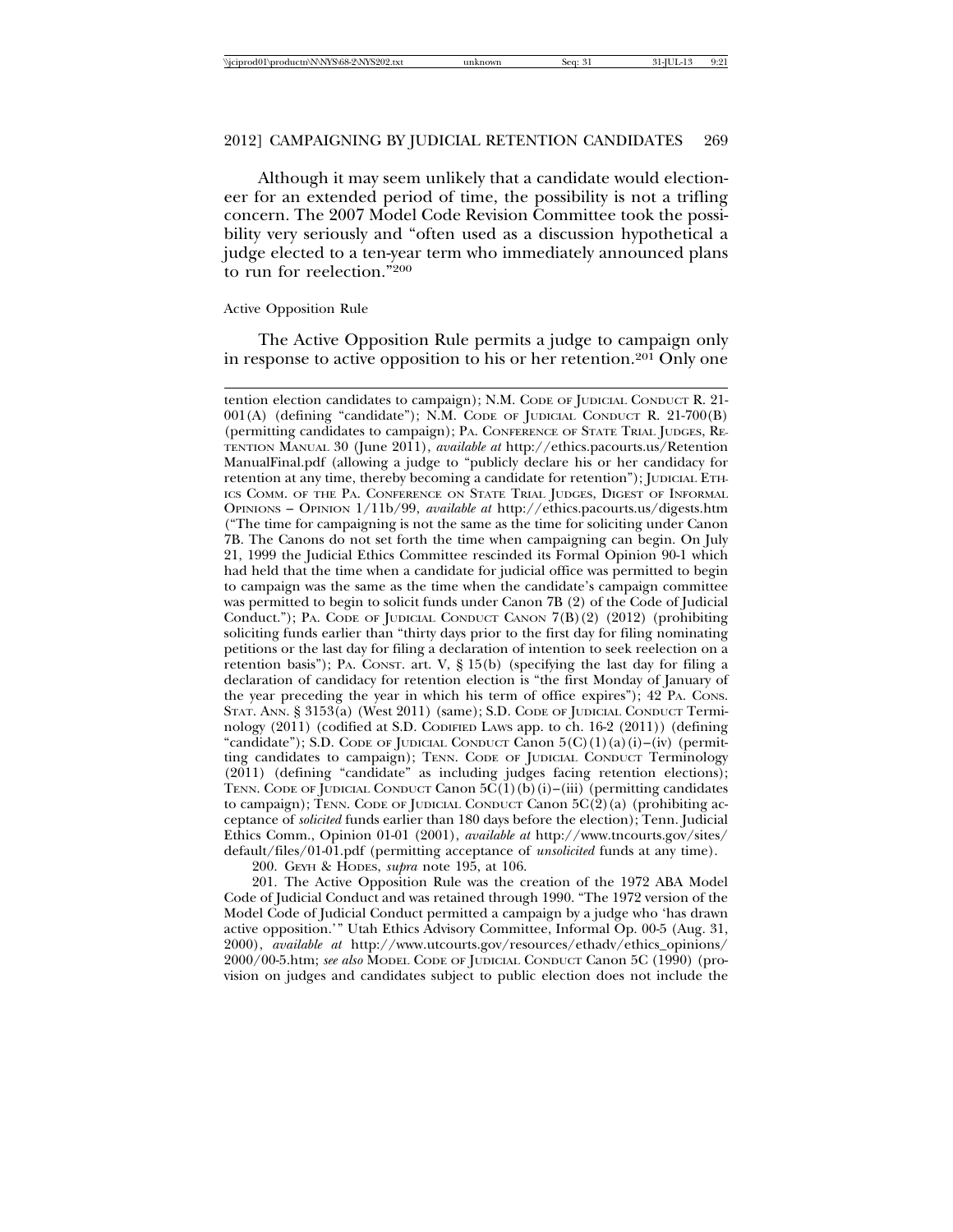of the eight jurisdictions employing this rule requires official certification that there is active opposition.202

The Florida Code of Judicial Conduct commentary states that "active opposition is difficult to define but is intended to include any form of organized public opposition or an unfavorable vote on

Active Opposition Rule). For more background on the creation of the 1972 Model Code, see THODE, *supra* note 94, at 99.

<sup>202.</sup> Florida is the exception. In Florida, judges' political activity is limited by statute. FLA. STAT. ANN. § 105.071 (West 2011). In order to campaign, the judge must submit a certification of active opposition, "specifying the nature thereof," to the secretary of state. FLA. CODE OF JUDICIAL CONDUCT, Canon 7C(2) (2008). The eight states with the Active Opposition Rule are Alaska, Colorado, Florida, Indiana, Missouri, Nebraska, Utah, and Wyoming. *See* ALASKA CODE OF JUDICIAL CONDUCT Canon 5C(1) (as amended by Order Amending Code of Judicial Conduct Canon 5A(1), Canon 5C, and the Application Section Concerning a Judge's Activities, 2011 Alaska Ct. Order 1762 (July 1, 2011)) (permitting limited campaign activities without active opposition); ALASKA CODE OF JUDICIAL CONDUCT Canon 5C(2) (permitting advertising in newspapers, on television, and other media, in addition to distributing campaign literature, in response to active opposition); COLO. CODE OF JUDICIAL CONDUCT Canon 4 R. 4.3(A) (2010) (codified at COLO. REV. STAT. ch. 24 app. (2011), *available at* http://www.cobar.org/repository/JudicialConduct.pdf) (stating that judges seeking retention "should" not engage in any campaign activity unless that judge faces "active opposition"); FLA. CODE OF JUDICIAL CONDUCT Canon 7C(2) (2008), *available at* http://www.floridasupremecourt.org/decisions/ ethics/09-15-2008\_Code\_Judicial\_Conduct.pdf (permitting limited campaign activities in the absence of active opposition); FLA. CODE OF JUDICIAL CONDUCT Canon 7C Commentary ("The term 'limited campaign activities' is not intended to permit the use of common forms of campaign advertisement which include, but are not limited to, billboards, bumperstickers, media commercials, newspaper advertisements, signs, etc. Informational brochures about the merit retention system, the law, the legal system or the administration of justice, and neutral, factual biographical sketches of the candidates do not violate this provision."); FLA. CODE OF JUDICIAL CONDUCT Canon 7C(2) (requiring that judges submit a certification of active opposition "specifying the nature thereof" to the secretary of state in order to campaign "in any manner authorized by law"); IND. CODE OF JUDICIAL CONDUCT R. 4.2(D)(1)–(3) (2011), *available at* http://www.in.gov/judiciary/rules/jud\_conduct/jud\_conduct.pdf (permitting retention election candidates to campaign in response to active opposition); Mo. Code of JUDICIAL CONDUCT Canon  $5(B)(3)$ (2010) (permitting retention election candidates to campaign in response to active opposition); NEB. REV. CODE OF JUDICIAL CONDUCT § 5-304.2(B) (2011), *available at* http://court.nol.org/rules/pdf/Ch5Art3.pdf (permitting candidates to campaign in response to active opposition); UTAH CODE JUD. ADMIN. ch. 12, R. 4.2(B) (2012), *available at* http://www.utcourts.gov/resources/rules/ucja/ch12/Canon.4.htm (permitting a candidate to campaign in response to active opposition); WYO. CODE OF JUDICIAL CONDUCT Canon R. 4.2(B) (2011) (codified at WYO. CODE R. § 4.2 (LexisNexis 2011), *available at* http://www.courts.state.wy.us/CourtRules\_Entities. aspx?RulesPages=JudicialConduct.xml (permitting a candidate to campaign in response to active opposition).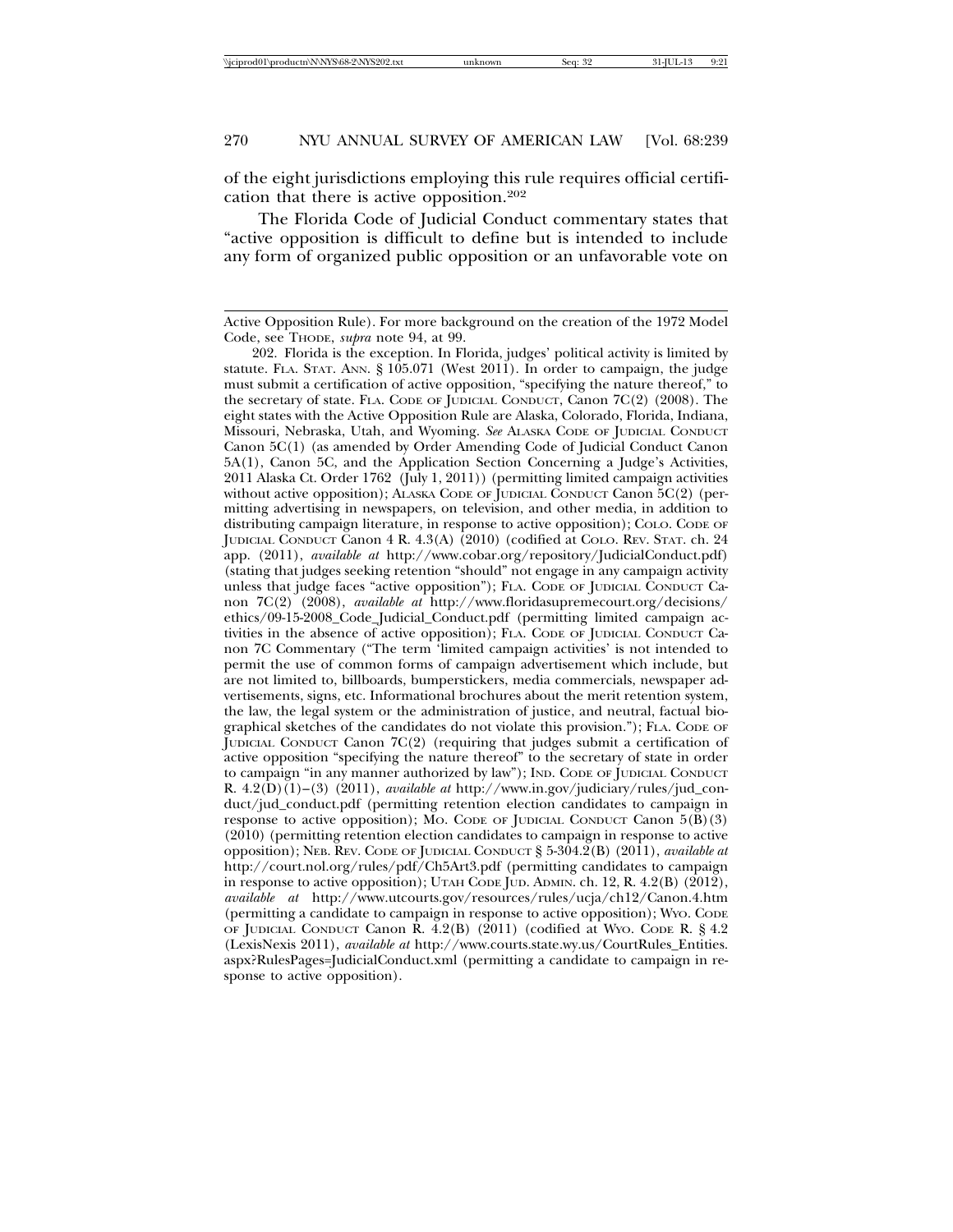a bar poll."203 Of course, other jurisdictions are free to adopt their own interpretations. Note, however, that the Active Opposition Rule does not necessarily prevent a judge from responding to all criticism of any kind. As the Utah Judicial Council explained,

[T]here may be other activities, short of operating a campaign, in which a judge could participate. . . . [F]or instance, a judge's letter to the editor in response to a public letter to the editor would not constitute operating an election campaign. (Although a letter to the editor might implicate other Canons such as those involving the integrity of the judiciary, comment on pending cases, or exhibiting biases and prejudices.) It might therefore be possible for a judge to respond to public comments which do not rise to the level of active public opposition, without the response constituting the operating of an election campaign.204

Some jurisdictions allow candidates to begin fundraising before they are allowed to campaign, though other jurisdictions do not even permit the collection of contributions until active opposition has appeared. If judges are not permitted to fundraise prior to the emergence of active opposition, "judges up for retention can be vulnerable to last-minute attacks."205

#### 3. History of the ABA Model Rules

The existence of such a variety of rules in different states stems largely from the fact that the ABA Model Code has undergone significant changes over time. The ABA guidelines for judicial behavior were originally created in 1924 and received significant overhauls in 1972, 1990, and 2007.206 Minor amendments were

<sup>203.</sup> FLA. CODE OF JUDICIAL CONDUCT Canon 7C Commentary.

<sup>204.</sup> Utah Ethics Advisory Comm., Informal Op. 00-5 (Aug. 31 2000), *available at* http://www.utcourts.gov/resources/ethadv/ethics\_opinions/2000/00-5.htm.

<sup>205.</sup> *How Should We Respond to the 2010 Judicial Elections?*, *supra* note 129, at 105. *See also infra* Part II.B.4 (discussing the merits of the Active Opposition Rule).

<sup>206.</sup> The original guidelines for judicial behavior were ratified by the ABA in 1924 as the "Canons of Judicial Ethics." Benjamin B. Strawn, Note, *Do Judicial Ethics Canons Affect Perceptions of Judicial Impartiality?*, 88 B.U. L. REV. 781, 786 (2008). In 1972, these thirty-two canons were consolidated into seven canons contained in the newly-renamed "Model Code of Judicial Conduct." *Id.* "By 1990, forty-seven states had adopted the 1972 Code or some variation of it." *Id.* at 787. The Model Code was further consolidated into five canons in 1990 and then into four canons in 2007. *Id.*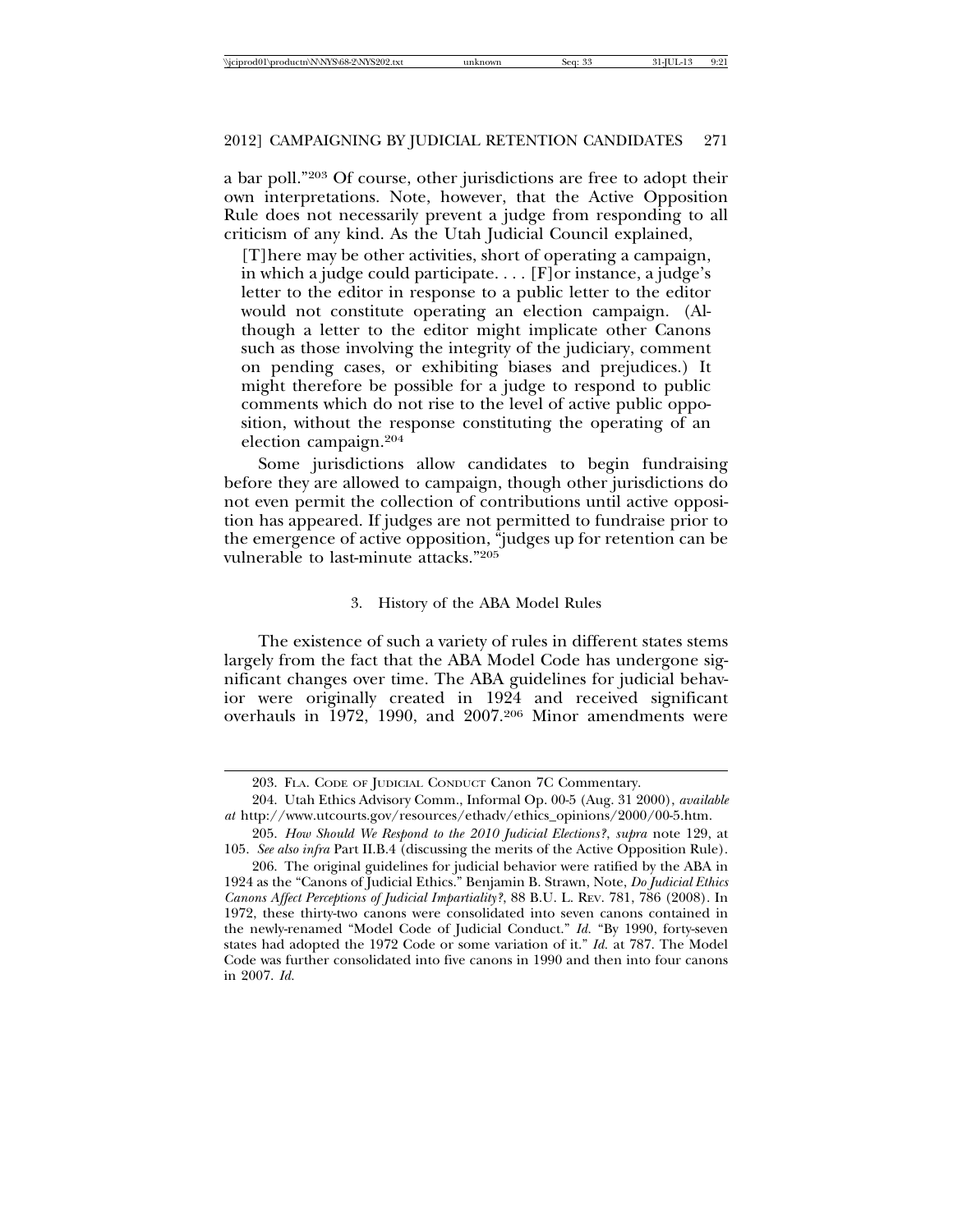made in the intervening years, with the most recent revisions having been made in 2010.207

The 1924 Canons of Judicial Ethics contained no timing recommendations,208 simply providing general guidelines for judicial office candidates.209 The 1971 draft of the Model Code included a Fixed Time Rule for fundraising<sup>210</sup> along with a prohibition on fundraising earlier than 90 days before the primary election,<sup>211</sup> though each jurisdiction was encouraged to determine an appropriate time limit.212 The final version of the Model Code ratified by the ABA in 1972 instead created different rules for judicial candidates participating in contested elections and retention elections.213 Candidates

www.americanbar.org/content/dam/aba/migrated/cpr/pic/1924\_canons.auth checkdam.pdf (discussing "Candidacy for Office"). Interestingly, the 1924 Canons prohibited receiving campaign contributions from lawyers, *see id.* at Canon 32, but this practice was later approved in a 1941 ABA opinion, THODE, *supra* note 94, at 99; *see also* ABA Comm. on Prof'l Ethics & Grievances, Formal Op. 226 (1941). Note that because retention elections were not introduced in any state until 1934, separate rules for retention election candidates and other judicial candidates would probably not have been contemplated, though the American Judicature Society endorsed merit selection in 1920. *See supra* notes 43-44 and accompanying text.

210. When the term "fundraising" is used in this Article, this generally refers to fundraising by the candidate's campaign committee rather than personal solicitations by the candidate, which are prohibited by the current model code. *See* MODEL CODE OF JUDICIAL CONDUCT R.  $4.1(A)(8)$  (2010) ("[A] judge or a judicial candidate[ ] shall not . . . personally solicit[ ] or accept campaign contributions other than through a campaign committee . . . ."). However, some courts have struck down prohibitions on personal solicitation as unconstitutional. GEYH & HODES, *supra* note 195, at 99.

211. The language suggests that fundraising for the general election can take place at any time after the 90-day threshold is reached for the primary election. *See* DRAFT MODEL CODE OF JUDICIAL CONDUCT Canon 7E (1971) ("A candidate's committees may solicit funds for his campaign no earlier than [90] days before primary election and no later than [90] days after the last election in which he participates during the election year.") (brackets in original).

212. *Id.* Canon 7E cmt. (1971).

213. The explanation for this distinction is that

the Committee concluded that some aspects of merit system elections require special treatment . . . . In theory the merit system election removes a judge from politics and from the rigors of the campaign trail, but in a significant

<sup>207.</sup> ABA MODEL CODE OF JUDICIAL CONDUCT (2010), *available at* http://www. americanbar.org/groups/professional\_responsibility/publications/model\_code\_ of\_judicial\_conduct/model\_code\_of\_judicial\_conduct\_table\_of\_contents.html.

<sup>208.</sup> The 1924 Canons of Judicial Ethics were considered "hortatory" rather than compulsory. *See* Strawn, *supra* note 206, at 786. *But see* THODE, *supra* note 94, at 43 (indicating that the "Committee consistently took the position that the *Code* should set enforceable mandatory standards" rather than "hortatory guide-lines"). 209. *See* CANONS OF JUDICIAL ETHICS Canons 30 (1924), *available at* http://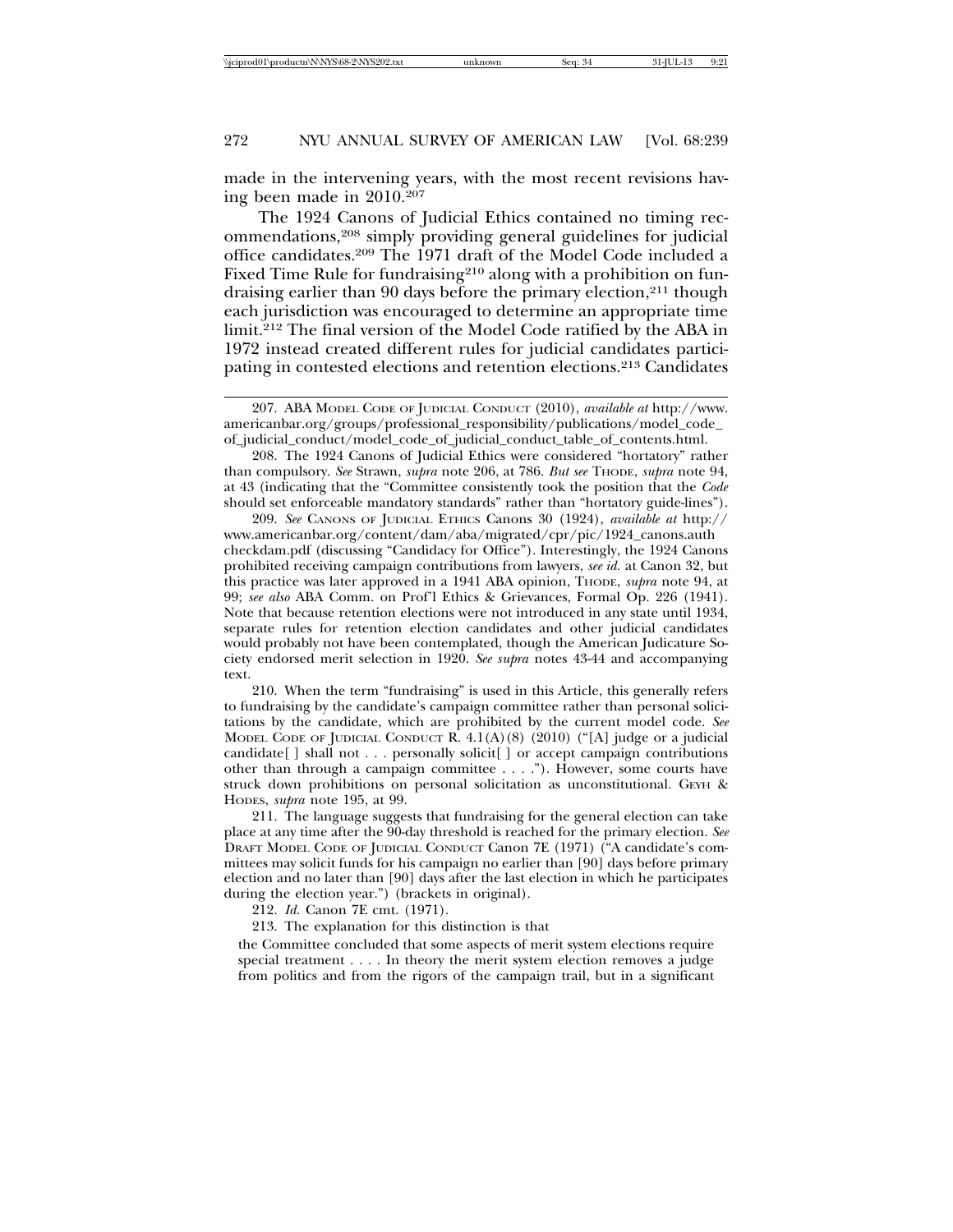in contested elections could only solicit funds under a Fixed Time Rule, while retention election candidates were governed by the newly created Active Opposition Rule.214

This language was kept through 1990, when a Fixed Time Rule for the collection of campaign contributions<sup>215</sup> and a Candidacy Rule for campaigning were adopted.<sup>216</sup> This change was made, in part, because the canon containing the Active Opposition Rule was adopted less widely than other canons and was often ignored even when it was in place.<sup>217</sup> In the drafting stage, the revised rule originally called for different rules for different types of elections, but this approach proved to be too linguistically repetitive, eventually resulting in sets of rules that applied to all judicial candidates.<sup>218</sup> Because the committee "could find no basis for treating retention elections differently from other public elections," a rule specifying that retention candidates could not engage in certain political activity was deleted.219 The explanation for the removal of the active opposition requirement is surprisingly sparse; the consolidation of the rules for all judicial election candidates apparently simply "eliminated the need for" the Active Opposition Rule.220

In moving to a Fixed Time Rule, "the most controversial aspect . . . proved to be the suggested time period for election fundraising."221 The 1990 revised code settled on one year rather than the 90 days found in the 1972 code.<sup>222</sup> The committee extended the time for fundraising out of concern that candidates needed

THODE, *supra* note 94, at 100.

216. *Id.* at  $5C(1)(b)$ .

217. LISA L. MILORD, THE DEVELOPMENT OF THE ABA JUDICIAL CODE 46 (1992).

218. *Id.* at 47. The term "all judicial candidates" here includes all individuals seeking appointment to the judiciary, all judicial election candidates, and political activity by incumbent judges.

219. *Id.* at 53.

221. *Id.* at 54.

222. MODEL CODE OF JUDICIAL CONDUCT CANON 7B(2) (1972); MODEL CODE OF JUDICIAL CONDUCT CANON 5C(2) (1990).

number of instances the theory fails. . . . In thus authorizing a response analogous to self-defense, the *Code* allows a merit system candidate with active opposition to campaign under the same standard that is applicable to a candidate who is competing against another candidate for judicial office.

<sup>214.</sup> *See* MODEL CODE OF JUDICIAL CONDUCT Canon 7B(2), (3) (1972) ("[A candidate] whose candidacy has drawn active opposition, may campaign in response thereto and may obtain publicly stated support and campaign funds in the manner provided in subsection B(2)."). *See also supra* note 201. **R**

<sup>215.</sup> MODEL CODE OF JUDICIAL CONDUCT Canon 5C(2) (1990).

<sup>220.</sup> *Id.*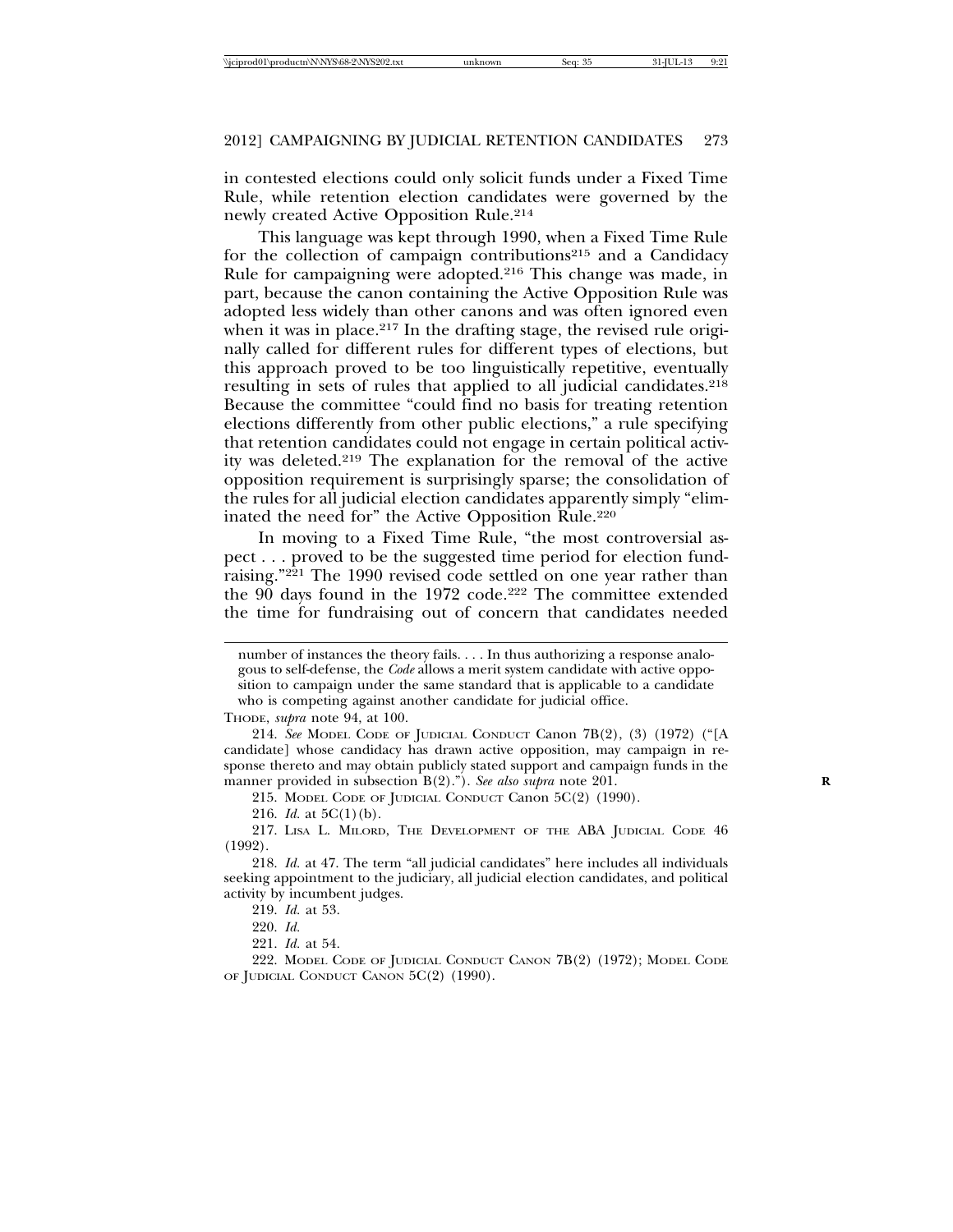more time to fundraise effectively.<sup>223</sup> Rather than suggesting a specific period of time, the "Committee intended that each jurisdiction should adopt time limits for pre-election and post-election (if any) fund-raising that best suit[ed] local conditions."224 The committee blessed post-election fundraising as a "necessary evil" in order to allow candidates to incur debt to respond to last-second attacks.225

As noted above, the current ABA Model Code226 adopts the Fixed Time Rule for both campaigning<sup>227</sup> and fundraising,<sup>228</sup> though it does not recommend a period of time:

Although the creation of this time period is not new, its use in this Rule to disconnect the status of *being* a judicial candidate from being permitted to engage in the *activities* of a candidate is an important feature of the reorganization of Canon 4. During its deliberations, the Commission was mindful of the need to establish a time period to ensure that a judge elected to a ten-year term could not immediately announce plans to run for reelection, establish a campaign committee, and raise campaign funds for almost ten full years. With the time period in place, the judge can continue to call himself or herself a candidate for ten years, but can raise campaign funds only after the time period has been satisfied, typically one year before the first primary.229

#### 4. Evaluation of Electioneering Rules

In light of the 2010 elections and promises from various groups across the country to engage in active opposition to judges sitting for retention in 2012,<sup>230</sup> electioneering rules and norms for

230. *See, e.g.*, SKAGGS ET AL, *supra* note 13, at 9 ("Bob Vander Plaats, a failed Iowa gubernatorial candidate who led the Vote No campaign, told his supporters, 'We have ended 2010 by sending a strong message for freedom to the Iowa Supreme Court and to the entire nation that activist judges who seek to write their own law won't be tolerated any longer.'"); Schotland, *supra* note 132, at 118 ("The 2010 Iowa judicial elections were, as former Arkansas Governor Mike Huckabee said soon after, of an 'historic nature,' likely 'one that . . . will give legs to a larger

<sup>223.</sup> MILORD, *supra* note 217, at 54.

<sup>224.</sup> *Id.*

<sup>225.</sup> *Id.*

<sup>226.</sup> MODEL CODE OF JUDICIAL CONDUCT (2010), *available at* http://www. americanbar.org/content/dam/aba/administrative/professional\_responsibility/ 2010\_mcjc\_final\_for\_website.authcheckdam.pdf.

<sup>227.</sup> *See id.* R. 4.2.

<sup>228.</sup> *Id.* R. 4.4(B)(2).

<sup>229.</sup> MODEL CODE OF JUDICIAL CONDUCT, Reporter's Explanation of Changes, 65–66 (2007), *available at* http://www.americanbar.org/content/dam/aba/migrated/judicialethics/mcjc\_2007.authcheckdam.pdf.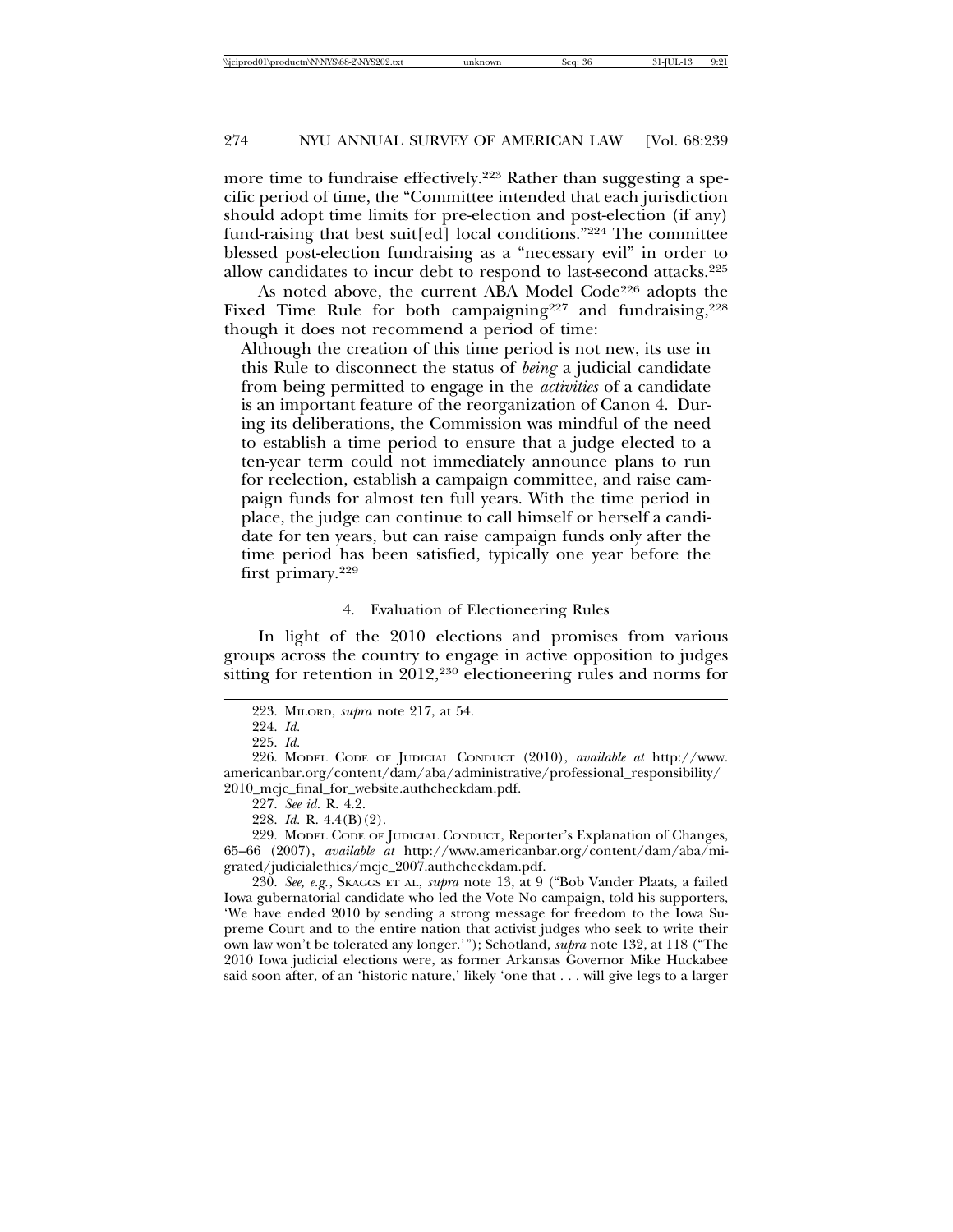retention election candidates should be reevaluated.231 This admonition is in no way a suggestion that all retention elections are in sudden danger of being politicized, resulting in a catastrophic destruction of judicial impartiality. Instead, this Article aims to initiate a dialogue regarding how judicial retention electioneering rules should be structured going forward.

Because under all three rule sets judges can always campaign in the presence of active opposition,<sup>232</sup> the question regarding what rule should be in place to govern the timing of retention election campaigns is really a question of what rule should govern when a judge does not yet face active opposition. This section explores this question and concludes that the Fixed Time Rule is the most desirable. The Fixed Time Rule best balances the competing values of judicial impartiality and accountability by providing a guaranteed window during which judges can prepare to defend themselves from opposition, and by preventing judges from electioneering perpetually, risking bias or fears of bias. Additionally, the Fixed Time Rule allows judges to engage in greater outreach to the citizenry to explain the courts' role in government.

"Thanks for voting to retain me! I hereby announce my candidacy . . ."

Allowing judges to campaign even when an election is not imminent, as permitted under the Candidacy Rule, unnecessarily opens the door to partiality and the appearance of partiality. Because many jurisdictions have such exploitable rules for becoming a retention candidate, an incumbent judge could become a "candidate" years in advance of the actual election,<sup>233</sup> and could potentially shake down lawyers and parties for contributions as a regular matter. This risk is potentially ruinous to judicial impartiality while providing no obvious benefit; there is simply no legitimate reason for a judge to "campaign," if activity so far from the election could even fairly be characterized in that way, and fundraise ten years

232. Assuming the Fixed Time Rule is sufficiently generous.

movement over the next few years.'"). Current Iowa Supreme Court Chief Justice Mark Cady expressed in February 2012 that it is "hard for (him) to tell" if politics have shifted away from attacks on the court. O. Kay Henderson, *Chief Justice "Very Concerned" About November's Retention Election*, RADIO IOWA (Feb. 24, 2012), http:// www.radioiowa.com/2012/02/24/chief-justice-very-concerned-about-novembersretention-election (internal quotation marks omitted).

<sup>231.</sup> *Cf. How Should We Respond to the 2010 Judicial Elections?*, *supra* note 129, at 105 ("The states that are more restrictive ought to at least discuss the dangers these [Active Opposition Rule] restrictions can create.").

<sup>233.</sup> *See supra* Part II.B.2.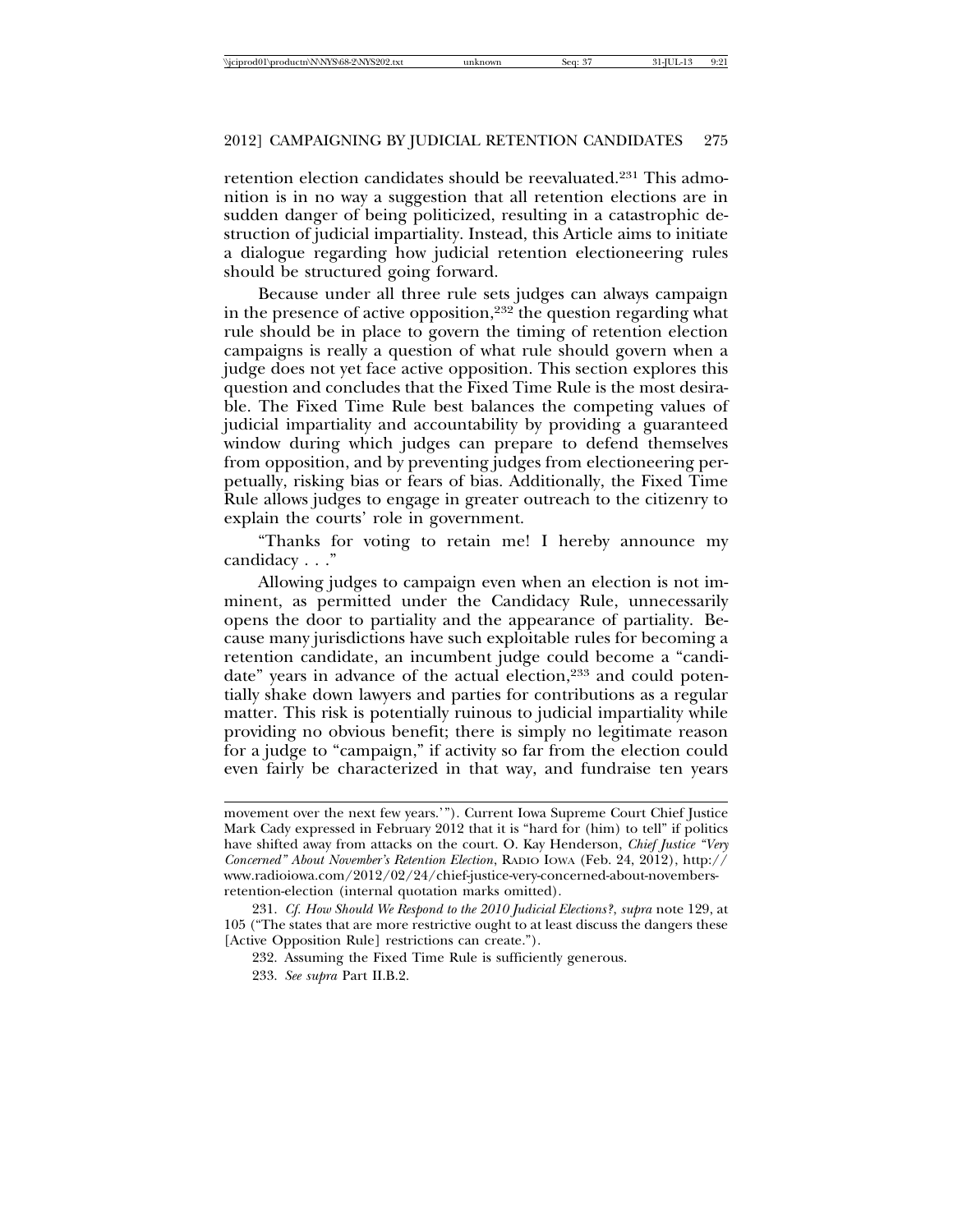before an election. The ABA was correct in its 2007 assessment that such boundless electioneering should not be permitted.

As undesirable as the Candidacy Rule might be, however, one advantage is that it almost certainly passes constitutional muster. In *Republican Party of Minnesota v. White*, 234 the Supreme Court considered constitutional limitations on judicial electioneering rules, striking down the "announce clause" in Minnesota's Judicial Code of Conduct, which prohibited judicial candidates "from announcing their views on disputed legal and political issues."235 Similarly, rules limiting the time during which a judicial candidate can campaign (that is, the Fixed Time and Active Opposition Rules) could be subject to challenge under *White*, 236 given the uncertainty of the breadth of the case. One view holds that, after *White*, "efforts to preserve potent constraints on judicial campaign speech are overwhelmingly doomed to failure,"237 while the opposite camp takes solace in the majority's rather cryptic admonition that "we neither assert nor imply that the First Amendment requires campaigns for judicial office to sound the same as those for legislative office."238

The more persuasive interpretation of *White* is that the case should not be read as a prohibition against any restrictions upon judicial candidates. *White* certainly did not hold that states must allow judges to perpetually campaign. While drawing an appropriate line in the shadow of *White*'s ambiguities may be difficult, a rule that prohibits campaigning by judges when the next election is still several years away hardly seems unreasonable, particularly in light of the fact that *White* was concerned only with conduct less than two years away from an election.239

237. Nat Stern, *The Looming Collapse of Restrictions on Judicial Campaign Speech*, 38 SETON HALL L. REV. 63, 64 (2008).

238. Republican Party of Minn. v. White, 536 U.S. 765, 783 (2002); *cf.* Briffault, *supra* note 151, at 186 ("[T]he special nature of the judicial function can justify restrictions on campaign conduct that would not be constitutional in the nonjudicial setting.").

239. Gregory Wersal, the *White* plaintiff, ran for supreme court justice in 1996 and 1998. White, 536 at 768–69. He announced his candidacy for the November 1998 general election in January 1997, a little less than two years before the election. Republican Party of Minn. v. Kelly, 63 F. Supp. 2d 967, 973 (D. Minn. 1999). "In February 1998 [eight months before the election], Wersal sought an advisory

<sup>234. 536</sup> U.S. 765 (2002).

<sup>235.</sup> White, 536 U.S. at 768, 787–88.

<sup>236.</sup> *Cf.* Briffault, *supra* note 151, at 223–28 (discussing questionable constitutionality of bans on personal contribution solicitations by judges). Because numerous articles have been written on *White* and its implications for other canons of judicial behavior, the nuances of the opinion will not be rehashed here.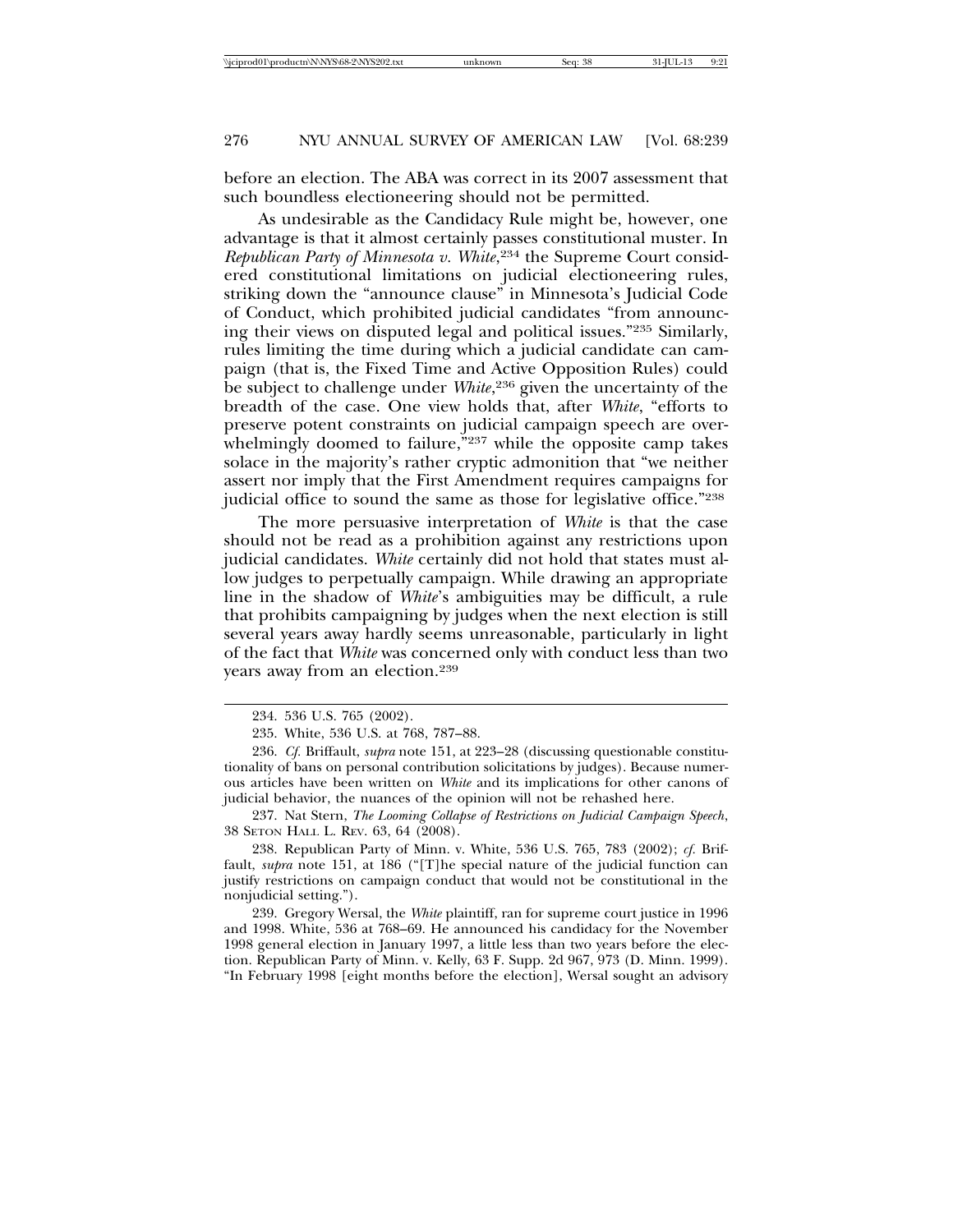#### Fixed Time Rule vs. Active Opposition Rule

Having dismissed the Candidacy Rule, this Article now turns to the Fixed Time and Active Opposition Rules. Because retention elections are so rarely contested and uncontested judges are almost universally retained, in those jurisdictions employing the Fixed Time Rule, it is difficult to foresee many judges campaigning when they do not face any real opposition—whether it reaches the level of "active opposition" or not. However, the Fixed Time Rule has the benefit of permitting judges to both fundraise and campaign as insurance against potential opposition. During the Fixed Time window, judges might raise campaign funds and prepare campaign literature and media buys, but wait for active opposition to appear before actually campaigning.

The problem with the Active Opposition Rule is that judges cannot respond to late-breaking opposition. Knowing that the judge cannot campaign or even fundraise until the opposition emerges, some calculated opposition efforts will be timed to exploit this weakness. Indeed, precisely this strategy was utilized in 1996 against both Tennessee Supreme Court Justice Penny White and Nebraska Supreme Court Justice David Lanphier, both of whom were defeated in their retention bids after opposition groups launched their attacks only two months before the elections.<sup>240</sup> More recently, an unsuccessful campaign opposing the retention of Alaska Justice Dana Fabe in 2010 emerged a mere two weeks before election day.241 In light of this risk, some candidates in jurisdictions that permit preemptive fundraising have raised money as insurance against a possible attack that never materialized.242 Thus while the Active Opposition Rule furthers the laudable goal of discouraging

opinion from the Office of Professional Responsibility" regarding whether it would enforce the relevant judicial canon provisions against him. *Id.* 

<sup>240.</sup> Tarr, *supra* note 3, at 613–14. A similar strategy was also used against **R** Kansas Supreme Court Justice Carol Beier in 2010, but was unsuccessful. Sears, *supra* note 34, at 877.

<sup>241.</sup> *See supra* note 146.

<sup>242.</sup> *See, e.g.*, Roy A. Schotland, *To the Endangered Species List, Add: Nonpartisan Judicial Elections*, 39 WILLAMETTE L. REV. 1397, 1407–08 n.40 (2003) (listing numerous preemptive fundraising efforts by judges); Tarr, *supra* note 3, at 614 **R** ("[F]earful of opposition by anti-abortion groups that ultimately did not materialize, California Chief Justice Ronald George and Justice Ming Chin raised \$886,936 and \$710,139, respectively, for their retention elections in 1998."). The preemptive fundraising was presumably permissible because there was either an exception to the pure Active Opposition Rule or the jurisdiction operated under either the Fixed Time or Candidacy Rules, which naturally permit a candidate to preemptively fundraise against feared opposition.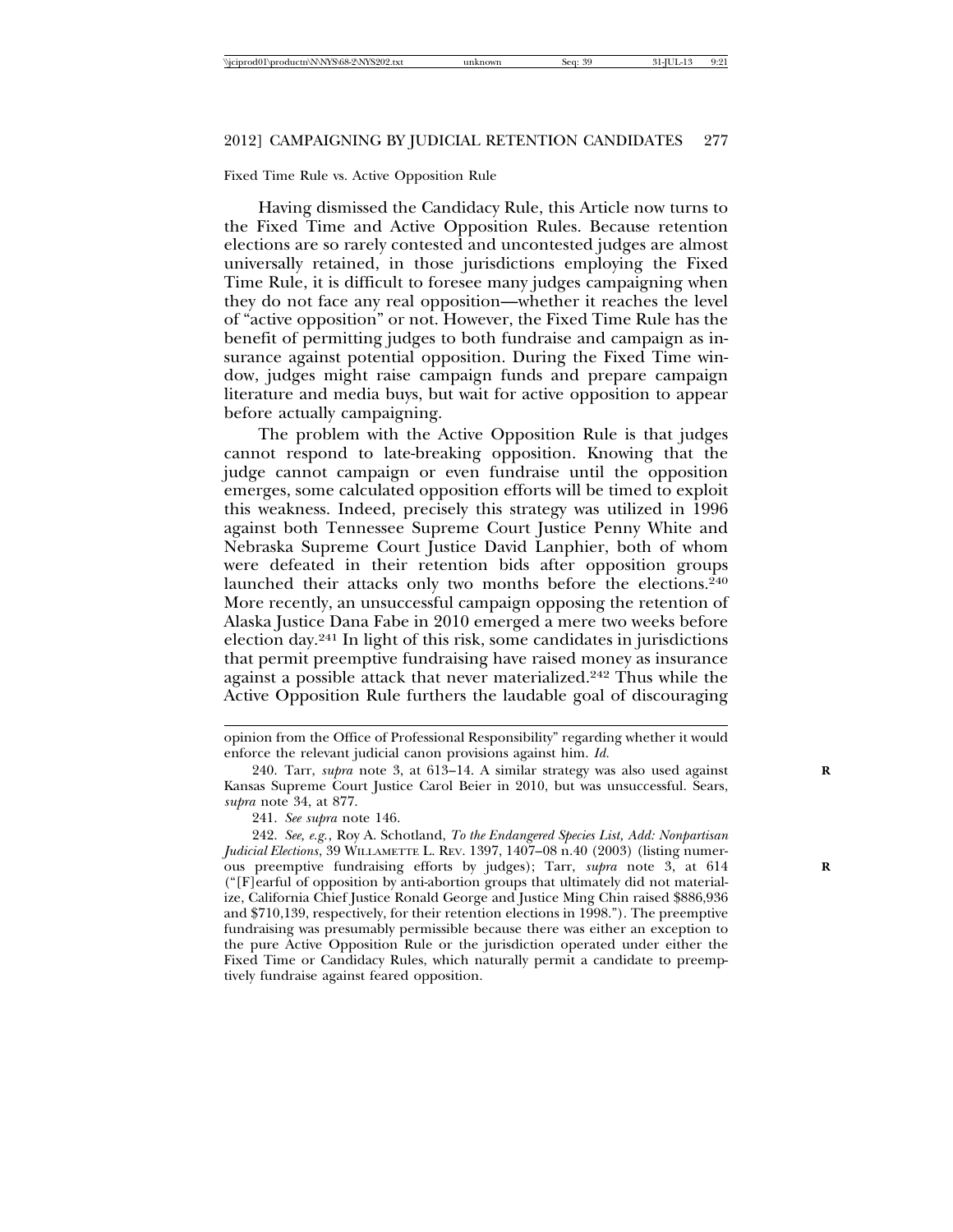unnecessary electioneering activities by judges, it undesirably leaves judges open to being caught off guard by last minute attacks.

To some, the Fixed Time Rule might be considered worse than the Active Opposition Rule because the Fixed Time Rule allows judges to fundraise and campaign as insurance, injecting a monetary element into a system that might otherwise lack it and possibly damaging judicial impartiality in the process. This concern is not unfounded; there are real dangers that spring from monetary donations being given to a judicial candidate; the public should diligently ensure that judges are not surrendering their impartiality by being swayed by big donors rather than the law.

However, some element of politics may be unavoidable if *any* election system is employed. Additionally, many jurisdictions prohibit judges from personally soliciting funds,<sup>243</sup> somewhat reducing fears of improper influence. Judges who have reservations about preemptively fundraising are free to refrain from doing so under the Fixed Time Rule, and indeed, could essentially proceed as if the Active Opposition Rule were in place if they so desired.

Moreover, there are strong arguments that judicial campaigning in retention elections promotes an informed electorate. Because of a lack of understanding regarding the judiciary generally, "judges in many states have been encouraged to meet with the public more 'to talk about the role of the judge.'"244 Limited campaigning—in a prescribed pre-election window—is a way to further this goal. With the Fixed Time Rule, this interest in voter education can be furthered even in the absence of active opposition.

Ultimately, the potential benefits of the Active Opposition Rule are somewhat speculative, and are outweighed by the Fixed Time Rule's capacity for mitigating the risks posed by last-second attacks and promoting public knowledge about the judiciary. Fixed Time Rule campaigning in the absence of active opposition *protects* the impartiality of the judiciary because it permits judges to shield themselves from political blitzes that would be more effective under a pure Active Opposition Rule, which leaves judges vulnerable by requiring them to react rather than being prepared in advance. If judges can only electioneer in response to opposition, their impartiality may be compromised out of fear that they could not effectively campaign if they needed to do so to retain their seats.

<sup>243.</sup> Briffault, *supra* note 151, at 223. *But see id.* at 224–28 (discussing possible unconstitutionality of such provisions).

<sup>244.</sup> *Conversation*, *supra* note 6, at 341 (statement of Shirley Abrahamson,  $C_{\cdot}$ .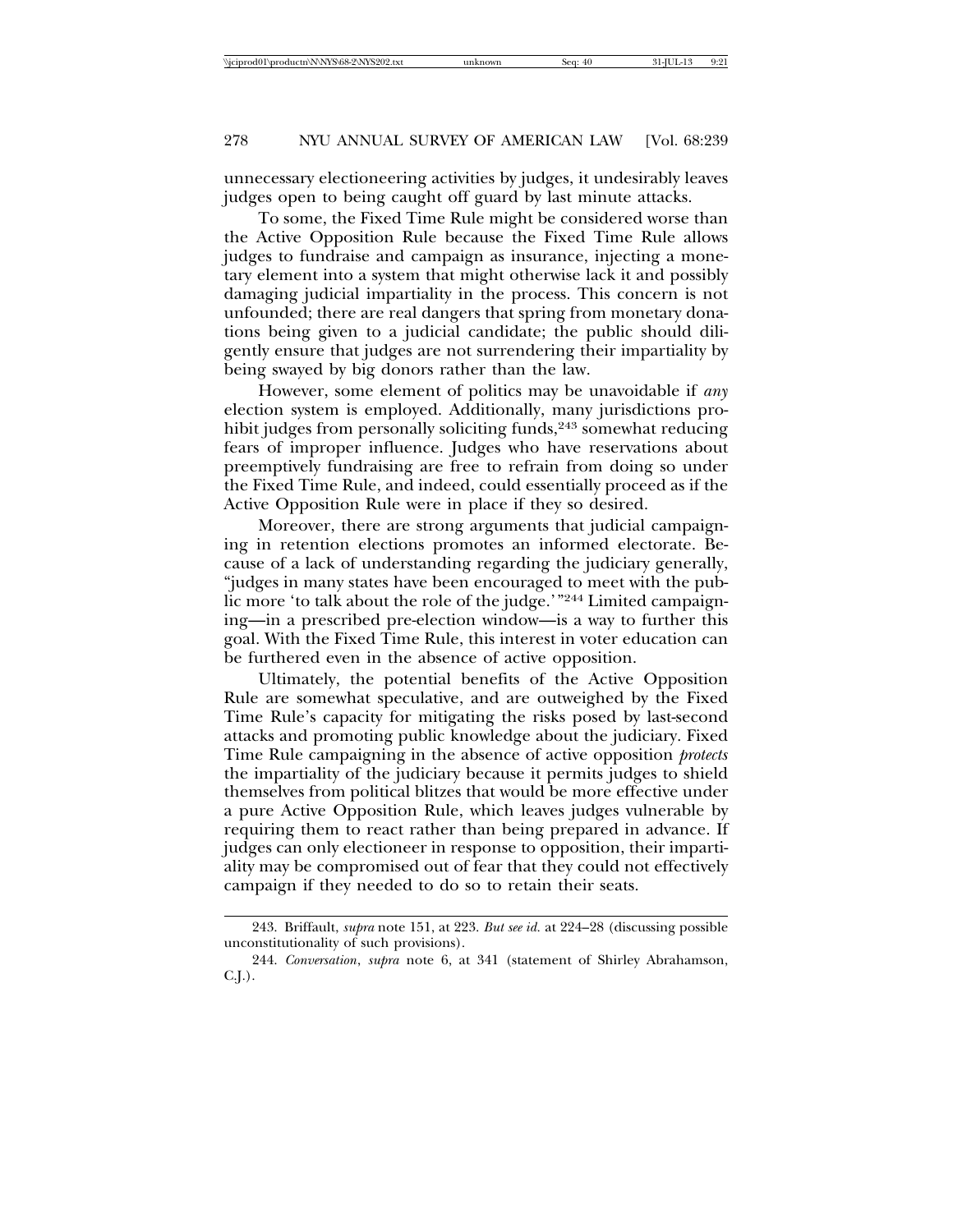The Fixed Time and Active Opposition Rules are not, however, mutually exclusive. For example, the Active Opposition Rule could be structured such that while campaigning is not permitted, preparatory activities—such as collecting contributions, buying airtime, and printing literature—could be allowed in a Fixed Time Rule manner. In other words, candidates could make preparations during a Fixed Time window but could not begin the actual campaign until active opposition appears. Perhaps judges subject to such a hybrid rule could get the best of both worlds: judges' campaign committees would still collect contributions, but if no campaign is ultimately waged, the potential corrupting influence of these contributions is likely diminished.

A different hybrid rule could permit judges to campaign both in a Fixed Time window prior to the election and before that window if active opposition appears. Because this hybrid takes the precision of the Fixed Time Rule and opens it up to abuse due to the discretionary nature of the Active Opposition Rule, requiring certification of active opposition may be appropriate if this hybrid rule is adopted. Otherwise, the active opposition exception potentially swallows the Fixed Time Rule. On the whole, such a hybrid rule is probably unnecessarily complicated, and a simple Fixed Time Rule is preferable to both hybrids, particularly if the time allotted for fixed time campaigning is sufficiently generous.

Regardless of which particular approach is ultimately accepted, a clear time limit for electioneering before a retention election is necessary. Rather than suggesting a time duration here, this Article follows the guidance of the ABA and leaves this decision up to the individual states.245 Different political conditions and different courts might require different Fixed Time windows. Note that judges compiling war chests for future elections can be thwarted; some states require that excess campaign funds for judicial candidates be surrendered to the state, returned to contributors, or donated to a charitable organization a short time after the election.246

<sup>245.</sup> *See supra* notes 226–28 and accompanying text.

<sup>246.</sup> *See, e.g.*, N.M. CODE OF JUDICIAL CONDUCT R. 21-800(E) (2004) ("A candidate for judicial office in either a partisan or retention election who has unused campaign funds remaining after election, and after all expenses of the campaign and election have been paid, shall refund the remaining funds pro rata to the campaign contributors, or donate the funds to a charitable organization, or to the State of New Mexico, as the candidate may choose, within thirty (30) days after the date the election results are certified.").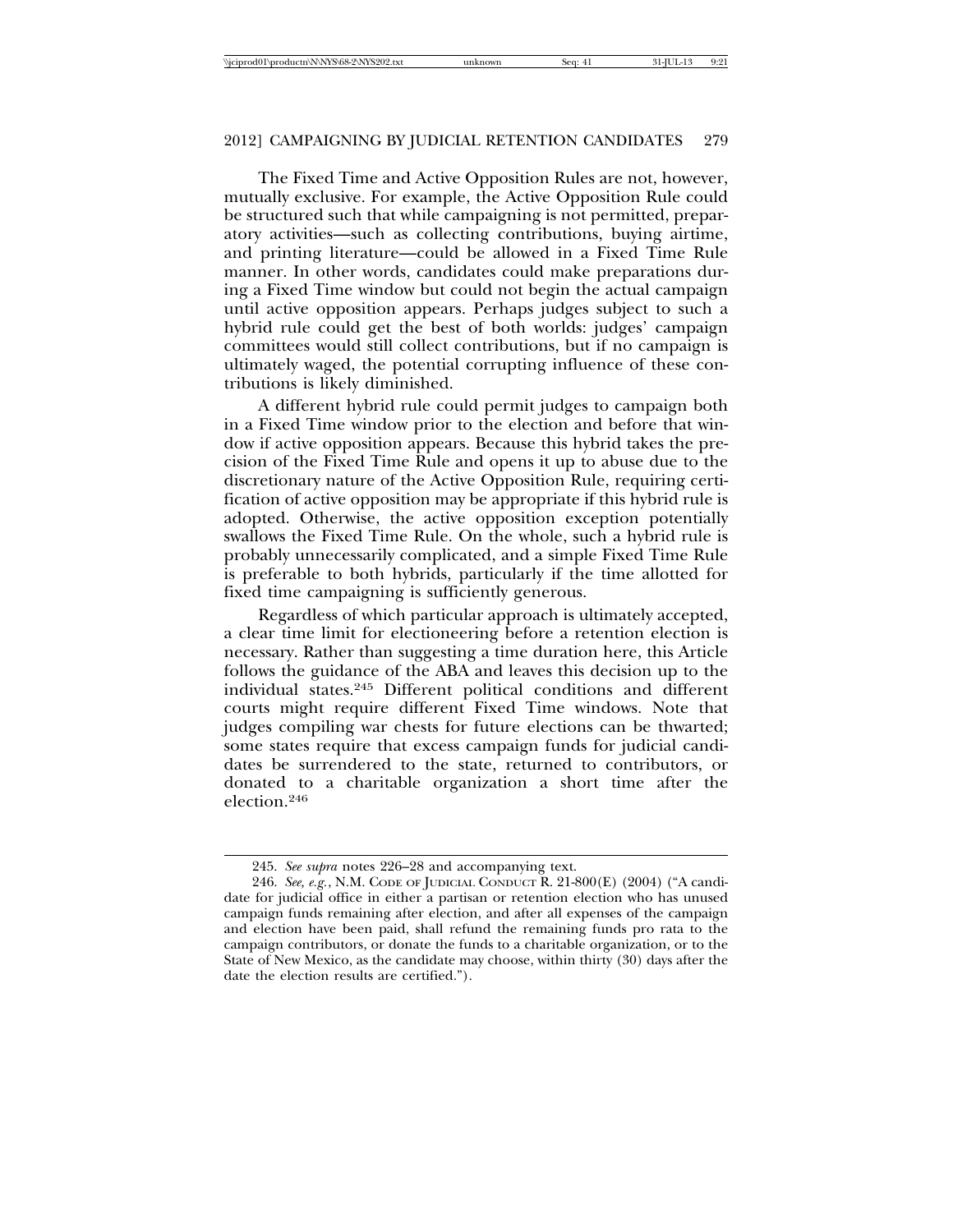The Fixed Time Rule best serves the values of retention elections. By being able to prepare for opposition ahead of time, judges cannot be caught off guard by last-minute attacks. By eliminating this weakness, judges will have more confidence in their ability to win a retention battle and will consequently be more willing to make unpopular, but correct, decisions. In this way, the rule promotes judicial impartiality but leaves the accountability aspect of retention elections undisturbed. Should judges choose to campaign in the absence of opposition, doing so would serve the goal of educating the citizenry about the nature of retention elections and the judicial branch generally. While a few judges might engage in "unbridled" campaigning that would not fulfill these values, experience dictates that the risk is small and insufficient to undermine the probable benefits of this rule.

#### III.

# SHOULD JUDGES FACING ACTIVE OPPOSITION CAMPAIGN?

Many see campaigning by judges as anathema to the judicial role. Nonjudicial candidates are permitted, and even encouraged, to engage in a wide range of activities, such as meeting with constituents and promising to change the law.247 The activities of judicial candidates, on the other hand, are much more limited.<sup>248</sup> In spite of this, some judicial campaign ads seem to toe the line of propriety, most often because they explain how the judge will be tough on crime; this tactic is routinely decried by the defense bar.249 Judges taking money from potential litigants and their attorneys is also widely frowned upon.<sup>250</sup> Yet a judge facing retention who refuses to campaign is more likely to be rejected by voters than one who does campaign.

<sup>247.</sup> *See* Schotland, *supra* note 132, at 126 n.32 (indicating that nonjudicial candidates can use open or private meetings, make promises, cultivate and reward sponsorship, participate in diverse multi-member bodies, build up patronage through constituent work, and fundraise).

<sup>248.</sup> *But see* Republican Party of Minn. v. White, 536 U.S. 765 (2002).

<sup>249.</sup> *See, e.g.*, Keith Swisher, *Pro-Prosecution Judges: "Tough on Crime," Soft on Strategy, Ripe for Disqualification*, 52 ARIZ. L. REV. 317, 358 (2010) (explaining that criminal defendants and their attorneys "could have a genuine concern that they will not be facing a fair and impartial tribunal").

<sup>250.</sup> *See, e.g.*, ADAM SKAGGS, BRENNAN CTR. FOR JUSTICE, BUYING JUSTICE: THE IMPACT OF <sup>C</sup>ITIZENS UNITED ON JUDICIAL ELECTIONS 4–7 (2010) (citing polls of citizens, business leaders, trial lawyers, and judges all indicating a dislike of contributions to judicial campaigns).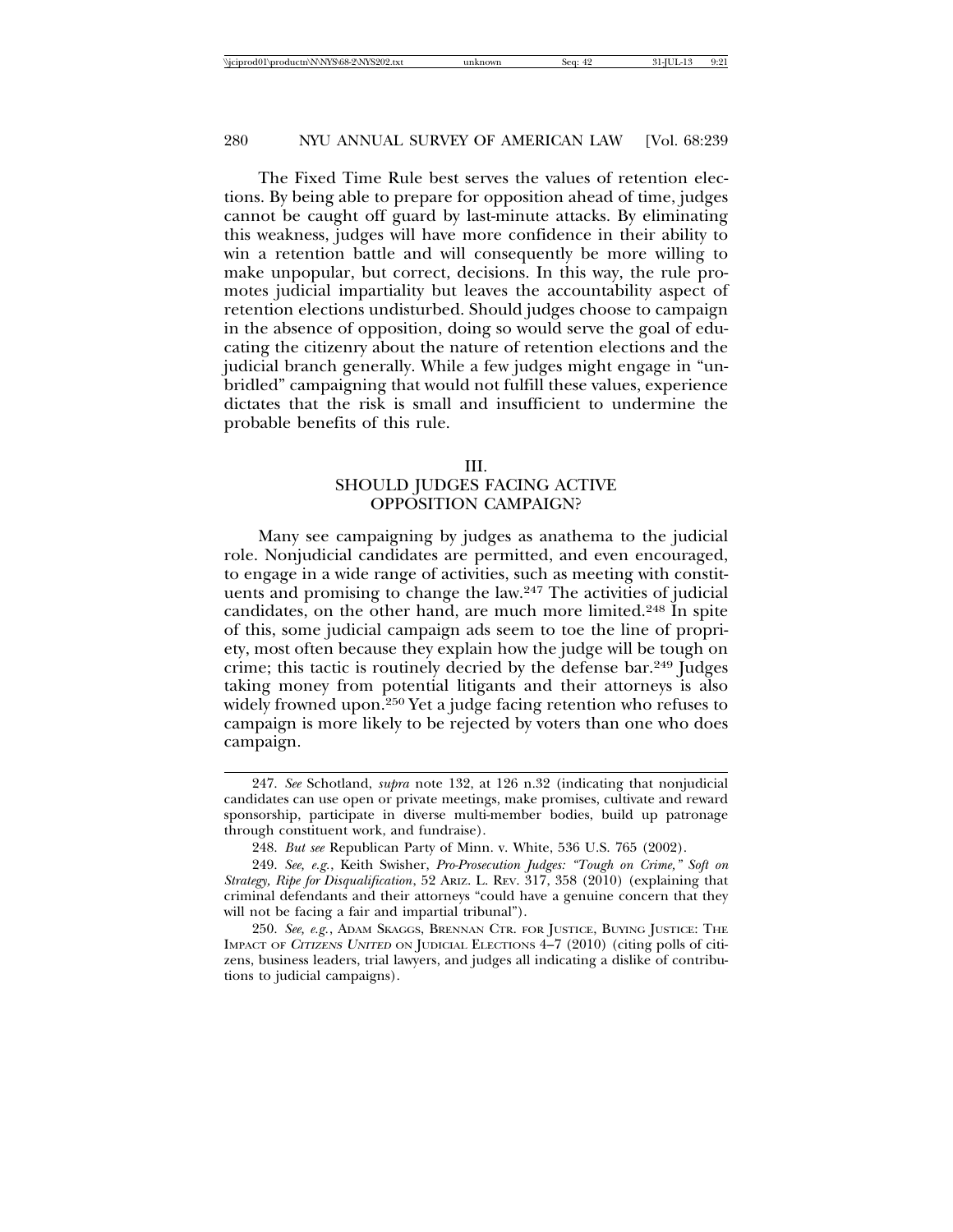Because it is more important for a judge in a retention election to be able to maintain his or her seat on the bench and therefore not subject his or her rulings to the will of the public, retention election candidates should campaign if they believe doing so is necessary. This conclusion is somewhat paradoxical, since fundraising and campaigning may sometimes infringe upon judicial impartiality and the appearance thereof. Nevertheless, campaigning allows a judge to better protect the rulings that he or she has made and in this way protect judicial impartiality generally.

As an initial matter, note that the participants on either side of a retention election battle are uniquely positioned relative to the participants in other judicial elections. In contested non-retention elections (meaning those where opposing candidates vie for the same position), the incumbent and challengers are all bound by the same rules.251 In contrast, a judge facing a retention election is bound by a code of judicial conduct, which restricts some of his or her actions. The judge's opposition, meanwhile, has no such restrictions and is likely bound by few rules at all.252 As the history of American politics has shown, some individuals will press the limits of propriety.253 Though the sitting judge is more restricted in his or

<sup>251.</sup> *See* MODEL CODE OF JUDICIAL CONDUCT R. 4.1–4.2 (2010).

<sup>252.</sup> *Cf.* Briffault, *supra* note 151, at 196.

<sup>253.</sup> The Iowa opposition's suggestion that other freedoms would be at risk should the justices be retained comes to mind. *See supra* Part I.B.1. At least some of these suggestions strain credulity. This is not to imply that anything the opposition movement did in Iowa, or any other campaign, was illegal. Instead, there is a wide range of tactics that are legal, but, at least in this author's opinion, are underhanded. As a more recent example, the American Crossroads super PAC, which only can make independent expenditures and is forbidden from making contributions to candidates, has recently explored the possibility of "coordinating" with candidates insofar as the candidates "would be consulted on the advertisement script and would then appear in the advertisement." American Crossroads, FEC Advisory Opinion Request 2011-23, at 3 (2011). Coordinated expenditures are deemed contributions by law. 2 U.S.C.  $\S$  441a(a)(7)(B)(i) (2006). The idea behind the American Crossroads request was that, because of the wording of the Federal Election Commission (FEC) regulation defining "coordinated communications," FEC Coordinated Expenditures Rule, 11 C.F.R. § 109.21 (2011), these proposed actions would not fall within the technicalities of the rule and therefore be permissible. *See generally* American Crossroads, *supra*. This tactic had already been utilized by a state Democratic committee at the time of American Crossroads' request. *See id.* at 2. The FEC ultimately deadlocked 3-3 on the request, leaving the permissibility of the tactic an open question. FEC, Certification in the Matter of American Crossroads, AO 2011-23 (Dec. 5, 2011), *available at* http://saos.nictusa. com/aodocs/1189803.pdf. Permitting this tactic would essentially destroy limits on contributions to candidates. Letter from J. Adam Skaggs & David Earley, Brennan Ctr. for Justice, to Anthony Herman, Gen. Counsel, Fed. Election Comm'n (Nov. 14, 2011), *available at* http://brennan.3cdn.net/3373da0d1d6f0197db\_pum6bnoc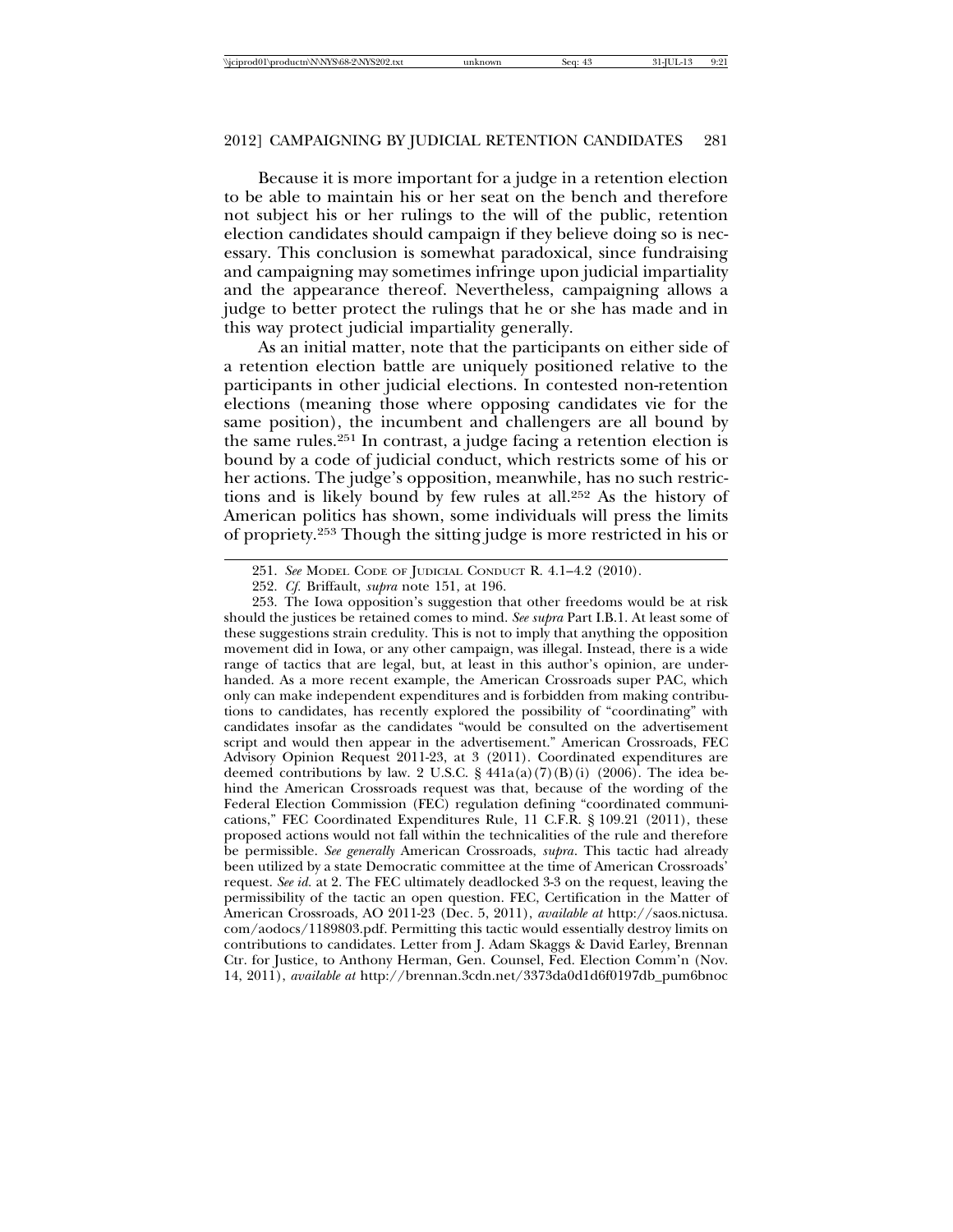her campaigning, he or she still has the incumbency advantage to offset this edge held by the opposition.

The 2010 Iowa justices' decision not to campaign was certainly well-intentioned. Rather than risk further politicizing the Iowa Supreme Court, the justices stayed above the fray and let the people make their own decision, based upon the information available to them. Justice Streit would later say, "We didn't think Iowa voters would ever swallow Vander Plaats's story, and I don't have that confidence anymore today."254

Beyond a more general politicization of the judiciary, the Iowa justices may have feared the appearance of partiality that can stem from judges accepting campaign contributions.255 This fear is not unfounded. Almost half of surveyed state judges agreed that campaign donations influence judicial decisions, according to a 2001 poll.256 The Conference of Chief Justices, which represents 57 chief justices from every state and U.S. territory, wrote in a 2009 brief to the U.S. Supreme Court: "As judicial election campaigns become costlier and more politicized, public confidence in the fairness and integrity of the nation's elected judges may be imperiled."257

Fears of judicial partiality stemming from campaign contributions may be incongruous with a post-*Caperton* and *Citizens United* world, however. As a result of *Citizens United* and its progeny, nota-

[e]xploring extreme 'corner cases' of a game is what high-level play is about. Exploring extreme situations in life can easily be socially unacceptable, morally wrong, and illegal. [In c]ompetitive games . . . the end (winning) justifies the means (as long as it's through moves the game defines as legal). Real life requires civic virtues like kindness, understanding, justice, and mercy. *Id.* at 1.

254. Caldwell, *supra* note 111, at 19.

255. *See supra* p. 254.

256. SAMPLE ET AL., *supra* note 92, at 12. As one Ohio Supreme Court justice put it, "I never felt so much like a hooker down by the bus station in any race I've ever been in as I did in a judicial race." Adam Liptak & Jane Roberts, *Tilting the Scales?: The Ohio Experience; Campaign Cash Mirror's a High Court's Rulings*, N.Y. TIMES (Oct. 1, 2006), http://query.nytimes.com/gst/fullpage.html?res=9A06E7D81730F 932A35753C1A9609C8B63.

257. SAMPLE ET AL., *supra* note 92, at 9, 12 (quoting Brief of the Conference of Chief Justices as Amicus Curiae in Support of Neither Party at 4, Caperton v. A.T. Massey Coal Co., 129 S. Ct. 2252 (2009) (No. 08-22), 2009 WL 45973, at \*4).

<sup>1.</sup>pdf (advising the FEC to reject the position taken by American Crossroads in FEC Advisory Opinion Request 2011-23). Of course, this behavior must be expected from the most skilled players of the political "game." *See generally* DAVID SIRLIN, PLAYING TO WIN: BECOMING THE CHAMPION 18 (2005) (explaining that exploiting the weaknesses of the written rules, without violating those rules, and refusing to adhere to unwritten rules of "honor" are essential to success in the realm of high-level competitive game playing). Importantly, Sirlin notes that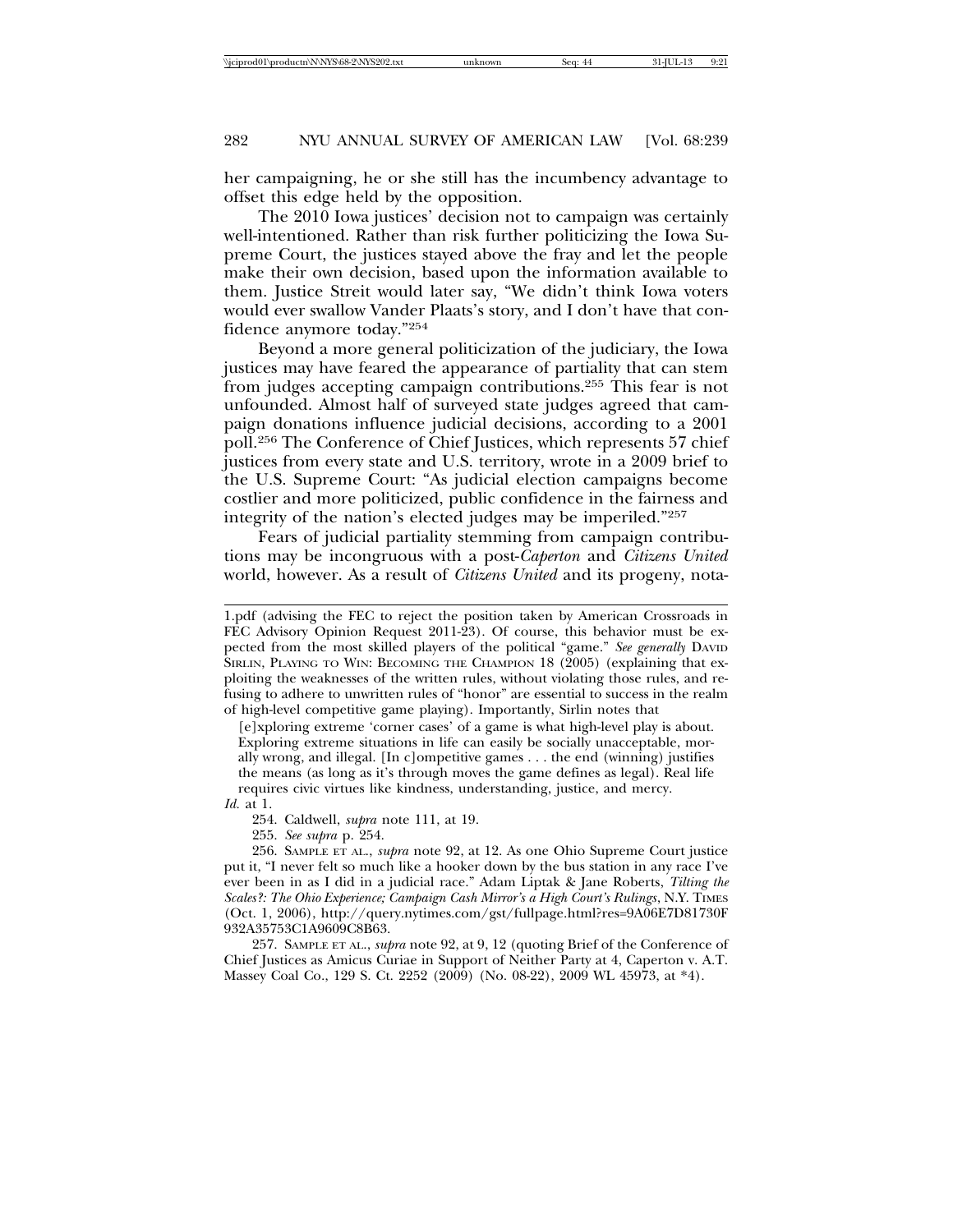bly *SpeechNow.org v. FEC*, 258 individuals, organizations, and corporations can now give unlimited amounts to "independent expenditure only committees," more commonly referred to as "super PACs," which in turn can make unlimited independent expenditures promoting or opposing candidates.259 Consequently, the decision of the judge to campaign or not may be largely irrelevant; if someone wants to promote a judge's retention candidacy, that person can simply run his or her own independent campaign to support the candidate, whether the judge likes it or not. While direct campaign contributions can still be made, these are subject to statutory limits in most states.260 As of December 2011, super PACs are already having a major impact in the 2012 presidential election,261 suggesting that they may also influence future judicial elections.

Indeed, the Iowa justices and the then-candidate in *Caperton* all received independent support unconnected with the candidates. *Caperton*, however, held that "there are objective standards that require recusal when the probability of actual bias on the part of the judge or decisionmaker is too high to be constitutionally tolerable" and that the \$3 million Blankenship spent in the election was suffi-

260. *See, e.g.*, SKAGGS, *supra* note 250, at 15 n.2. *See also* STATE LIMITS ON CON-TRIBUTIONS TO CANDIDATES 2011–2012 ELECTION CYCLE, NAT'L CONFERENCE OF STATE LEGISLATURES, http://www.ncsl.org/Portals/1/documents/legismgt/Limits\_to\_Candidates\_2011-2012.pdf (last updated Sept. 30, 2011).

261. *See, e.g.*, T.W. Farnam & Dan Eggen, *Super PACs Herald a Punishing Campaign Season*, WASH. POST (Dec. 8, 2011), http://www.washingtonpost.com/politics/super-pacs-herald-a-punishing-campaign-season/2011/12/08/gIQAEiHPgO\_ story.html; Maggie Haberman & Kenneth P. Vogel, *Adelson Discusses \$20 Million Check to Pro-Newt Gingrich Group, Denies Commitment*, POLITICO (Dec. 15, 2011, 1:49 PM), http://www.politico.com/news/stories/1211/70501.html (discussing possibility that casino magnate would direct \$20 million to super PACs supporting Newt Gingrich); *Who's Financing the 'Super PACs'*, N.Y. TIMES, http://www.nytimes.com/ interactive/2012/01/31/us/politics/super-pac-donors.html (last updated May 7, 2012). The current contribution limit to a presidential candidate is \$5,000 annually—\$2,500 for the primary election and \$2,500 for the general election. *See* 2 U.S.C.A. § 431 (West 2012); *Contribution Limits 2011-12*, FEC, http://www.fec.gov/ pages/brochures/contriblimits.shtml (last visited Dec. 16, 2011).

<sup>258. 599</sup> F.3d 686 (D.C. Cir. 2010).

<sup>259.</sup> *See* Richard Briffault, *Super PACs*, 96 MINN. L. REV. 1629, 1631–32, 1647–56 (2012). An independent expenditure, by definition, is not coordinated with a candidate. Coordinating with a candidate causes the expenditure to be converted into an in-kind contribution, subject to contribution limits. Because of this lack of coordination, the Supreme Court held in *Citizens United* "that independent expenditures, including those made by corporations, do not give rise to corruption or the appearance of corruption." Citizens United v. FEC, 130 S. Ct. 876, 909 (2010).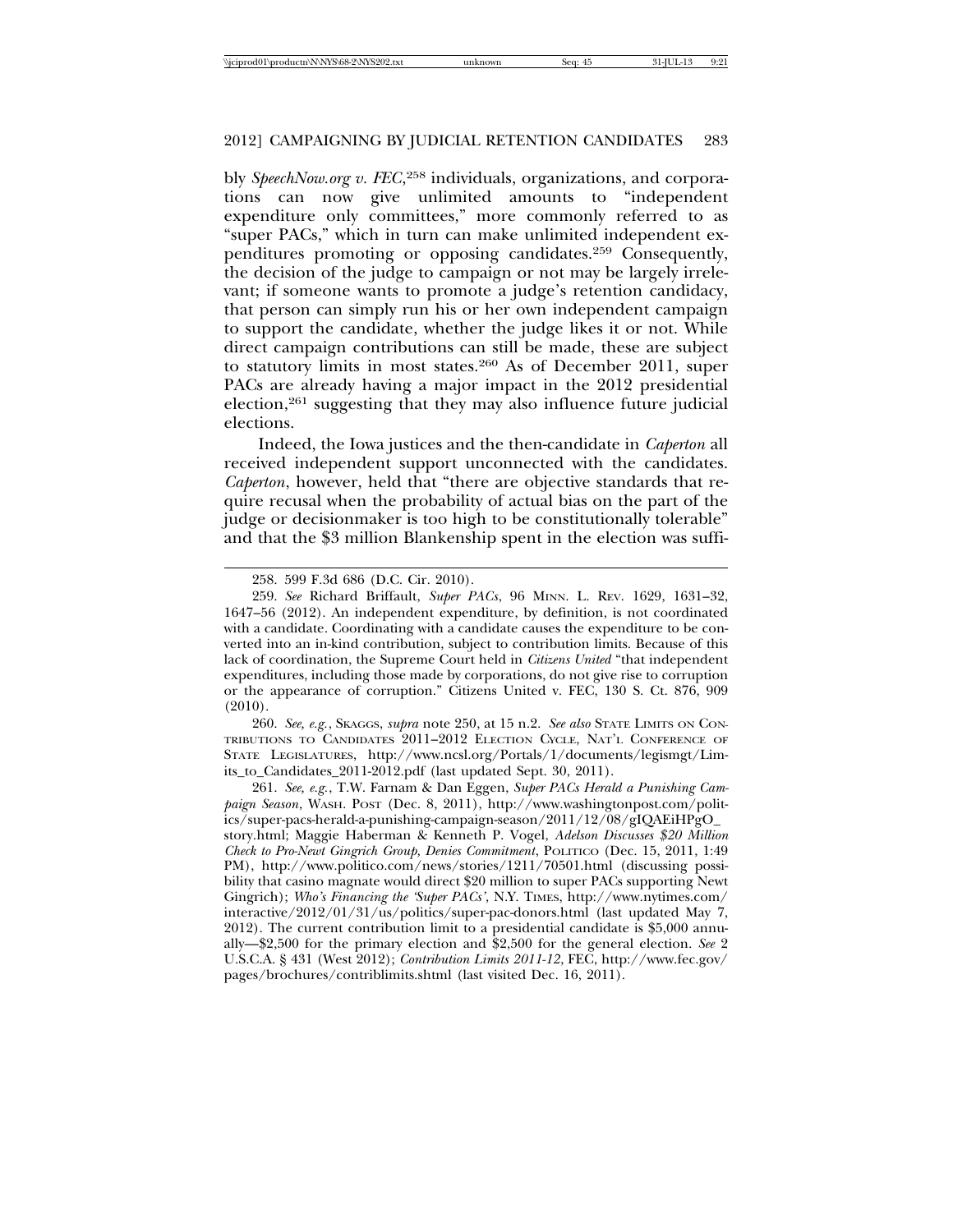cient to require the justice to recuse himself.262 Hence, while the independent expenditures themselves were permissible in both cases on First Amendment grounds, the independent expenditures in *Caperton* required recusal of the justice on due process grounds. It was in this way that Justice Kennedy—who authored both *Caperton* and *Citizens United* on behalf of five-member majorities distinguished *Caperton* in *Citizens United*. 263 The end result is that one is free to support a judicial candidate through independent expenditures as much as one wants. If, however, one goes over some indeterminate threshold of support, the judge is required to recuse him or herself from deciding particular cases.

While one might initially conclude that the Iowa justices valued remaining apolitical over winning, it was not that choosing to campaign led to certain victory and choosing not to campaign led to certain defeat. Instead, from the justices' perspective, campaigning entailed costs that they were unwilling to bear. If the justices viewed campaigning as an absolute evil, rather than an undesirable means to the desirable end of winning, then campaigning was simply never a possibility, whatever the cost. The effort and strain involved in campaigning might also have been viewed as burdensome and not worth the likely, though not certain, increase in affirmative votes.<sup>264</sup> This author speculates that the justices perceived campaigning as an absolute evil and therefore decided they would rather face a greater risk of not being retained than taint their honor by violating a perceived absolute prohibition against campaigning.265

However noble their intentions might have been, the justices were not facing novices. The opposition consisted of "veterans of the previous battles against same-sex marriage in other states [who] had become adept at distilling years of history and legal scholarship into 30-second sound bites."266 The justices needed all the help they could get if they were going to win. As mentioned earlier, failing to campaign may have actually been the difference in Iowa in

<sup>262.</sup> Caperton v. A.T. Massey Coal Co., 129 S. Ct. 2252, 2257, 2263–64 (2009) (internal citation omitted) (internal quotation marks omitted).

<sup>263.</sup> *See* Citizens United, 130 S. Ct. at 910 ("*Caperton*'s holding was limited to the rule that the judge must be recused, not that the litigant's political speech could be banned."); *see also* Richard L. Hasen, Citizens United *and the Illusion of Coherence*, 109 MICH. L. REV. 581, 611–15 (2011) (discussing the inconsistency between *Citizens United* and *Caperton*).

<sup>264.</sup> The strain of campaigning on a judge might be even higher relative to a nonjudicial candidate due to the special restrictions with which the judge must comply. *See supra* Part III.

<sup>265.</sup> *See supra* Part I.B.1.

<sup>266.</sup> Cicoski, *supra* note 109, at 19.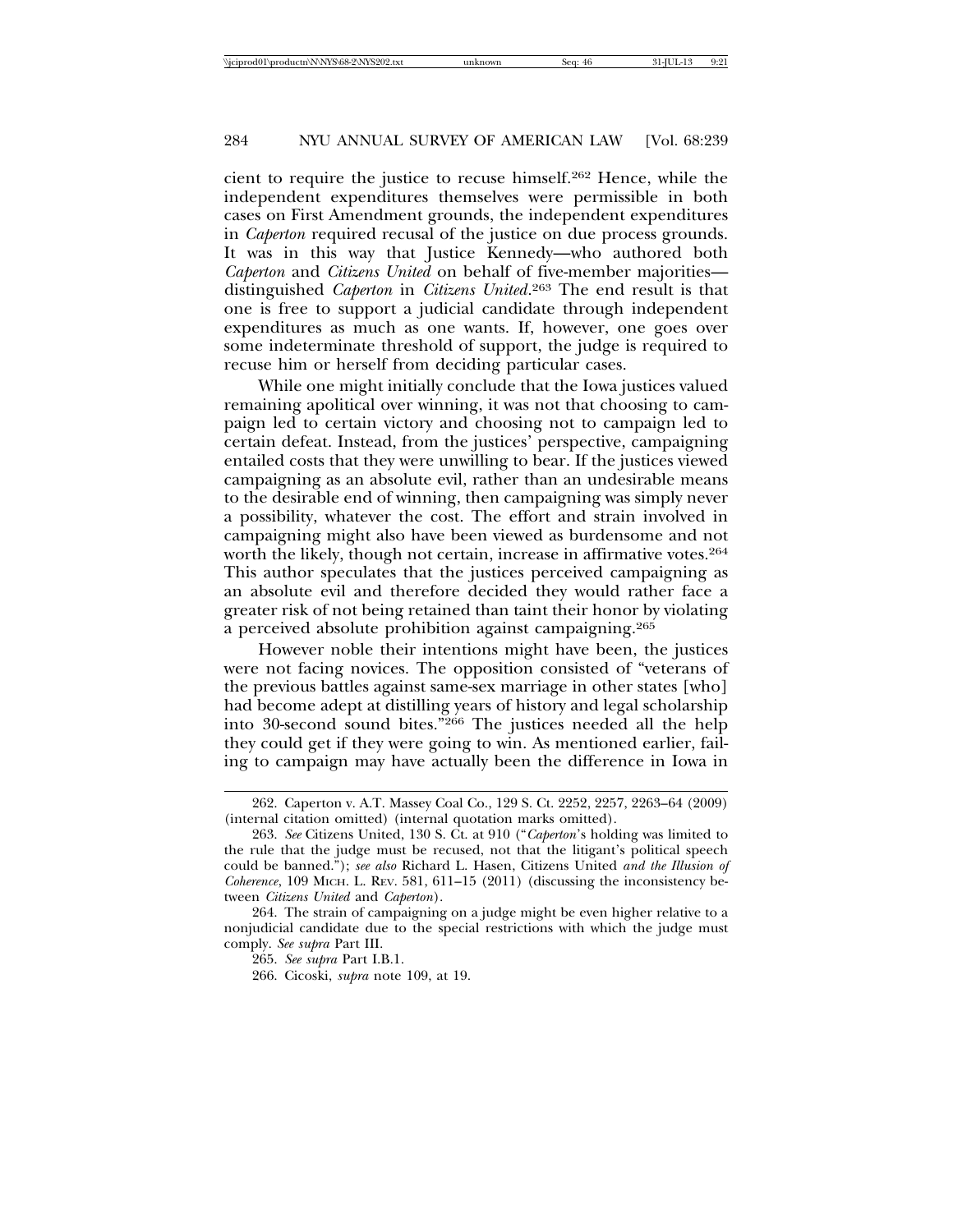2010.267 While the justices initially accepted their defeats with grace, Justice Streit later expressed that he was "still angry—about the lack of support he and his fellow justices received from groups that promised it [and] about the bind he and his fellow justices were put in."268 Justice Streit believes in hindsight that the justices should have campaigned.<sup>269</sup>

Though the justices may have felt confident that they did the right thing at the time, both in their judicial decisions, most notably legalizing same-sex marriage in Iowa, and in their decision not to campaign, this is cold comfort to those in Iowa who would benefit from unpopular decisions. As Wisconsin Chief Justice Shirley Abrahamson explains, "[J]udicial independence is not for the judges, and it's not for the lawyers; it's for the people who come to court, and it's for everyone else who doesn't come to court but whose life is affected by what happens in court."270

The Iowa justices should have campaigned in response to the opposition.271 By failing to campaign and defend their seats, the justices partially ceded their judicial impartiality. Instead of ensuring that their own interpretation of the Iowa Constitution remained in place, they increased the risk that the views of the opposition would become governing law. Of course, this is a bit of an oversimplification, as it is not the opposition that gets to choose the judge's successor, but the selection commission and the governor. However, a governor who knows why a judge was not retained would be likely to give the opposition what it wants. Therefore, the Iowa justices' decision not to campaign may have endangered the *Varnum* opinion.

That being said, such a change in the membership of a court does not necessarily mean that the unpopular decision will be overruled. Perhaps the replacements will believe that the case was rightly decided or should remain undisturbed on stare decisis grounds.272 However, knowing that the crocodile in the bathtub at-

272. For example, the Iowa Supreme Court has explained that "we do not overturn our precedents lightly and will not do so absent a showing the prior decision was clearly erroneous. Stare decisis does not prevent the court from correcting past judicial announcements that were plainly wrong." Iowa v. Derby, 800

<sup>267.</sup> Curriden, *supra* note 9, at 58.

<sup>268.</sup> Caldwell, *supra* note 111, at 19.

<sup>269.</sup> *See id.*

<sup>270.</sup> *Conversation*, *supra* note 6, at 341 (statement of Shirley Abrahamson, C.J.).

<sup>271.</sup> *See, e.g.*, Schotland, *supra* note 132, at 124 (explaining that "most knowledgeable observers have faulted" the justices for not campaigning, though Schotland himself does not).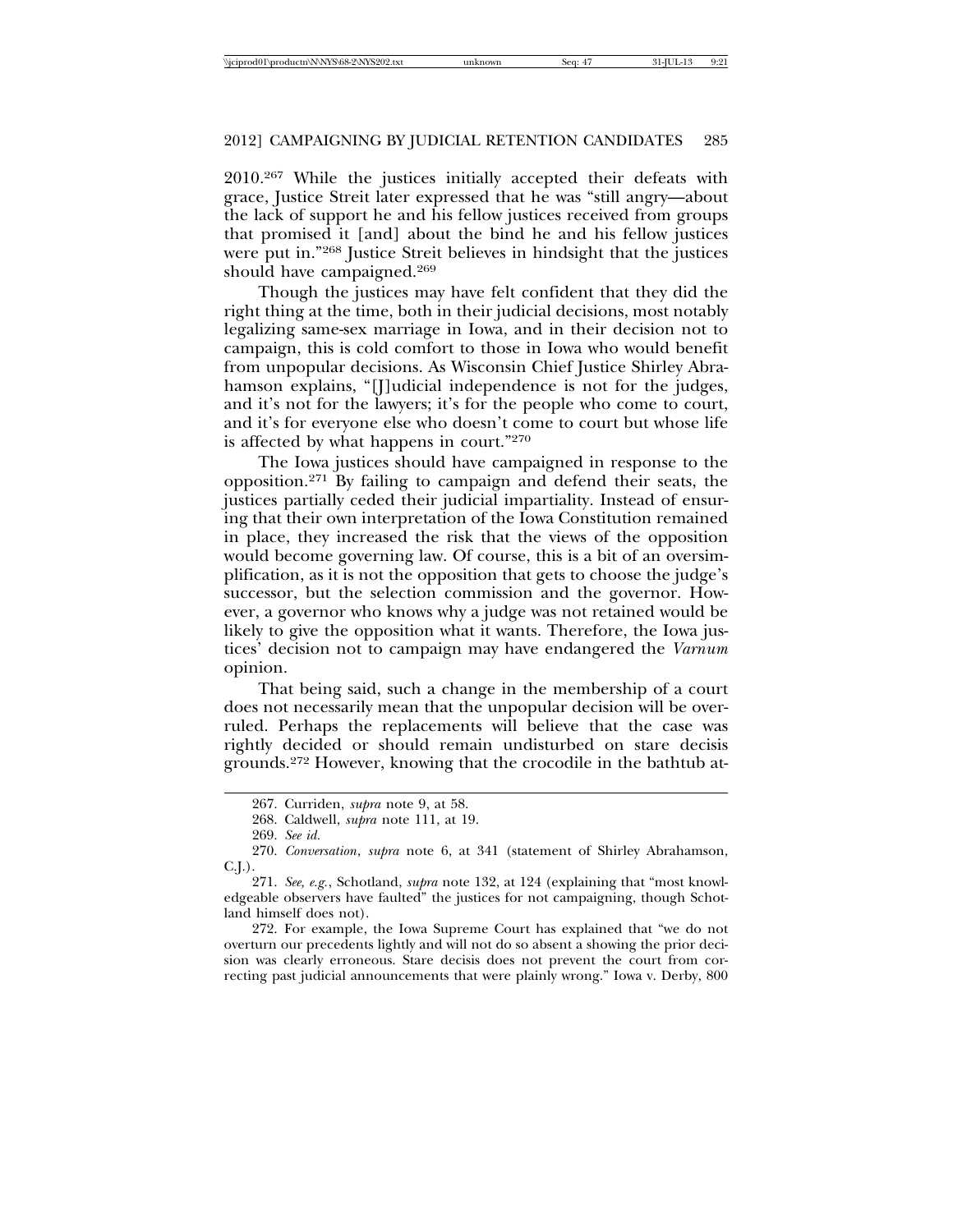tacked once for a particular move, the replacement judge may reasonably believe the crocodile might attack again for the same "offense."273 Indeed, the same-sex marriage crocodile would have two feet out of the bathtub before the replacement justices even arrived. To continue shaving after having seen what the crocodile did to one's predecessor would be quite a feat indeed.

Ultimately, judges should make their decisions to the best of their professional ability and defend them by campaigning whenever opposition appears. "While . . . 'good' judges will ignore the political consequences of unpopular decisions, these 'good' judges will be the very ones most likely to be removed."274 By the time a sitting judge is faced with the question of whether to campaign in response to active opposition, the crocodile is already out of the bathtub. It is too late to step out of the bathroom; the only choice is whether to fight back. Certainly there is something to be said for attempting to preserve the judiciary's impartiality by not campaigning. But this value is largely unattainable once a major opposition appears—the election is already highly politicized. If the judge is rejected, his or her replacement will be viewed as the triumph of this politicized opposition movement. If the judge is retained, the nonacceptance of the political opposition becomes a political affirmation of the judge.

One need only look to Chief Justice Kilbride in the 2010 Illinois retention elections for a counterexample to the Iowa justices. Kilbride raised a staggering \$2.7 million to combat the \$700,000 campaign waged against his retention. Rather than allow the opposition effort to unseat him, he decided to fight back.275 It is certainly possible that Kilbride could have won without campaigning, particularly because the true motives behind the opposition effort were uncovered before the election and were received negatively.<sup>276</sup> In essence, Justice Kilbride correctly valued winning highly and discounted the detriments of campaigning by judges. But it is certainly possible that Kilbride could have won without compaigning; particularly because the true motives behind the opposition effort were uncovered before the election and were received negatively.

N.W.2d 52, 59 (Iowa 2011) (internal citations omitted) (internal quotation marks omitted).

<sup>273.</sup> As Albert Einstein, and later Justice Scalia, put it, "Insanity . . . is doing the same thing over and over again, but expecting different results." Sykes v. United States, 131 S. Ct. 2267, 2284 (Scalia, J., dissenting).

<sup>274.</sup> Uelmen, *supra* note 82, at 2072.

<sup>275.</sup> *See supra* notes 137–141 and accompanying text.

<sup>276.</sup> *See supra* notes 137–141 and accompanying text.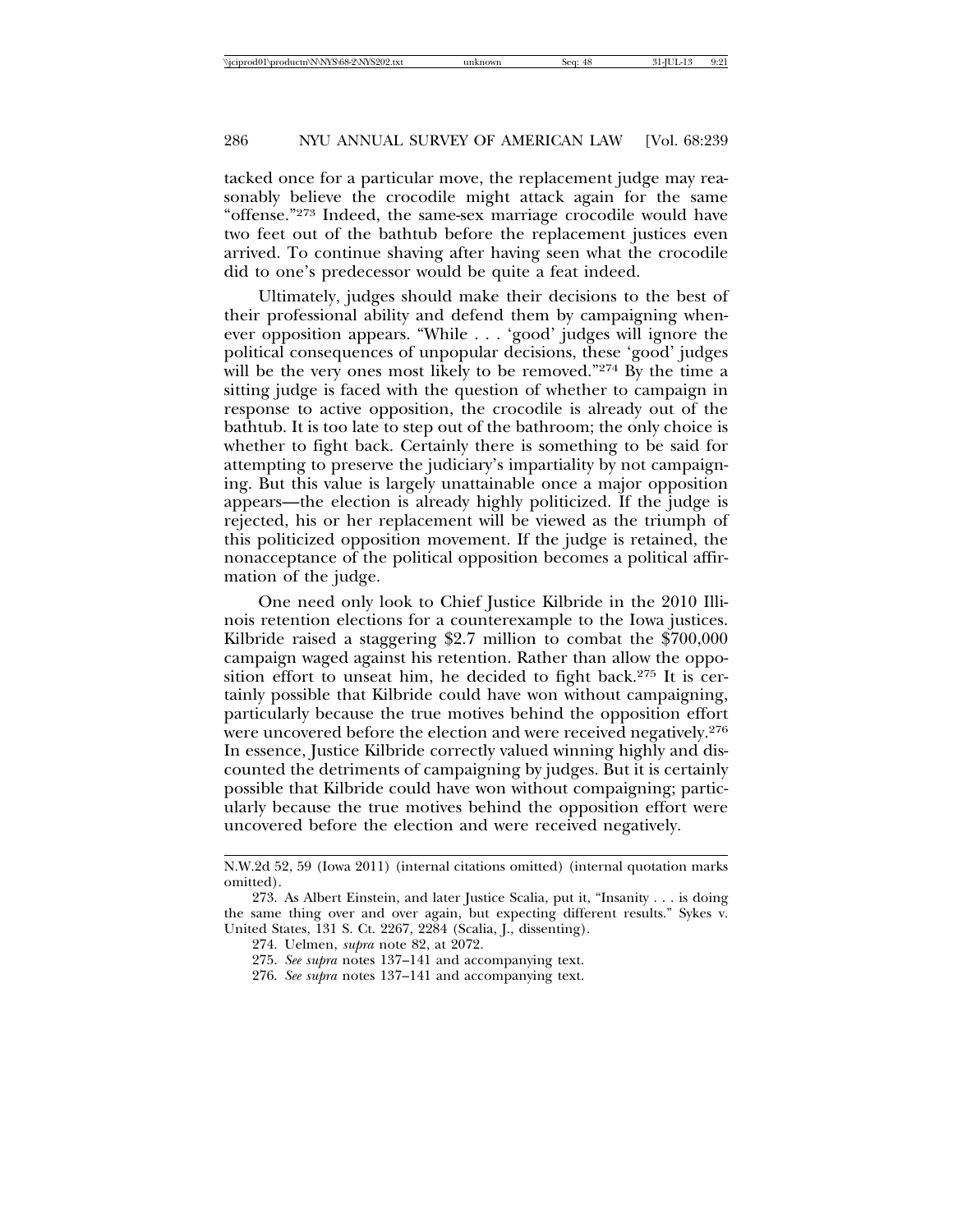| \\iciprod01\productn\N\NYS\68-2\NYS202.txt<br>Sea:<br>unknown | 31-JUL-13 | 9:27 |
|---------------------------------------------------------------|-----------|------|
|---------------------------------------------------------------|-----------|------|

Finally, the mere existence of active judicial campaigns does not mean that judges will descend into the mud with their opposition. Judges can, and overwhelmingly do, run "predominantly positive, traditionally themed advertisements."277 Candidates in nonpartisan elections ran zero attack ads in 2010.278 Most judges who campaign do so in a manner that is respectful of the judiciary's role. The negative ads are largely being distributed by outside groups that the judge cannot control, regardless of whether he or she campaigns.279

#### **CONCLUSION**

An impartial judiciary is essential to this country's system of law, but judges should not be completely unaccountable. The Fixed Time Rule best balances these competing interests by allowing a judge to make correct but unpopular rulings because it gives the judge a fair chance to defend his or her seat without allowing the judge to engage in a perpetual campaign. Even in the absence of opposition, judges should be permitted to electioneer a certain amount of time before a retention election to preemptively guard against would-be attackers and to inform the electorate regarding the retention election process as well as the judicial role. Thus states with retention elections should adopt the Fixed Time Rule to govern judicial electioneering.

Further, encouraging judges facing opposition to campaign makes the best of a bad situation and protects the judges' impartiality and the rule of law. A judge facing retention does not relinquish his or her impartiality by campaigning, but instead embraces it by increasing the chance that he or she will remain on the bench and be able to defend the court's precedents. A failure to campaign invites the rule of the masses rather than the rule of law. When faced

<sup>277.</sup> SKAGGS ET AL., *supra* note 13, at 13.

<sup>278.</sup> *Id*. at 18. However, such positive ads by the candidates do not necessarily lead to a collegial court; some judges are literally at each other's throats. In June 2011, it was reported that Wisconsin Supreme Court Justice David Prosser, who had recently won a contested election to retain his seat, and Justice Ann Walsh Bradley were involved in a physical altercation where Bradley may have charged at Prosser and Prosser may have choked Bradley. *See* Crocker Stephenson, Cary Spivak & Patrick Marley, *Justices' Feud Gets Physical*, JSONLINE (June 25, 2011), http:// www.jsonline.com/news/statepolitics/124546064.html. No charges were filed over the alleged altercation. Andrew Harris, *Wisconsin Judges in Alleged Fracas Won't Be Charged, DA Says*, BLOOMBERG (Aug. 25, 2011, 6:07 PM), http://www.bloomberg. com/news/2011-08-25/wisconsin-judges-in-alleged-assault-won-t-face-charges-prosecutor-says.html.

<sup>279.</sup> *See supra* Part III.